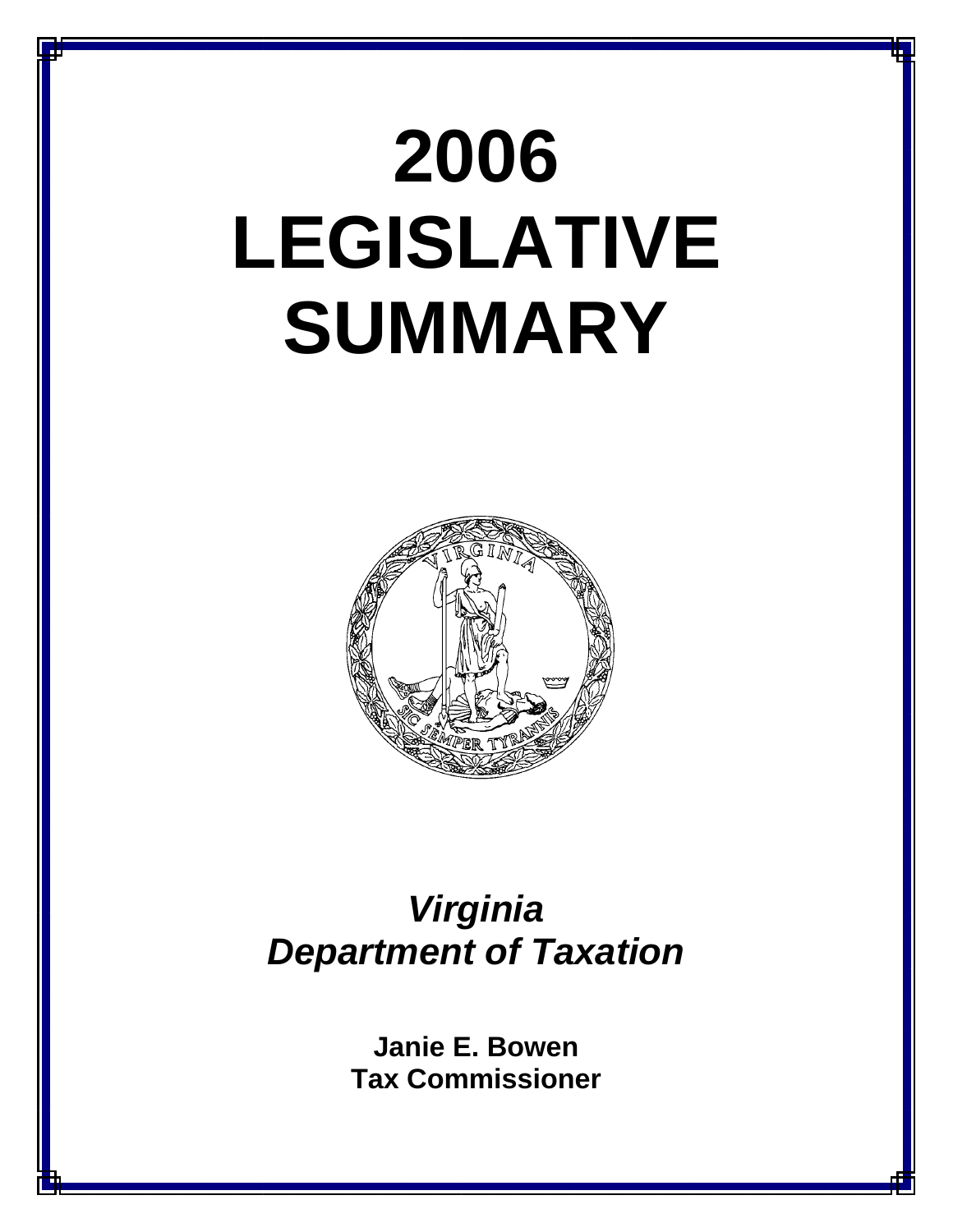The *Legislative Summary* is published by the Department of Taxation (TAX) as a convenient reference guide to state and local tax legislation enacted by the 2006 Session of the General Assembly through adjournment *sine die* on March 11, 2006. In addition, this summary provides an overview of legislation enacted by the 2006 Special Session I of the General Assembly through June 22, 2006. Please note that any legislation enacted after this date is not included. The *Summary* includes a general description of enacted legislation affecting:

- ♦ State taxes administered by TAX, and
- ♦ Local taxes for which TAX assists with administration or on which TAX renders advisory assistance.

References to chapter numbers are to the corresponding chapters in the Acts of Assembly, which may be viewed at http://leg1.state.va.us/lis.htm. Effective dates of the legislation vary and are set out in each description.

 The *Summary* also includes legislative studies in which TAX will be directly involved or acting in a technical support role. In general, however, legislation granting property tax exemptions, creating special taxing jurisdictions or affecting taxes administered by other state agencies is not included in the *Summary*.

 The *Summary* is intended to provide a synopsis of enacted legislation and is for information purposes only. The *Summary* is not a substitute for the actual state law, local ordinances, and TAX regulations. Additional information on new legislation affecting state taxes may be obtained from TAX at the following telephone numbers:

| <b>Individual Income Tax</b>    | (804) 367-8031 |
|---------------------------------|----------------|
| <b>Corporation Income Tax</b>   | (804) 367-8037 |
| <b>Sales and Use Tax</b>        | (804) 367-8037 |
| <b>Employer Withholding Tax</b> | (804) 367-8037 |
| <b>Voice/TDD</b>                | (804) 367-8329 |

**E-Mail**: Information may also be obtained by electronic mail as follows: TaxIndReturns@tax.virginia.gov **(Personal tax inquiries)** TaxBusQuestions@tax.virginia.gov **(Business tax inquiries)**  *E-mails sent to these addresses are not encrypted and therefore are not secure. TAX strongly recommends that you avoid including confidential or personal information.*

 Additional information on new local tax legislation should be obtained from your local Commissioner of the Revenue, Treasurer or Director of Finance.

#### **Virginia Department of Taxation July 06**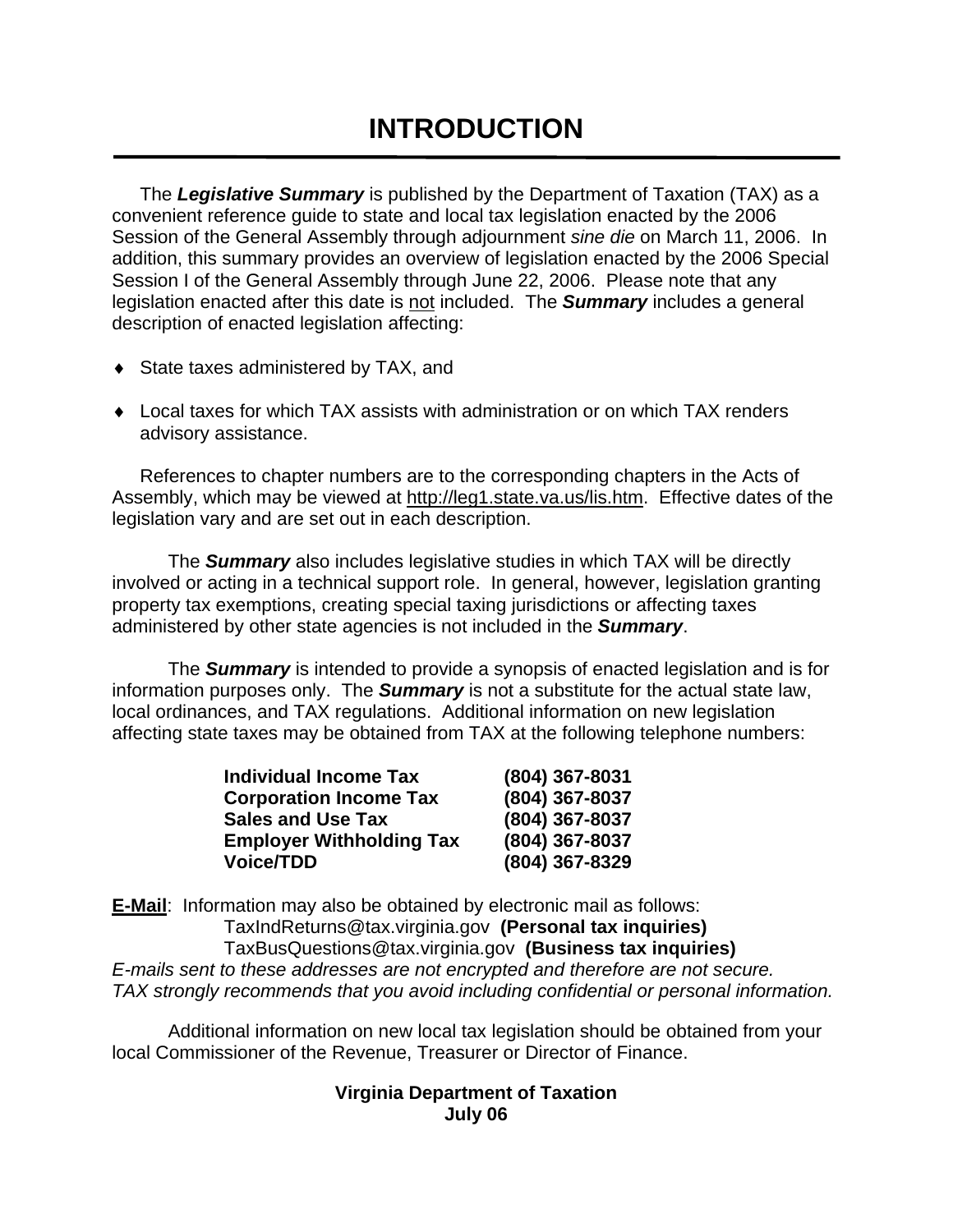### **TABLE OF CONTENTS**

| <b>GENERAL PROVISIONS</b>                                                                      |  |
|------------------------------------------------------------------------------------------------|--|
| <b>INCOME TAX</b><br>Advancement of Virginia's Fixed Date Conformity with the Internal Revenue |  |
| Code                                                                                           |  |
|                                                                                                |  |
|                                                                                                |  |
| Deduction for Payments to Producers of Quota Tobacco and Tobacco Quota                         |  |
|                                                                                                |  |
|                                                                                                |  |
|                                                                                                |  |
| Virginia Coal Employment and Production Incentive Tax Credit 6                                 |  |
|                                                                                                |  |
| Income Tax Deduction for Purchases of Certain Tangible Personal Property 7                     |  |
|                                                                                                |  |
| <b>RETAIL SALES AND USE TAX</b>                                                                |  |
|                                                                                                |  |

| Revenue from Certain Public Facilities for Certain Designated Cities  11 |  |
|--------------------------------------------------------------------------|--|
|                                                                          |  |
|                                                                          |  |
|                                                                          |  |
|                                                                          |  |

#### **MISCELLANEOUS TAXES**

|                 | <b>Communications Tax</b> |  |
|-----------------|---------------------------|--|
|                 |                           |  |
| <b>Tire Tax</b> |                           |  |

|--|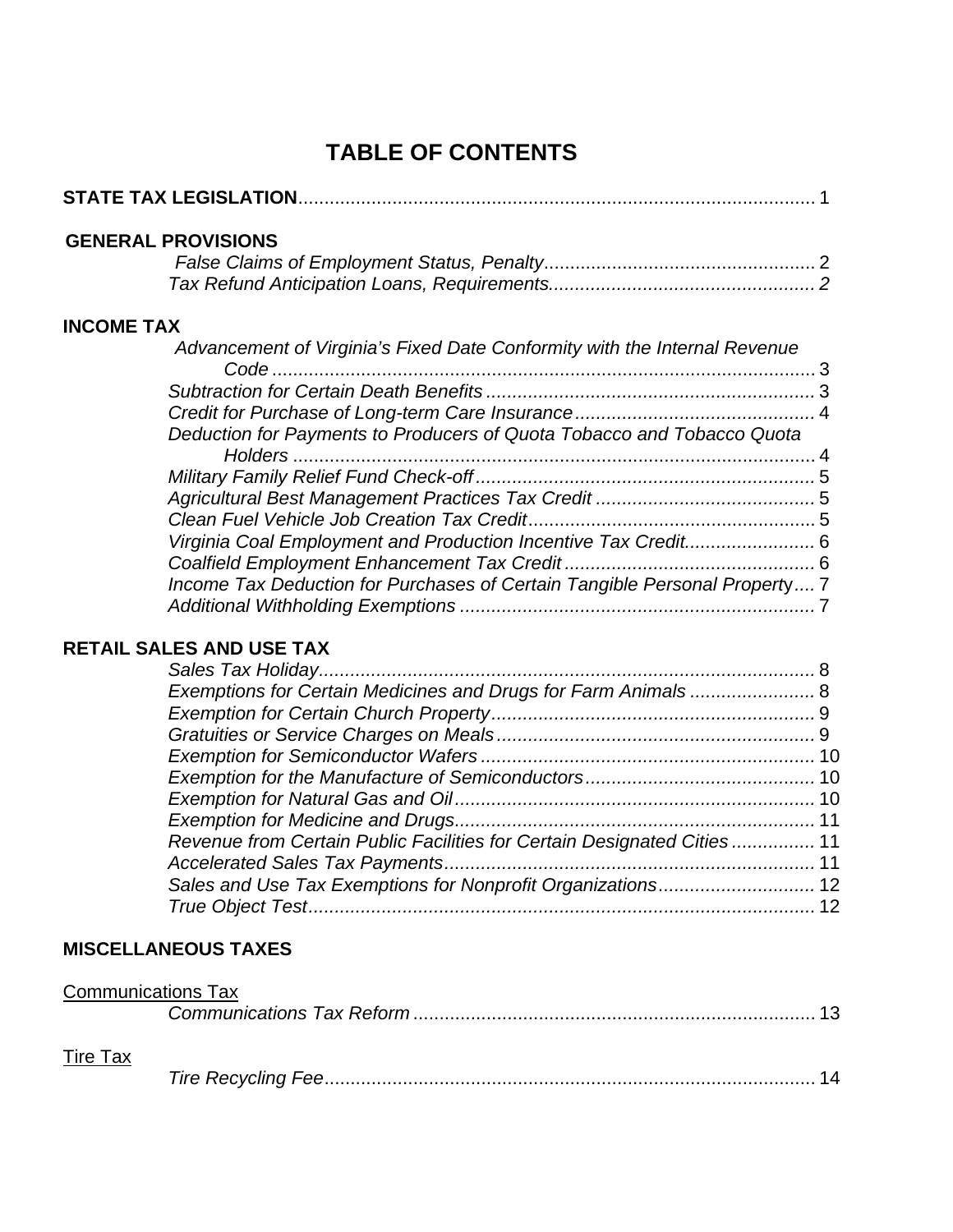| <b>Motor Fuels Tax</b> |                                                                                                                                                      |  |
|------------------------|------------------------------------------------------------------------------------------------------------------------------------------------------|--|
|                        | Effective Date for Sales Tax in Certain Transportation Districts 14                                                                                  |  |
|                        | <b>Cigarette and Tobacco Product Taxes</b>                                                                                                           |  |
|                        |                                                                                                                                                      |  |
|                        | Special Agents with Office of Attorney General Authorized to Enforce Laws  15                                                                        |  |
|                        | Certain Sales Reports to be Filed Directly with Attorney General's Office 16                                                                         |  |
|                        | Master Settlement Agreement: Nonparticipating Manufacturers  16                                                                                      |  |
|                        |                                                                                                                                                      |  |
|                        | TAX ADMINISTRATION AND COLLECTION                                                                                                                    |  |
|                        |                                                                                                                                                      |  |
|                        |                                                                                                                                                      |  |
|                        |                                                                                                                                                      |  |
|                        |                                                                                                                                                      |  |
|                        |                                                                                                                                                      |  |
|                        |                                                                                                                                                      |  |
|                        | <b>TANGIBLE PERSONAL PROPERTY TAX</b>                                                                                                                |  |
|                        |                                                                                                                                                      |  |
|                        | Separate Classifications of Machinery and Tools Used in Business  21<br>All-terrain Vehicles and Off-road Motorcycles: Exempt from Personal Property |  |
|                        |                                                                                                                                                      |  |
|                        |                                                                                                                                                      |  |
|                        |                                                                                                                                                      |  |
|                        |                                                                                                                                                      |  |
| <b>REAL ESTATE TAX</b> |                                                                                                                                                      |  |
|                        |                                                                                                                                                      |  |
|                        | Constitutional Amendment to Exempt Certain Property from Taxation 24                                                                                 |  |
|                        |                                                                                                                                                      |  |
|                        |                                                                                                                                                      |  |
|                        |                                                                                                                                                      |  |

*Sale of Tax-Delinquent Properties......................................................................* 25 *Roll-back Taxes; Local Use Value Assessment Ordinances ..............................* 26 *Notice of Real Estate Assessment Change*........................................................ 26

*Definition of "Jeopardized by Delay"*................................................................... 26 *Localities to Select Date to Apply Tax ................................................................* 27 *Separate Rate for Fuel Distributors ....................................................................* 27

**BUSINESS, PROFESSIONAL AND OCCUPATIONAL LICENSE TAX**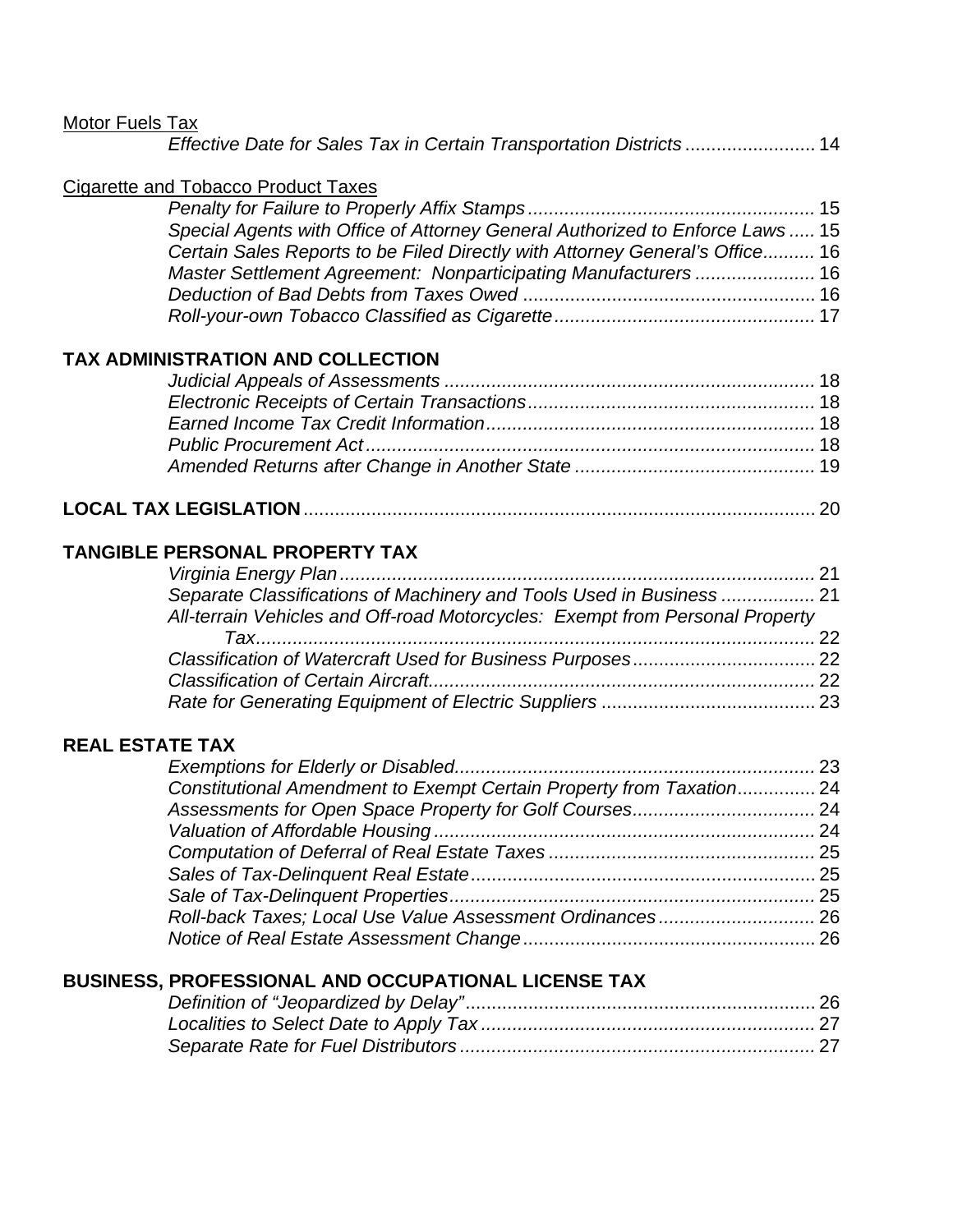| <b>TAX ADMINISTRATION AND COLLECTION</b>                                |
|-------------------------------------------------------------------------|
|                                                                         |
|                                                                         |
|                                                                         |
|                                                                         |
| <b>MISCELLANEOUS TAXES</b>                                              |
| <b>Tourism Zones</b>                                                    |
|                                                                         |
|                                                                         |
| <b>Virginia Coalfield Economic Development Authority</b>                |
| Coal and Gas Road Improvement Funds to Include Improvement of Water &   |
|                                                                         |
|                                                                         |
| <b>Litter Tax</b>                                                       |
| Litter Control and Recycling: Increased Percentage of Grants Awarded to |
|                                                                         |
|                                                                         |
| <b>Transient Occupancy Tax</b>                                          |
|                                                                         |
|                                                                         |
|                                                                         |
| Elimination of Sunset Provision in James City and York Counties  31     |
|                                                                         |
| <b>Local Meals Tax</b>                                                  |
|                                                                         |
|                                                                         |
|                                                                         |
|                                                                         |
|                                                                         |
|                                                                         |
|                                                                         |
|                                                                         |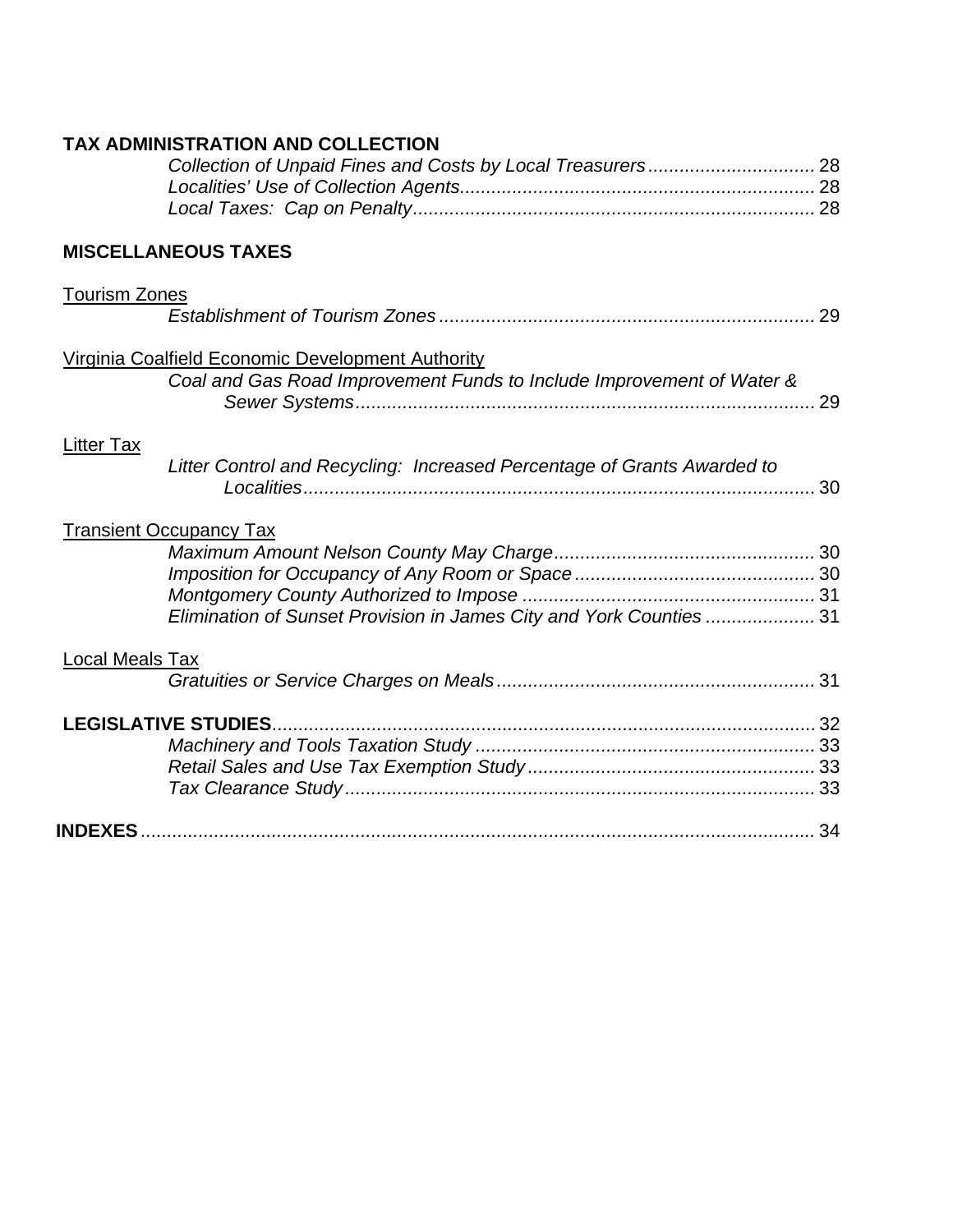## **STATE TAX**

## **LEGISLATION**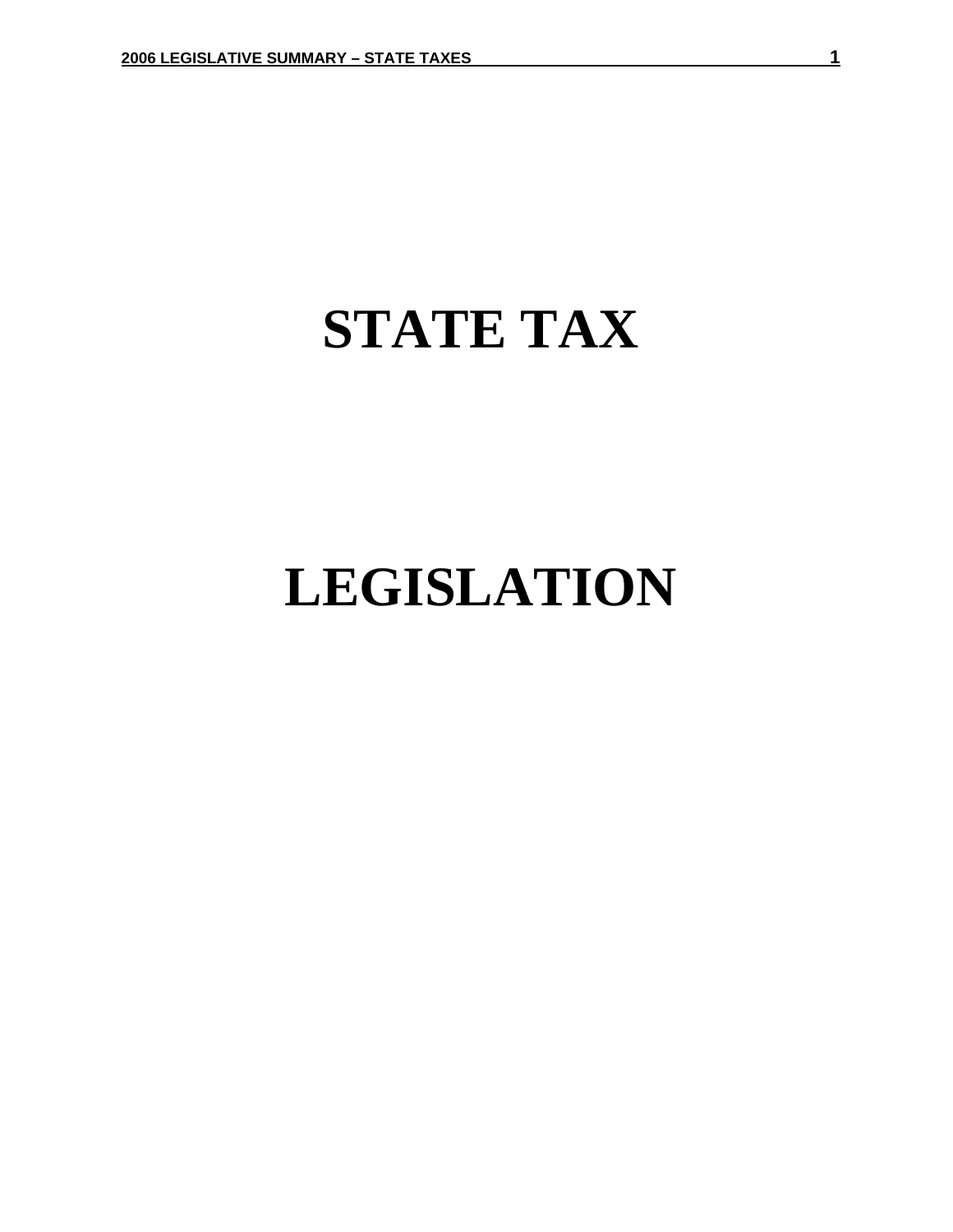#### **GENERAL PROVISIONS**

#### *False Claims of Employment Status, Penalty*

House Bill 168 (Chapter 393) makes it unlawful for a person to knowingly coerce or threaten an individual to falsely declare his employment status for the purpose of evading the withholding or payment of taxes. This bill also makes it unlawful to knowingly and falsely claim an individual employment status in order to evade the withholding or payment of taxes. A violation is a Class 1 misdemeanor.

**Effective Date:** July 1, 2006 **Code Section Added:** § 58.1-485.1

#### *Tax Refund Anticipation Loans, Requirements*

 House Bill 324 (Chapter 399) requires those who make or facilitate tax refund anticipation loans to display their fees for (i) loans, (ii) electronic filing of tax returns, (iii) setting up a refund account, and (iv) other related and necessary activities. In addition, such persons must display related information and provide a clear disclosure containing certain required information. Violations will be subject to the enforcement provisions of the Virginia Consumer Protection Act.

**Effective Date:** January 1, 2007 **Code Section Amended:** § 59.1-200 **Code Sections Added:** §§ 6.1-474 through 6.1-479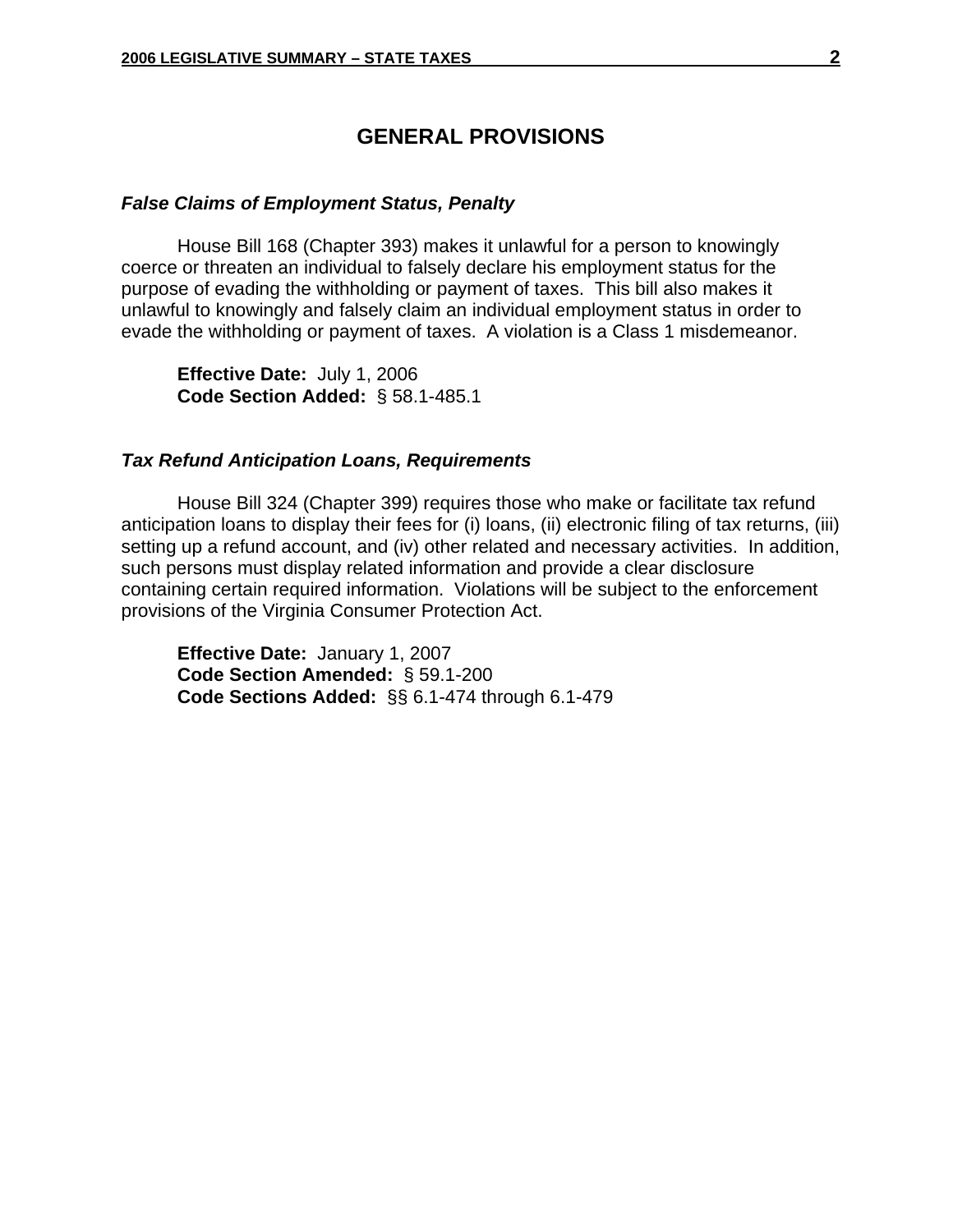#### **INCOME TAX**

#### *Advancement of Virginia's Fixed Date Conformity with the Internal Revenue Code*

House Bill 531 (Chapter 63) and Senate Bill 69 (Chapter 162) advance Virginia's date of conformity to the IRC from January 7, 2005 to December 31, 2005. This will avoid the necessity of requiring taxpayers to make adjustments for any federal tax changes enacted in 2005. Virginia would continue to disallow any bonus depreciation allowed for certain assets under federal income taxation and any five year carry-back of NOLs allowed for NOLs generated in either taxable year 2001 or 2002.

The advancement allows the benefits of the following acts of Congress to flow through to Virginia taxpayers:

- The Energy Tax Incentives Act of 2005 eliminates the sunset dates for several energy tax incentives, modifies the depreciation rules for certain properties, and provides a temporary 50% expensing for certain equipment.
- The Katrina Emergency Tax Relief Act of 2005 provides a temporary suspension of limitations for qualified corporate and individual charitable contributions and allows enhanced deductions for contributions of food and books.
- The Gulf Opportunity Zone Act of 2005 temporarily waives limits regarding charitable cash contributions for Rita and Wilma relief and extends the provision allowing combat pay to count as income for purposes of calculating the earned income tax credit.

This bill contains an emergency clause which states that it is in force from the date of its passage.

**Effective Date:** March 7, 2006 **Code Section Amended:** § 58.1-301

#### *Subtraction for Certain Death Benefits*

House Bill 1535 (Chapter 617) creates a subtraction for death benefit payments received from an annuity contract, to the extent that any portion of the payments is treated as taxable income on the investment in the annuity contract and is subject to federal income taxation. This effectively exempts all annuity payments received by beneficiaries from Virginia income tax.

**Effective Date:** Taxable years beginning on and after January 1, 2007 **Code Section Amended:** § 58.1-322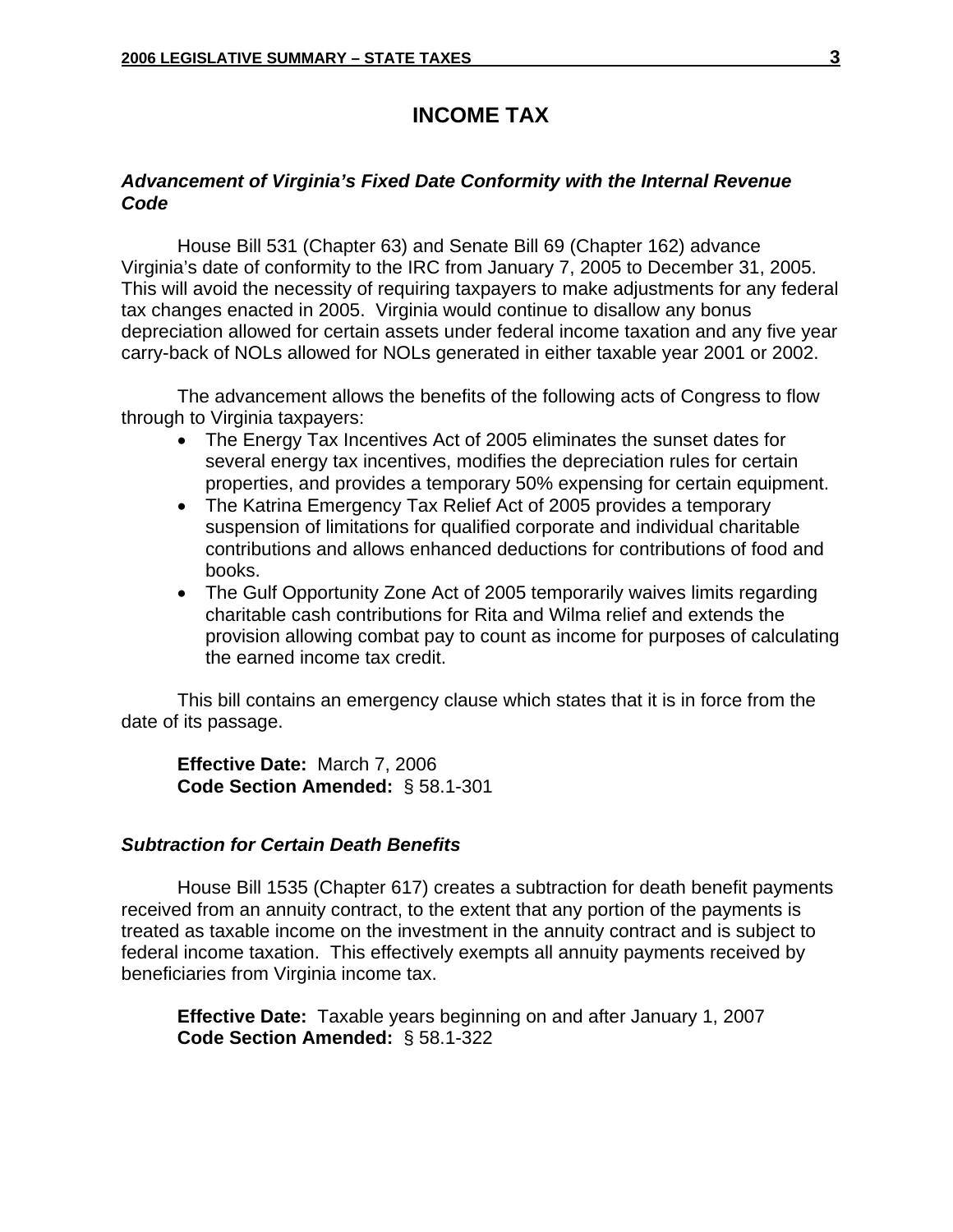#### *Credit for Purchase of Long-term Care Insurance*

House Bill 786 (Chapter 599) and Senate Bill 287 (Chapter 570) create an individual income tax credit for certain long-term care insurance premiums. The credit is granted to an individual taxpayer who enters into such an insurance policy on or after January 1, 2006. The amount of the credit is 15% of the amount paid by an individual during the taxable year for premiums for long-term care coverage for himself. The total credits over the life of any policy, however, are not to exceed 15% of the amount of premiums paid for the first 12 months of coverage. Unused amounts of the credit are carried over for the next 5 years. Individuals who claimed this credit would not also be allowed to claim the long-term care insurance deduction.

This legislation states that individuals claiming the deduction for long-term health care insurance premiums on the federal income tax return would not also be allowed to take this credit for the same insurance premiums. Because of the limitations on the federal deduction, many taxpayers will receive a federal deduction for only a portion of the premiums they pay. TAX will have regulatory authority to clarify any ambiguity arising in determining the amount of premiums for which the taxpayer has claimed a federal deduction. "Long-term care insurance premium" is defined as the amount paid during the taxable year for any qualified long-term care insurance contract, as defined by the IRC, which covers an individual.

**Effective Date:** Taxable years beginning on or after January 1, 2006 **Code Section Amended:**§ 58.1-322 **Code Section Added:** § 58.1-339.11

#### *Deduction for Payments to Producers of Quota Tobacco and Tobacco Quota Holders*

Senate Bill 70 (Chapter 214) creates an individual and corporate income tax deduction for contract payments to producers of quota tobacco and tobacco quota holders pursuant to the American Jobs Creation Act of 2004. The deduction could be claimed in the year following the year in which a payment is received, or in which an assigned payment would have been received. If producers and quota holders assign future payments in exchange for a lump sum payment, regardless of when the lump sum payment is received, they would be eligible for the deduction over the ten-year period of the program.

Many tobacco quota holders purchased their quotas and would have basis in the tobacco marketing quota. As such, the deduction would be allowed only to the extent that the payments exceed this basis and are included in federal adjusted gross income (individuals) or federal taxable income (corporations).

**Effective Date:** Taxable years beginning on or after January 1, 2006 **Code Sections Amended:** §§ 58.1-322 and 58.1-402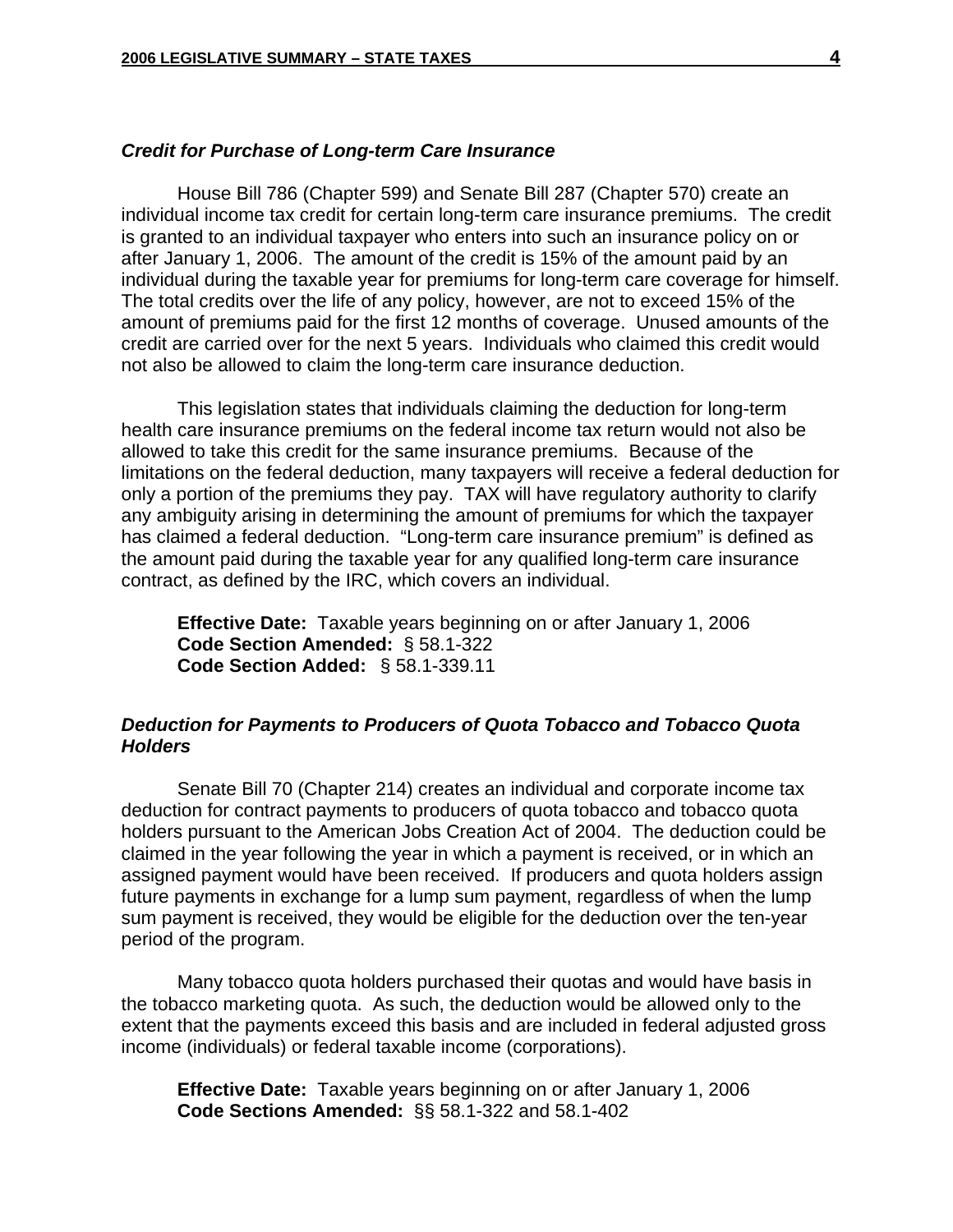#### *Military Family Relief Fund Check-off*

House Bill 628 (Chapter 103) and Senate Bill 139 (Chapter 479) establish an individual income tax voluntary contribution to support the Virginia Military Family Relief Fund. Taxpayers would be allowed to contribute their income tax refund or to make an additional payment. Under the provisions of Va. Code § 58.1-344.3, however, this voluntary contribution will be placed on a waiting list until space becomes available on the return.

The Fund will be used to assist members of the Virginia National Guard and Virginia residents who are members of the reserves of the armed forces of the United States who have been called to extended active duty for periods in excess of 90 days, and their families, with living expenses, including but not limited to food, housing, utilities, and medical services. The Office of the Adjutant General will administer the Fund.

**Effective Date:** July 1, 2006. **Code Section Amended:** § 58.1-344.3 **Code Section Added:** § 44-102.2

#### *Agricultural Best Management Practices Tax Credit*

House Bill 963 (Chapter 440) expands those individuals qualifying for the credit to include any individual who has equines that create needs for agricultural best management practices to reduce nonpoint source pollutants and has in place a soil conservation plan approved by the local Soil and Water Conservation District.

**Effective Date:** Taxable years beginning on or after January 1, 2007 **Code Section Amended:** § 58.1-339.3

#### *Clean Fuel Vehicle Job Creation Tax Credit*

Senate Bill 690 (Chapter 238) amends the clean fuel job creation income tax credit by adding the manufacture of components designed to produce, store, and dispense hydrogen as a vehicle fuel, and extending the sunset provisions applicable to this tax credit from December 31, 2006, to December 31, 2011.

**Effective Date:** Taxable years beginning on or after January 1, 2006 **Code Section Amended:** § 58.1-439.1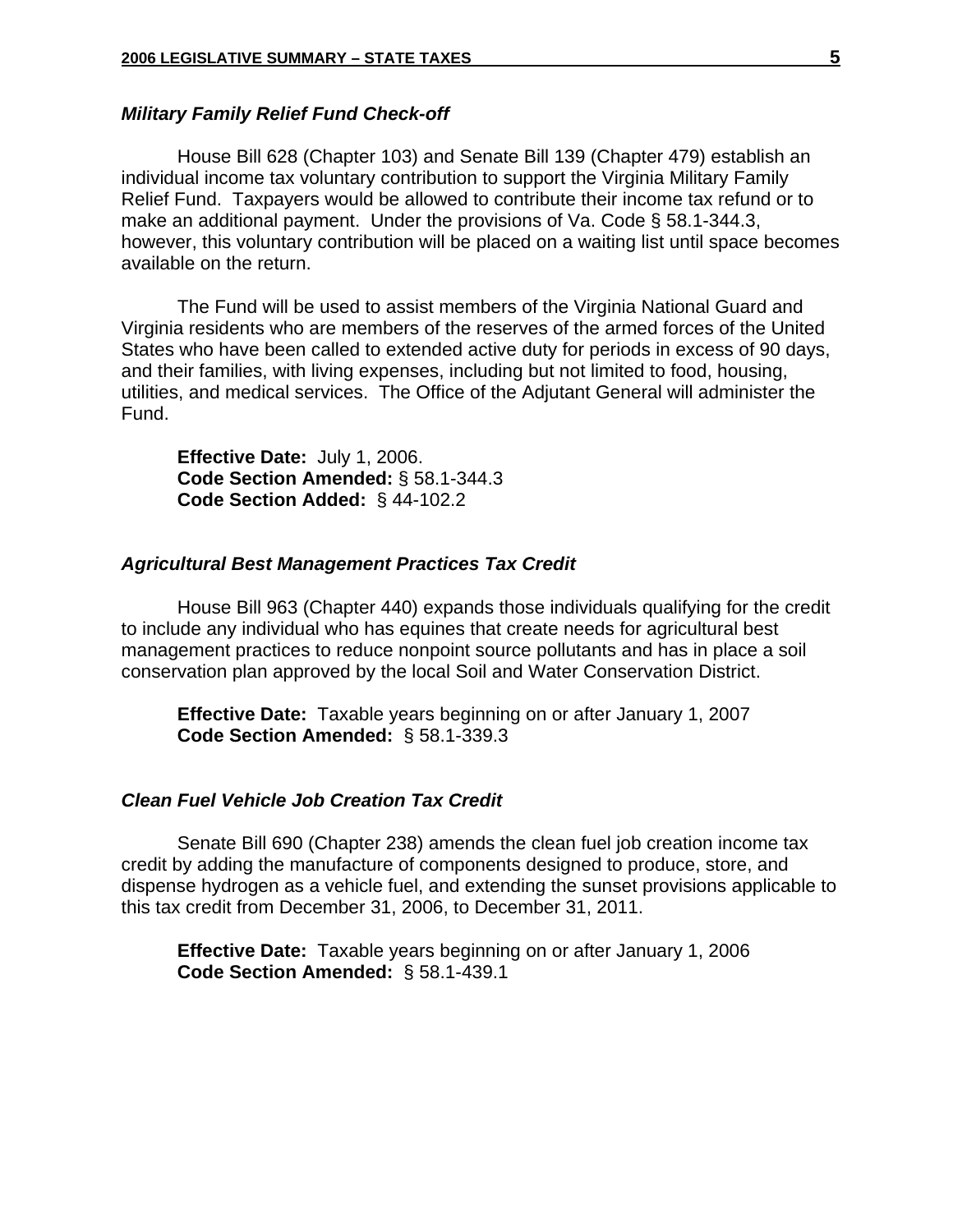#### *Virginia Coal Employment and Production Incentive Tax Credit*

House Bill 1043 (Chapter 788) and Senate Bill 365 (Chapter 803) allow the credit to be allocated between the electricity generator and any person with an economic interest in coal, effective for purchases of coal made on or after January 1, 2006. The allocation of the credit could be provided in the contract between the parties for the sale of the coal. The parties could amend any such allocation with a written instrument prior to December 31 of the year that the coal was purchased. All contracts and written instruments would be subject to audit by TAX.

This legislation allows credits earned on or after January 1, 2006, which are allocated to persons with an economic interest in coal to be used against any tax imposed by the Commonwealth. If the credits earned on or after January 1, 2006, and prior to July 1, 2011, exceed the tax liability of the taxpayer, the excess could be redeemed in a manner similar to the Coalfield Employment Enhancement Tax Credit. The carryover period for this credit is extended from five years to ten years. This change in the carryover period would be effective for coal purchased and consumed on or after January 1, 2001.

**Effective Date:** Taxable years beginning on or after January 1, 2006 **Code Section Amended:** § 58.1-433.1

#### *Coalfield Employment Enhancement Tax Credit*

House Bill 1043 (Chapter 788) and Senate Bill 365 (Chapter 803) extend the sunset date of when the credit can be earned and claimed to the 2014 and 2017 years, respectively. Credits earned after taxable years beginning on or after January 1, 2008 would be claimed according to the schedule below.

| <b>TAXABLE YEAR EARNED</b> | <b>TAXABLE YEAR REDEEMED</b> |
|----------------------------|------------------------------|
| 2008                       | 2011                         |
| 2009                       | 2012                         |
| 2010                       | 2013                         |
| 2011                       | 2014                         |
| 2012                       | 2015                         |
| 2013                       | 2016                         |
| 2014                       | 2017                         |

 **Effective Date:** Taxable years beginning on or after January 1, 2006 **Code Section Amended:** §58.1-439.2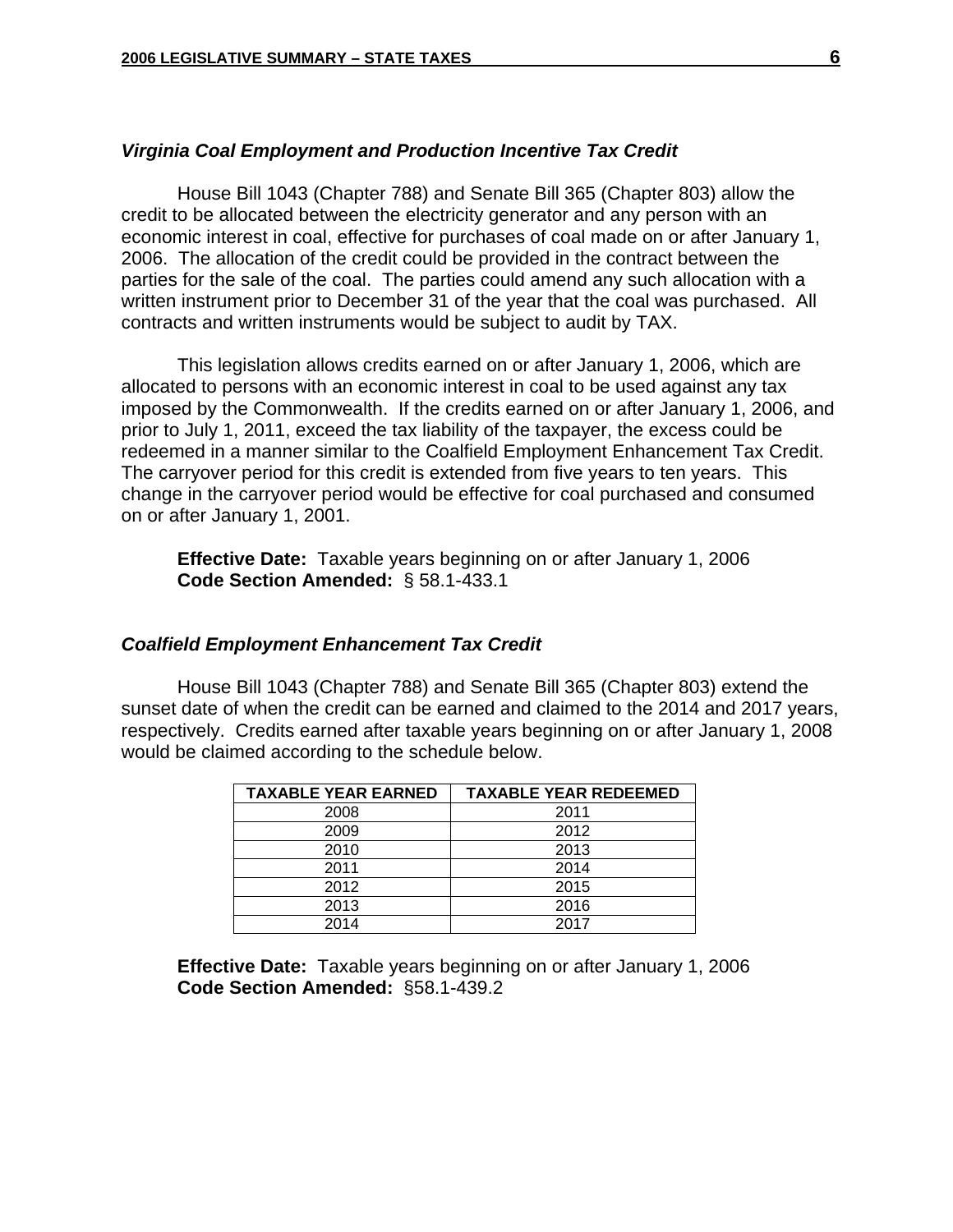#### *Income Tax Deduction for Purchases of Certain Tangible Personal Property*

 Senate Bill 262 (Chapter 939) creates an individual income tax deduction equal to 20% of the retail sales and use tax paid by an individual to purchase for his own use the following items of tangible personal property: (i) any clothes washers, room air conditioners, dishwashers, and standard size refrigerators that meet or exceed the applicable energy star efficiency requirements developed by the United States Environmental Protection Agency and the United States Department of Energy; (ii) any fuel cell that (a) generates electricity using an electrochemical process, (b) has an electricity-only generation efficiency greater than 35%, and (c) has a generating capacity of at least two kilowatts; (iii) any gas heat pump that has a coefficient of performance of at least 1.25 for heating and at least 0.70 for cooling; (iv) any electric heat pump hot water heater that yields an energy factor of at least 1.7; (v) any electric heat pump that has a heating system performance factor of at least 8.0 and a cooling seasonal energy efficiency ratio of at least 13.0; (vi) any central air conditioner that has a cooling seasonal energy efficiency ratio of at least 13.5; (vii) any advanced gas or oil water heater that has an energy factor of at least 0.65; (viii) any advanced oil-fired boiler with a minimum annual fuel-utilization rating of 85; and (ix) any advanced oilfired furnace with a minimum annual fuel-utilization rating of 85. This deduction may not exceed \$500 in each taxable year.

 These bills also include certain equipment related to landfill gas in the local property tax exemption for pollution control equipment.

**Effective Date:** Taxable years beginning on or after January 1, 2007 **Code Sections Amended:** §§ 2.2-1132, 23-135.7:6, 45.1-390, 56-249.6, 58.1- 322, and 58.1-3660 **Code Sections Added:** §§ 67-100 through 67-102, 67-200 through 67-203, 67-300, 67-400 through 67-403, 67-500, 67-501, 67-600 through 67-604, 67- 700, 67-701, 67-800, 67-801, 67-900 through 67-903, and 67-1000 through 67- 1003

#### *Additional Withholding Exemptions*

House Bill 5002 (Chapter 3, Special Session I of 2006) repeals legislation that would have allowed taxpayers who itemized their deductions to claim additional withholding exemptions. The effective date of this legislation was delayed numerous times since its enactment in 1989. While it was briefly allowed to become effective from July 1, 2002 through January 1, 2003, the effective date was delayed again until July 1, 2006.

**Effective Date:** January 1, 2003 **Code Section Added:** Appropriations Act, Second Enactment Clause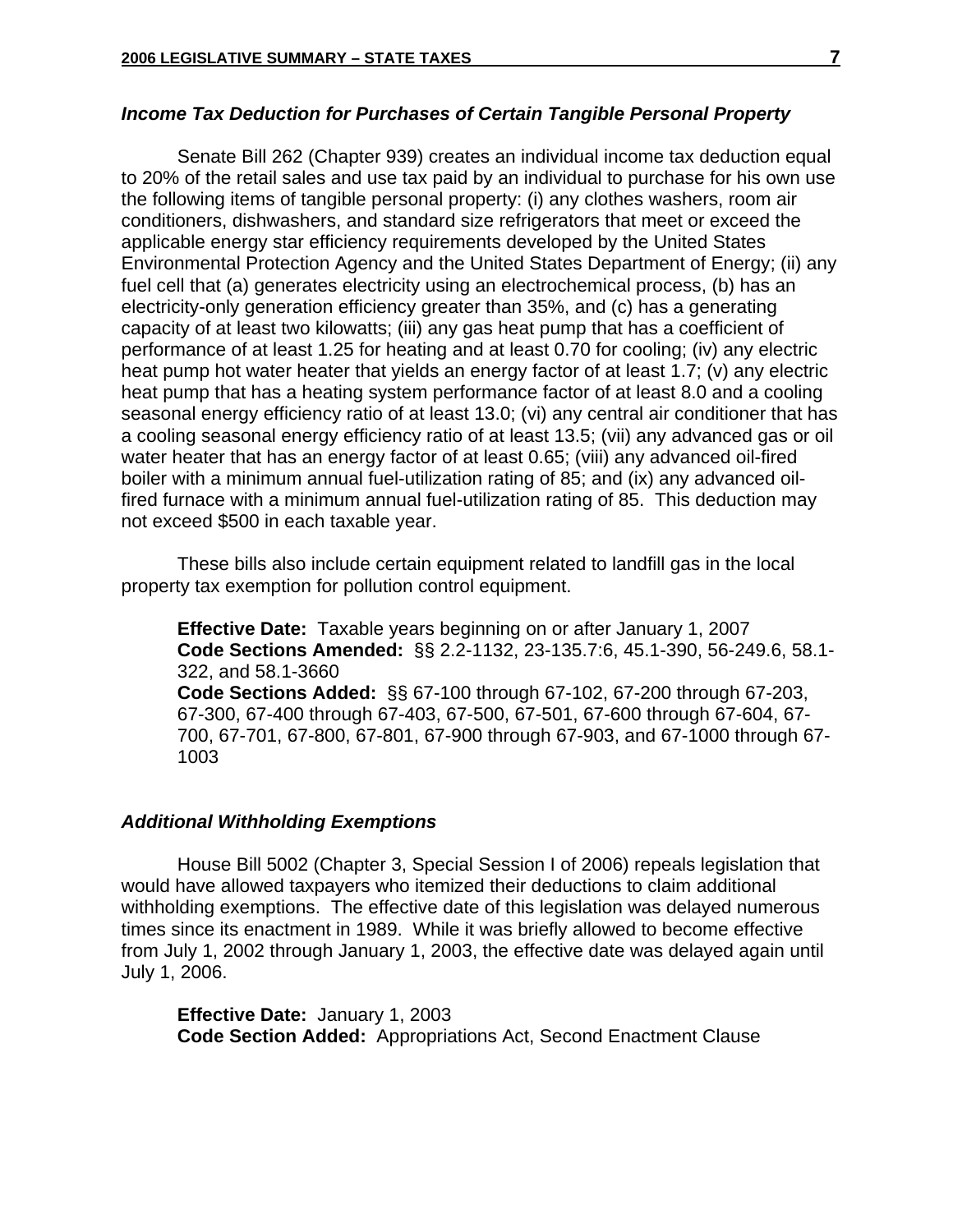#### **RETAIL SALES AND USE TAX**

#### *Sales Tax Holiday*

House Bill 532 (Chapter 593) and Senate Bill 571 (Chapter 579) create a "sales tax holiday" by providing a temporary exemption from the sales and use tax for certain items of tangible personal property. The exemption will occur on an annual basis, beginning in 2006, and will be in effect for a three-day period starting the first Friday in August and ending at midnight on the first Sunday in August. The exemption applies on a per item basis to school supplies with a selling price of \$20 or less, including but not limited to, dictionaries, notebooks, pens, pencils, notebook paper, and calculators, and also applies to items of clothing or footwear with a selling price of \$100 or less.

In addition to school related items, the legislation allows dealers to elect to absorb the cost of the sales tax during the three-day exemption period. A dealer may elect to absorb the sales and use tax on the sale of any product and is not limited to absorbing the tax on the items eligible for the sales tax exemption. During this period, a dealer may advertise that he will absorb the sales and use tax without violating the general prohibition against doing so.

**Effective Date:** July 1, 2006  **Code Sections Amended:** §§ 58.1-625 and 58.1-626 **Code Section Added:** § 58.1-611.2

#### *Exemptions for Certain Medicines and Drugs for Farm Animals*

House Bill 69 (Chapter 331) and Senate Bill 73 (Chapter 361) provide an exemption from the sales and use tax for medicines and drugs when sold to a veterinarian, provided that those items are used or consumed directly in the care and treatment of agricultural production animals. This legislation also provides veterinarians an exemption whenever they purchased medicines and drugs that they themselves used to treat, care and medicate agricultural production animals. An exemption is also available to veterinarians for medicines and drugs purchased for resale to a farmer for direct use in producing an agricultural product for market.

This exemption applies only to medicines and drugs used for the treatment of "agricultural production animals," and would not apply to those items used to treat domesticated animals such as dogs and cats, and recreational animals, such as horses used for recreational purposes.

**Effective Date:** July 1, 2006 **Code Sections Amended:** §§ 58.1-609.2 and 58.1-609.10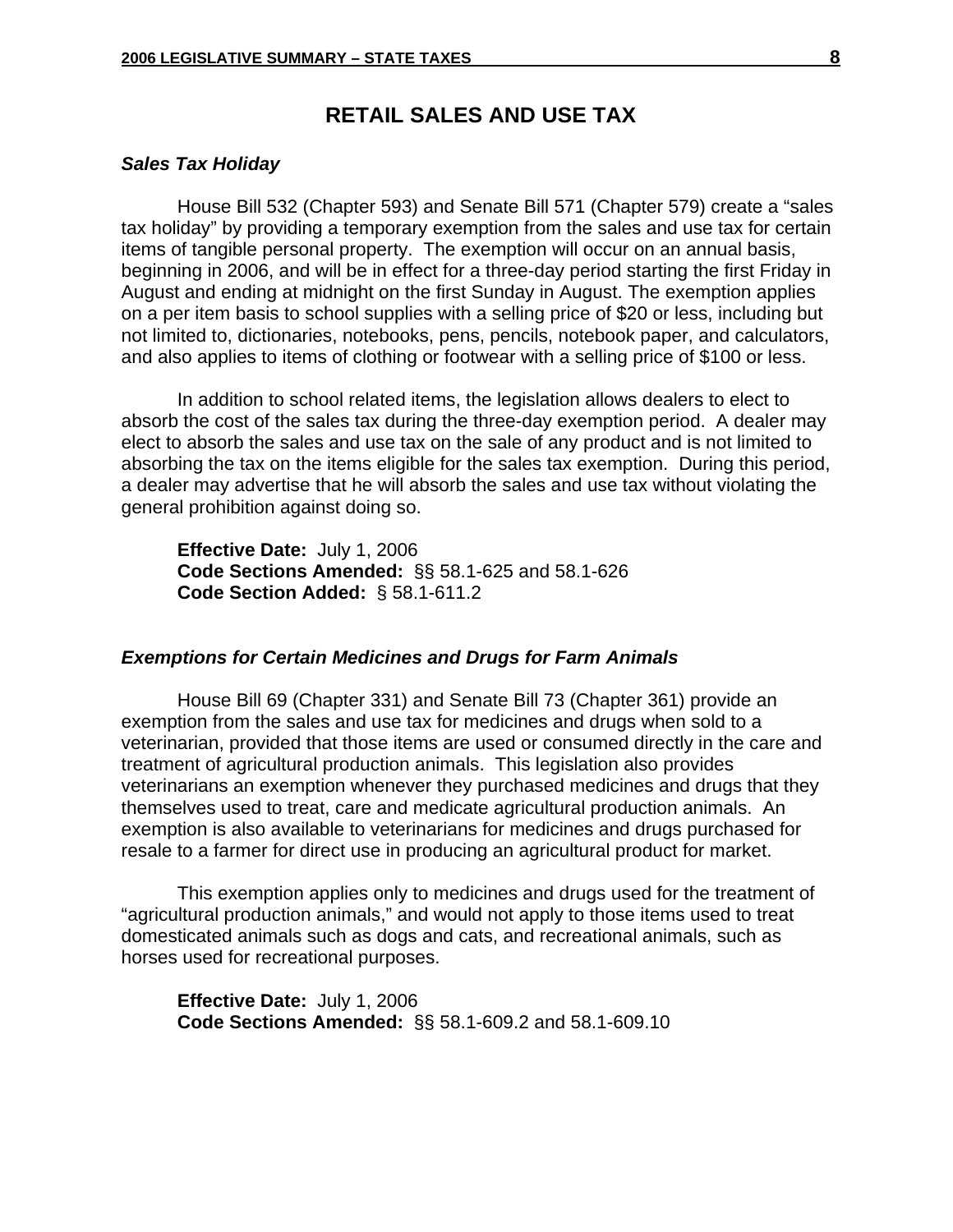#### *Exemption for Certain Church Property*

House Bill 576 (Chapter 338) expands the exemption to include tangible personal property used for recording and reproducing services. The exemption covers a nonprofit church's purchase of video recording equipment, microphones, cassette players, and similar items that are used for recording and reproducing services.

As a result of this change, nonprofit churches now have two processes by which they can obtain an exemption for tangible personal property used for recording and reproducing services.

- They may use their self-issued exemption certificate which, while limited, has been expanded by this bill; or
- They may apply to TAX for a broader exemption. Under legislation enacted during the 2003 Virginia General Assembly session, all Internal Revenue Code (IRC)  $\S$  501(c)(3) and  $\S$  501(c)(4) organizations now qualify for a sales tax exemption, provided they file an appropriate application with TAX and certain criteria are met. The requirements include 1) exemption from federal income taxation under IRC  $\S$  501(c)(3) or 501(c)(4); 2) compliance with applicable state solicitation laws; 3) annual general administrative costs that are less than 40%; 4) provision of a financial audit for entities with gross annual revenues of \$500,000 or greater in the previous year or the provision of a review of the financial statements performed by an independent certified public accountant in lieu of a financial audit for entities with gross annual revenues between \$250 and \$500,000 in the previous year; and 5) provision to the Department of a Form 990 or 990 EZ if such a form was filed, or provision of a list of the Board of Directors if such a form was not filed.

**Effective Date:** July 1, 2006 **Code Sections Amended:** § 58.1-609.10

#### *Gratuities or Service Charges on Meals*

House Bill 896 (Chapter 602) and Senate Bill 85 (Chapter 568) eliminate the retail sales tax and the local meals tax on gratuity or service charges that are mandatory or automatically added to the price of a meal by the dealer. Previously, service charges, sometimes called "mandatory gratuities," were subject to the retail sales tax, while discretionary gratuities were not.

The exemption will only apply if the service charge does not exceed 20% of the sales price of the meal. Those service charges in excess of the 20% cap would remain subject to the retail sales and use tax.

**Effective Date:** July 1, 2006 **Code Sections Amended:** §§ 58.1-602, 58.1-3833, and 58.1-3840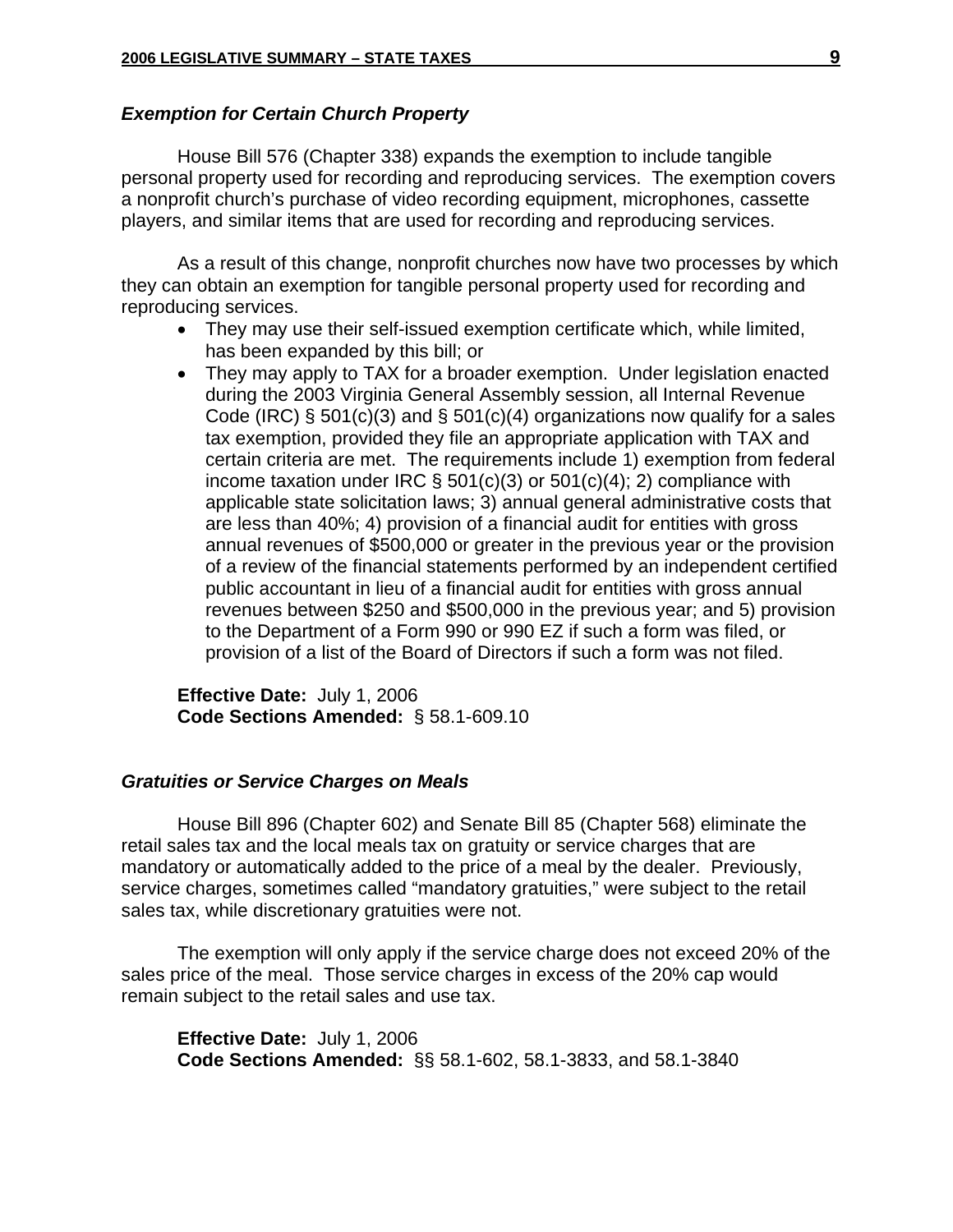#### *Exemption for Semiconductor Wafers*

Senate Bill 601 (Chapter 524) provides a retail sales and use tax exemption for all semiconductor wafers used or consumed by a semiconductor manufacturer, regardless of their use.

**Effective Date:** July 1, 2006, with retroactive effect **Code Section Amended:** § 58.1-609.3

#### *Exemption for the Manufacture of Semiconductors*

House Bill 530 (Chapter 541) and Senate Bill 475 (Chapter 519) provide a retail sales and use tax exemption for a semiconductor manufacturer that includes: equipment, fuel, power, energy, supplies, or other tangible personal property used primarily in the integrated process of designing, developing, manufacturing, or testing a semiconductor product, a semiconductor manufacturing process or subprocess, or semiconductor equipment without regard to whether the property is actually contained in or used in a cleanroom environment, touches the product, is used before or after production, or is affixed to or incorporated into real estate.

**Effective Date:** July 1, 2006 **Code Sections Amended:** §§ 58.1-602 and 58.1-609.3

#### *Exemption for Natural Gas and Oil*

 House Bill 1539 (Chapter 618) and Senate Bill 714 (Chapter 385) extend the sunset date for the natural gas and oil exploration exemption from July 1, 2006 to July 1, 2011. This legislation also restores the exemption for refining and processing of gas and oil to the general industrial manufacturing and processing exemption.

**Effective Date:** July 1, 2006 **Code Section Amended:** § 58.1-609.3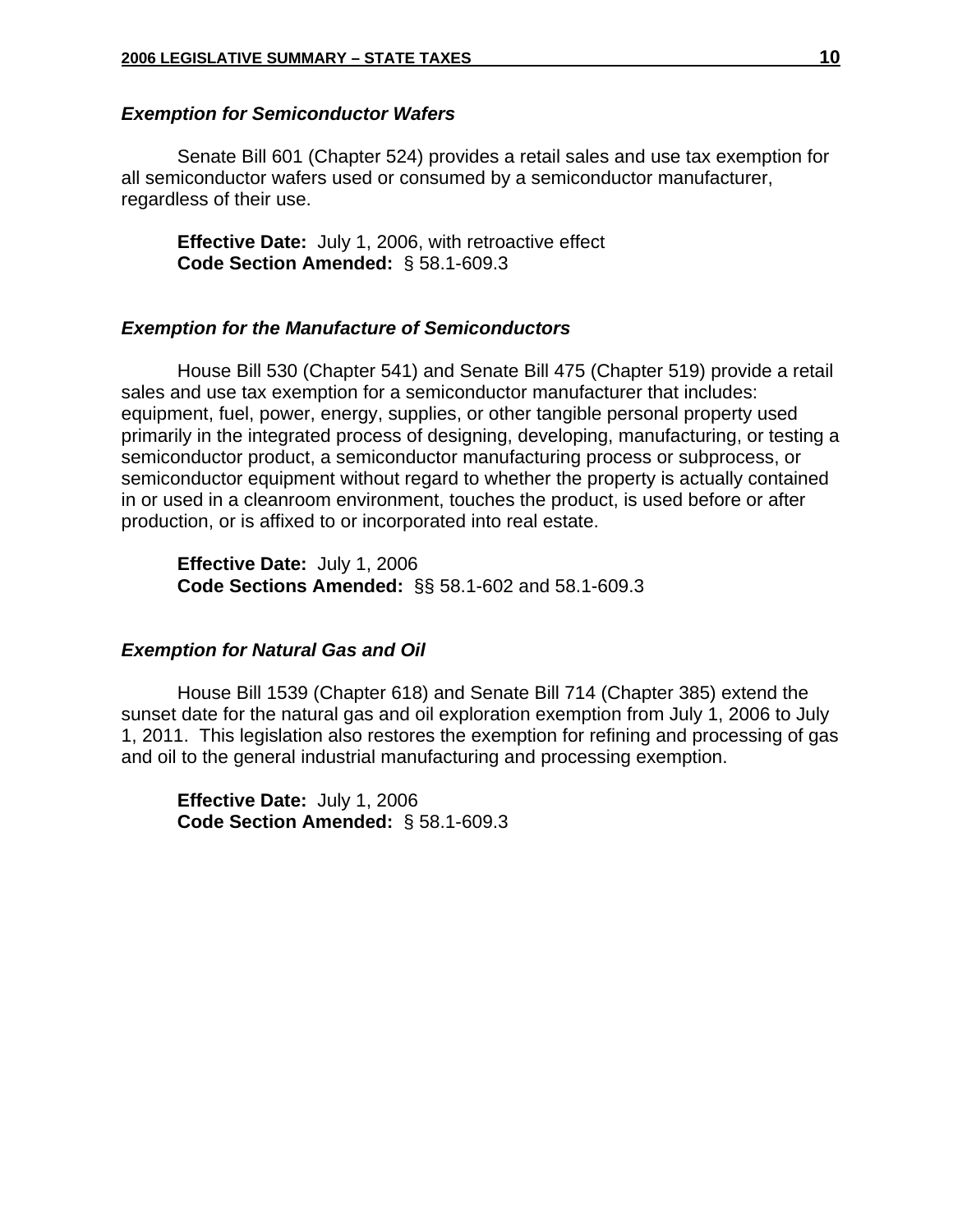#### *Exemption for Medicine and Drugs*

 Senate Bill 110 (Chapter 217) expands the current retail sales and use tax exemption for medicine and drugs to include medicines and drugs purchased by forprofit nursing homes, clinics, and similar corporations. Previously, medicines and drugs were exempt when purchased by a nonprofit nursing home or any licensed hospital. Controlled drugs were exempt when purchased by a licensed physician, optometrist, licensed nurse practitioner, or licensed physician assistant for use in a professional practice.

**Effective Date:** July 1, 2006 **Code Section Amended:** § 58.1-609.3

#### *Revenue from Certain Public Facilities for Certain Designated Cities*

 House Bill 1235 (Chapter 608) and Senate Bill 655 (Chapter 581) add the City of Norfolk to those localities currently entitled to certain sales tax revenues generated at public facilities within the locality. The City of Norfolk will use the sales tax revenues generated at the Norfolk Executive Conference Center to repay 20-year bonds used to finance the project. This legislation also amends the definition of what constitutes a "public facility" to exclude residential condominiums, townhomes, and other residential units. The Norfolk Executive Conference Center is planned to provide the opportunity to develop a multi-floor executive center with approximately 70,000 net rentable square feet, one large ballroom of approximately 23,000 square feet, a full service hotel with at least 240 rooms, an upscale destination restaurant, hotel retail experiences, and 50 condominiums. The project is expected to be completed in 2008.

**Effective Date:** July 1, 2006 **Code Section Amended:** § 58.1-608.3

#### *Accelerated Sales Tax Payments*

 House Bill 5012 (Chapter 2, Special Session I of 2006) allows the requirement for dealers or direct payment permit holders with taxable sales and purchases of \$1,300,000 or greater for the 12-month period beginning July 1, and ending July 30 of the immediately preceding calendar year to make accelerated sales tax payments to expire on May 31, 2006.

**Effective Date:** June 1, 2006 **Code Section Added:** Additional Appropriations Act, Third Enactment Clause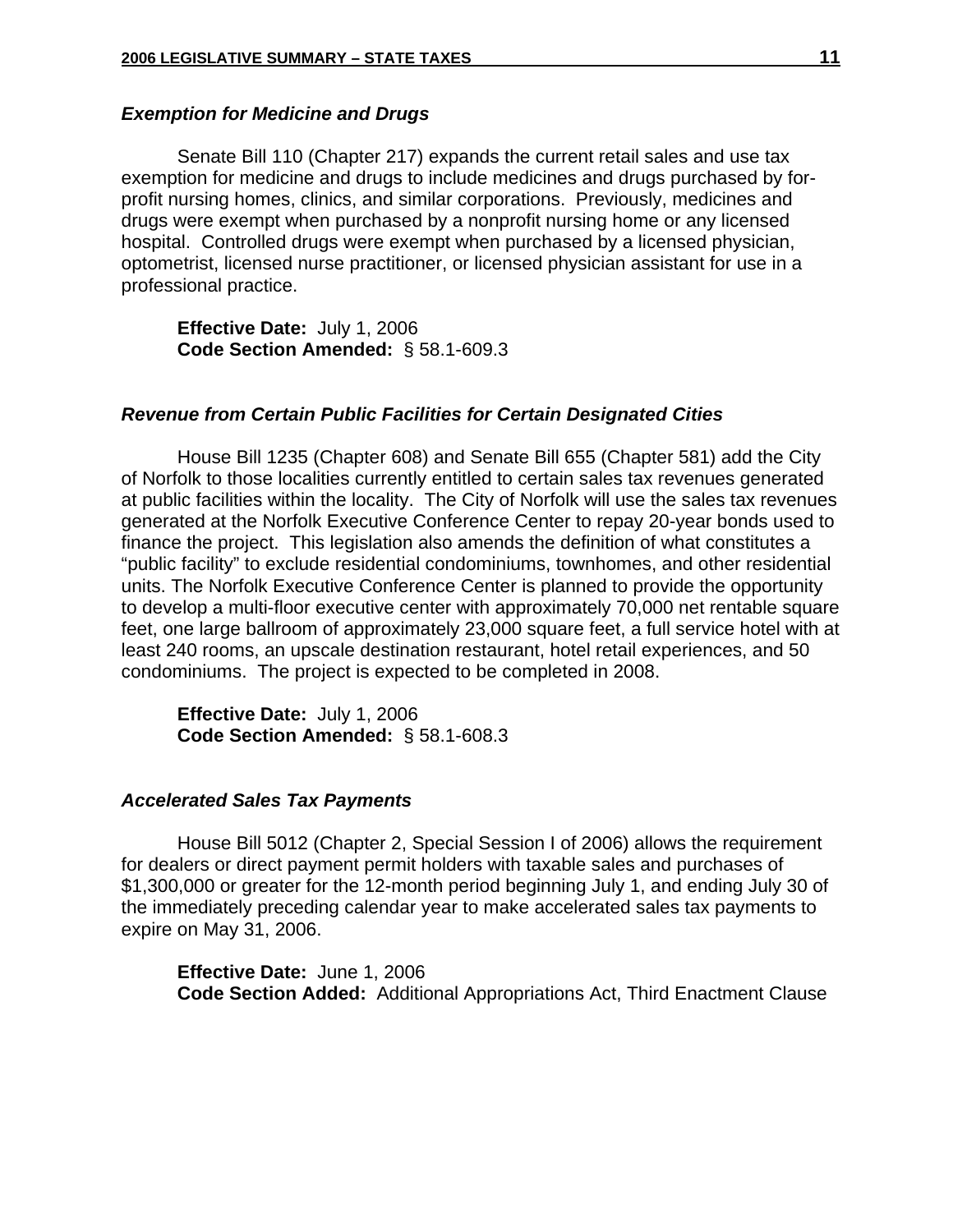#### *Sales and Use Tax Exemptions for Nonprofit Organizations*

House Bill 5002 (Chapter 3, Special Session I of 2006) and House Bill 5012 (Chapter 2, Special Session I of 2006) modify the criteria that nonprofit entities must meet in order to qualify for a sales and use tax exemption. Previously, one of the criteria required organizations with gross annual revenue of \$250,000 or greater during the previous year to provide a financial audit performed by an independent certified public accountant to TAX. These bills change this requirement to allow an entity with between \$250,000 and \$500,000 of gross annual revenue in the previous year to provide a review of its financial statements in lieu of a full audit. The review must be performed by an independent certified public accountant. Entities with more than \$500,000 of gross annual revenue are still required to provide a full audit performed by an independent certified public accountant. Entities with less than \$250,000 of gross annual revenue will continue to have no requirement to provide any type of financial audit or review.

#### **Effective Date:** July 1, 2006

**Code Sections Added:** Appropriations Act and Additional Appropriations Act § 3-5.07

#### *True Object Test*

 House Bill 5002 (Chapter 3, Special Session I of 2006) requires TAX to change its current interpretive application of the "true object" test to contractors providing services to the United States, the Commonwealth, or any political subdivision or instrumentality thereof. Effective for "work orders", "statements of work" and "task orders," entered into on and after July 1, 2006, TAX must make a taxability determination regarding the true object of the transaction entered into with the government entity based upon the true object of each separate "work order", "statement of work" and "task order," rather than the true object of the underlying contract between the government entity and such contractor.

The Tax Commissioner is required to work with the government contracting industry to promulgate an emergency regulation on or before June 30, 2007, to implement this change.

**Effective Date:** July 1, 2006 **Code Section Added:** Appropriations Act, Item 268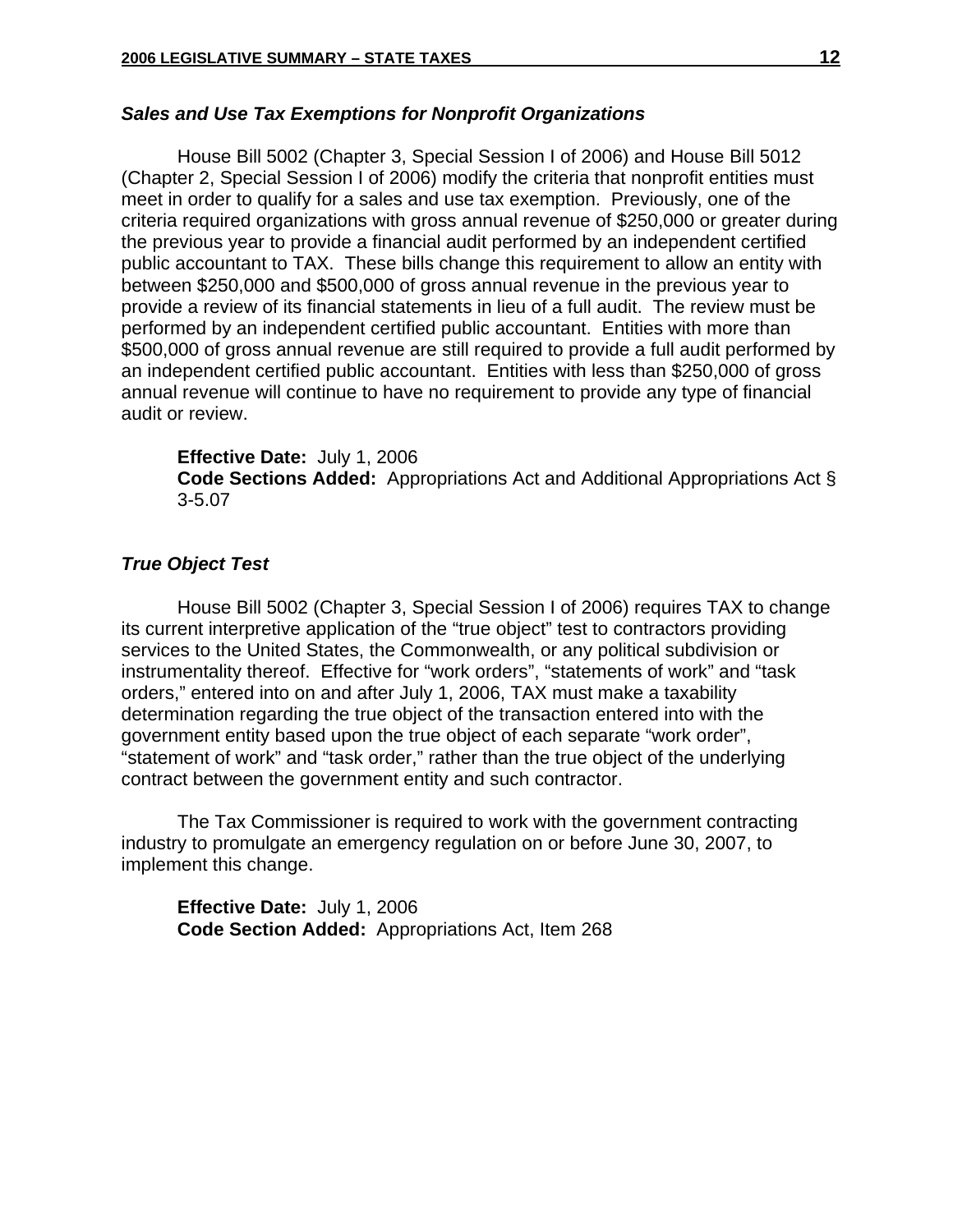#### **MISCELLANEOUS TAXES**

#### **Communications Tax**

#### *Communications Tax Reform*

 House Bill 568 (Chapter 780) restructures the state and local communications taxes and fees by replacing the current state and local communications taxes and fees with a centrally administered Communications Sales and Use Tax and a uniform statewide E-911 tax. The Communications Tax will be imposed on customers of communications services at the rate of 5% of the sales price of the service, and will appear as a line item on customers' bills. Communications services subject to the tax would include: landline and wireless telephone services (including Voice Over Internet Protocol); paging; cable television; and satellite radio and television. The E-911 tax will be imposed on the end user of each access line at the rate of \$0.75 per access line, and will appear as a line item on customers' bills.

Revenues from these taxes and fees will be collected and remitted monthly by communications services providers to TAX and deposited into a new fund known as the Communications Sales and Use Tax Trust Fund (the "Fund"). Moneys in the Fund will be distributed to localities on a monthly basis after payment (1) to TAX for the direct costs of administering the Communications Tax; (2) to the Virginia Department for the Deaf and Hard-of-Hearing (VDDHH) for the cost of the telephone relay service center; and (3) to localities for any cable television franchise fees due under existing franchise agreements.

**Effective Date:** January 1, 2007, generally, but certain provisions effective July 1, 2006

**Code Sections Amended:** §§ 8.01-225, 56-458, 56-462, 56-468.1, 56-484.12, 56-484.17, 56-484.18, 58.1-3, 58.1-3815, and 58.1-3816.2

**Code Sections Added:** §§ 15.2-2108.1:1, 51.5-115, 58.1-645 through 58.1- 662, and 58.1-1730

**Code Sections Repealed:** §§ 15.2-2108, 56-484.4, 56-484.5, 56-484.6, 58.1- 3812, 58.1-3813.1, and 58.1-3818.1 through 58.1-3818.7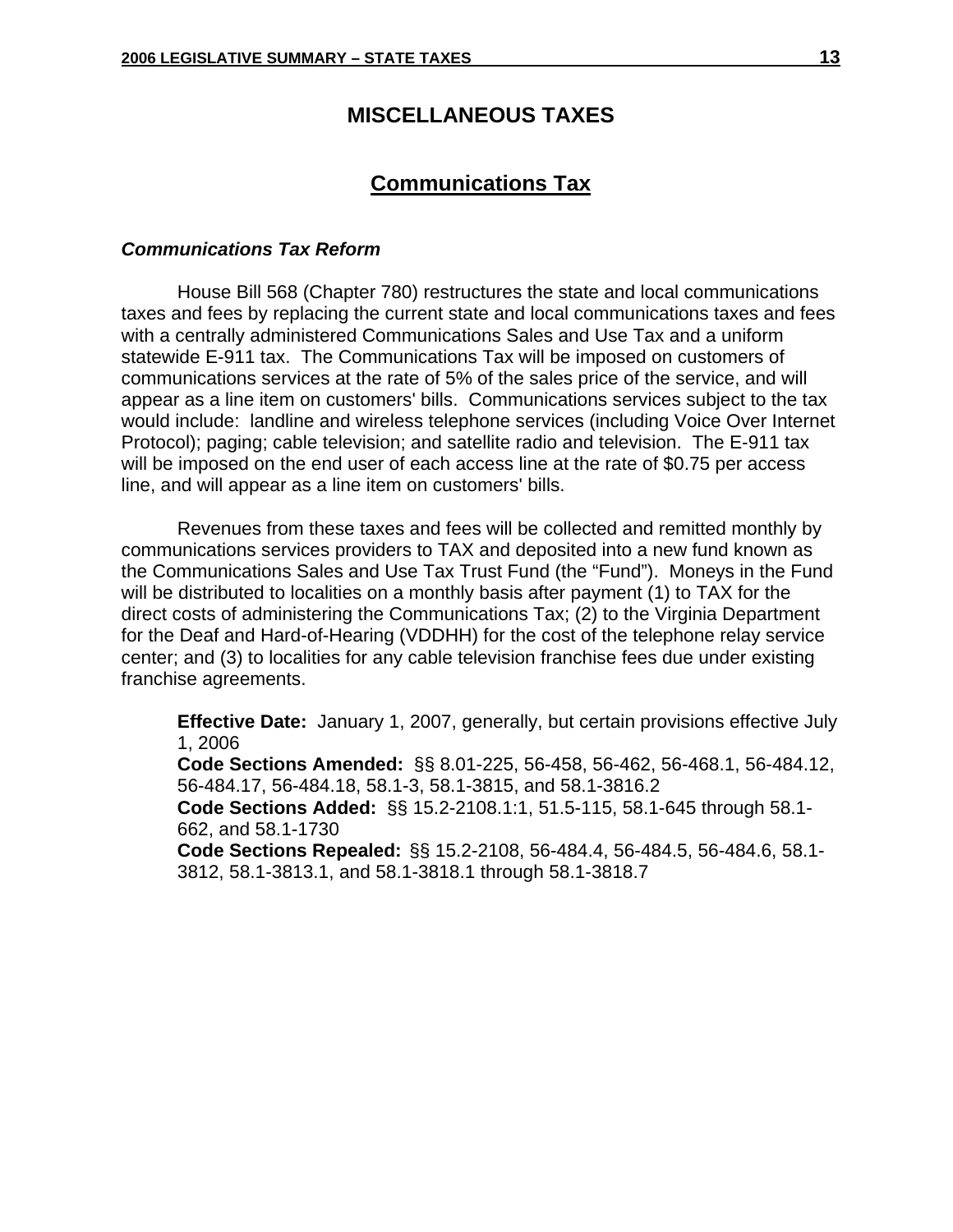### **Tire Tax**

#### *Tire Recycling Fee*

House Bill 522 (Chapter 407) extends the expiration date for the \$1.00 tirerecycling fee from July 1, 2006 to July 1, 2008, and changes the commencement date for the imposition of the \$0.50 tire-recycling fee to July 1, 2008.

**Effective Date:** July 1, 2006 **Code Section Amended:** § 58.1-641

#### **Motor Fuels Tax**

#### *Effective Date for Sales Tax in Certain Transportation Districts*

House Bill 1148 (Chapter 354) provides that changes to the motor vehicle fuels sales tax imposed in new or enlarging transportation districts would not become effective until the first day of the first month that is at least 60 days after certification by the Secretary of the Commonwealth. Currently, the law specifies when a new or enlarged transportation district is created, but does not specify when the motor vehicle fuels sales tax would take effect in the new or enlarged transportation district.

**Effective Date:** July 1, 2006 **Code Sections Amended:** §§ 15.2-4504, 15.2-4529, and 58.1-1720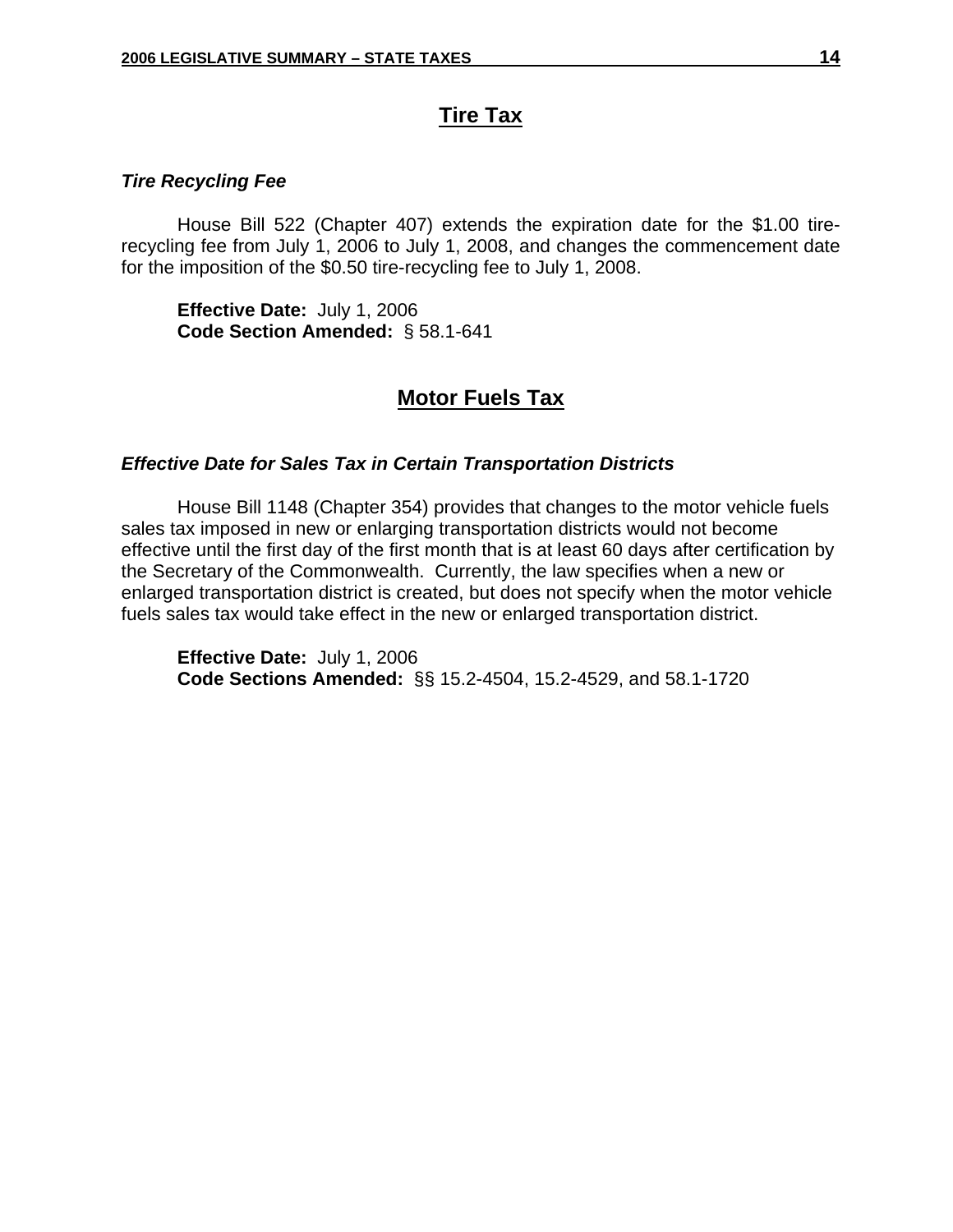#### **Cigarette and Tobacco Product Taxes**

#### *Penalty for Failure to Properly Affix Stamps*

House Bill 569 (Chapter 409) increases from \$250 per pack to \$500 per pack the penalty for failure to affix tax stamps to cigarettes when the number of packs of cigarettes exceeds 100 packs. This legislation also provides that it is *prima facie* evidence of intent to defraud the Commonwealth when the number of unstamped cigarettes exceeds either 30 packs or 5 percent of the cigarettes in the place of business, whichever is greater. Notwithstanding these threshold limits, it is *prima facie* evidence of intent to defraud if the number of unstamped packs exceeds 500 packs. This legislation establishes a monetary penalty of \$2,500 per pack for selling, purchasing, transporting, receiving or possessing 3,000 or more unstamped packages of cigarettes for the purpose of evading the cigarette tax. Additionally, this legislation creates a safe harbor from the penalty for selling, purchasing, transporting, receiving or possessing unstamped cigarettes for a retail dealer who has lawfully purchased the cigarettes from the holder of a stamping agent permit issued by TAX.

**Effective Date:** July 1, 2006 **Code Sections Amended:** §§ 58.1-1013 and 58.1-1017

#### *Special Agents with Office of Attorney General Authorized to Enforce Laws*

House Bill 1276 (Chapter 695) authorizes investigators with the Office of the Attorney General to seize cigarettes which are unlawfully sold, possessed, distributed, transported, imported, or otherwise held and to accompany and participate with special agents of the Alcoholic Beverage Control Board or other law-enforcement officials engaging in an enforcement action under §§ 3.1-336.6 or 58.1-1037.

**Effective Date:** July 1, 2006 **Code Section Amended:** § 4.1-105 **Code Section Added:** § 2.2-509.1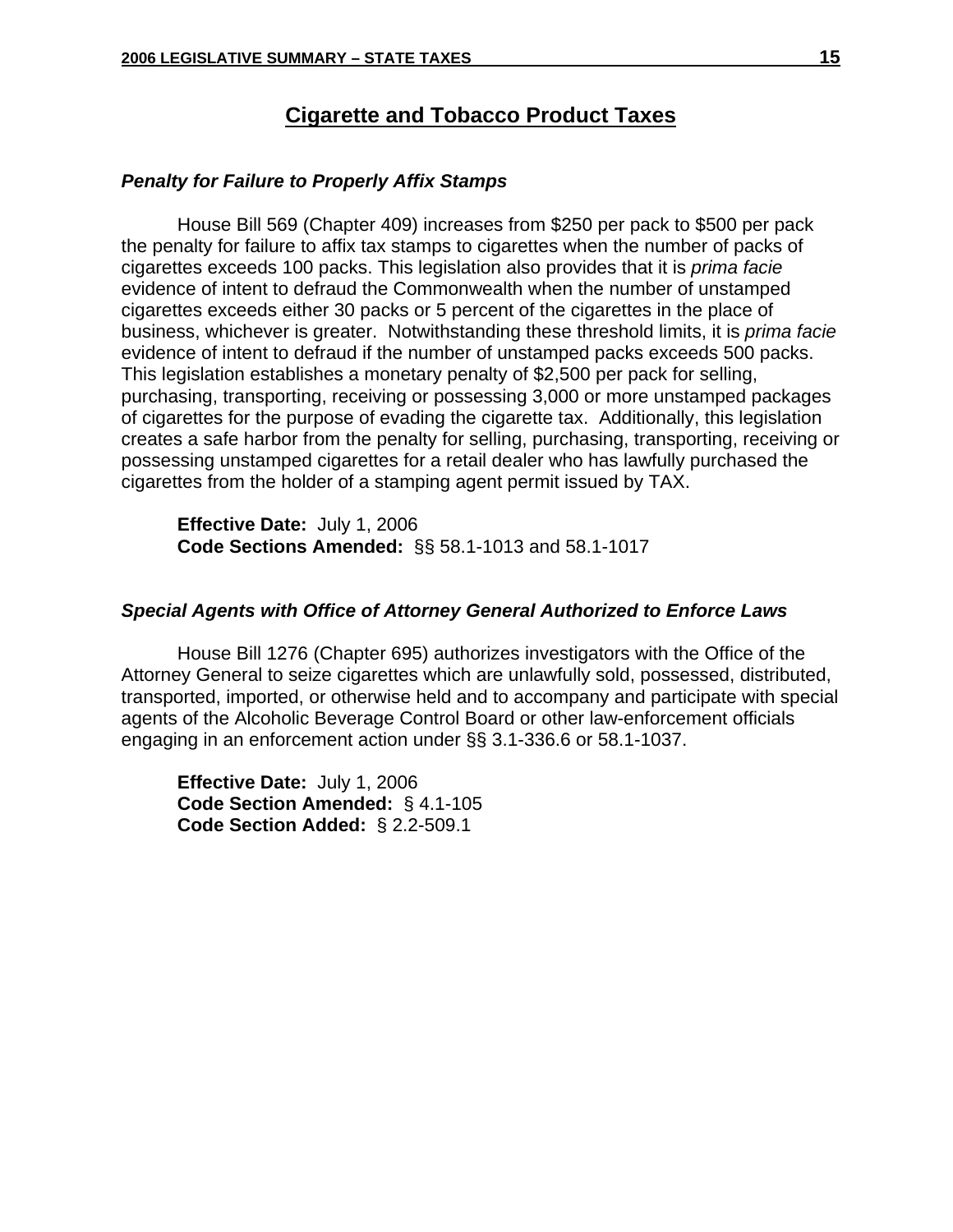#### *Certain Sales Reports to be Filed Directly with Attorney General's Office*

 House Bill 1277 (Chapter 31) requires that (1) the annual certification required of cigarette manufacturers regarding their status as participating or nonparticipating manufacturers under the Master Settlement Agreement, and (2) the quarterly report required of cigarette stamping agents listing the cigarettes they have stamped be filed with the Office of the Attorney General rather than TAX. This legislation also provides that these reports would continue to be considered confidential taxpayer information.

**Effective Date:** July 1, 2006 **Code Sections Amended:** §§ 3.1-336.4, 3.1-336.8, and 58.1-3

#### *Master Settlement Agreement: Nonparticipating Manufacturers*

 House Bill 980 (Chapter 674) requires the Attorney General to provide nonparticipating tobacco product manufacturers with information regarding the sale of their cigarettes in the Commonwealth in order to facilitate full and accurate escrow payments by such manufacturers. It also requires quarterly escrow payments, rather than annual, by nonparticipating tobacco product manufacturers that (i) are new to the market, (ii) default on any Master Settlement Agreement provisions, or (iii) as determined by the Attorney General, pose a risk of not making their escrow payments in the future**.** 

 **Effective Date:** July 1, 2006 **Code Sections Amended:** §§ 3.1-336.3, 3.1-336.8, and 3.1-336.10 **Code Section Added:** § 3.1-336.9:1

#### *Deduction of Bad Debts from Taxes Owed*

House Bill 612 (Chapter 64) and Senate Bill 418 (Chapter 229) allow a stamping agent to claim a bad debt deduction against the cigarette tax in situations where a customer fails to pay for stamped cigarettes. The amount of the deduction is the cost of the stamps affixed to the cigarettes.

**Effective Date:** July 1, 2006 **Code Sections Amended:** § 58.1-1003 **Code Section Added:** § 58.1-1003.1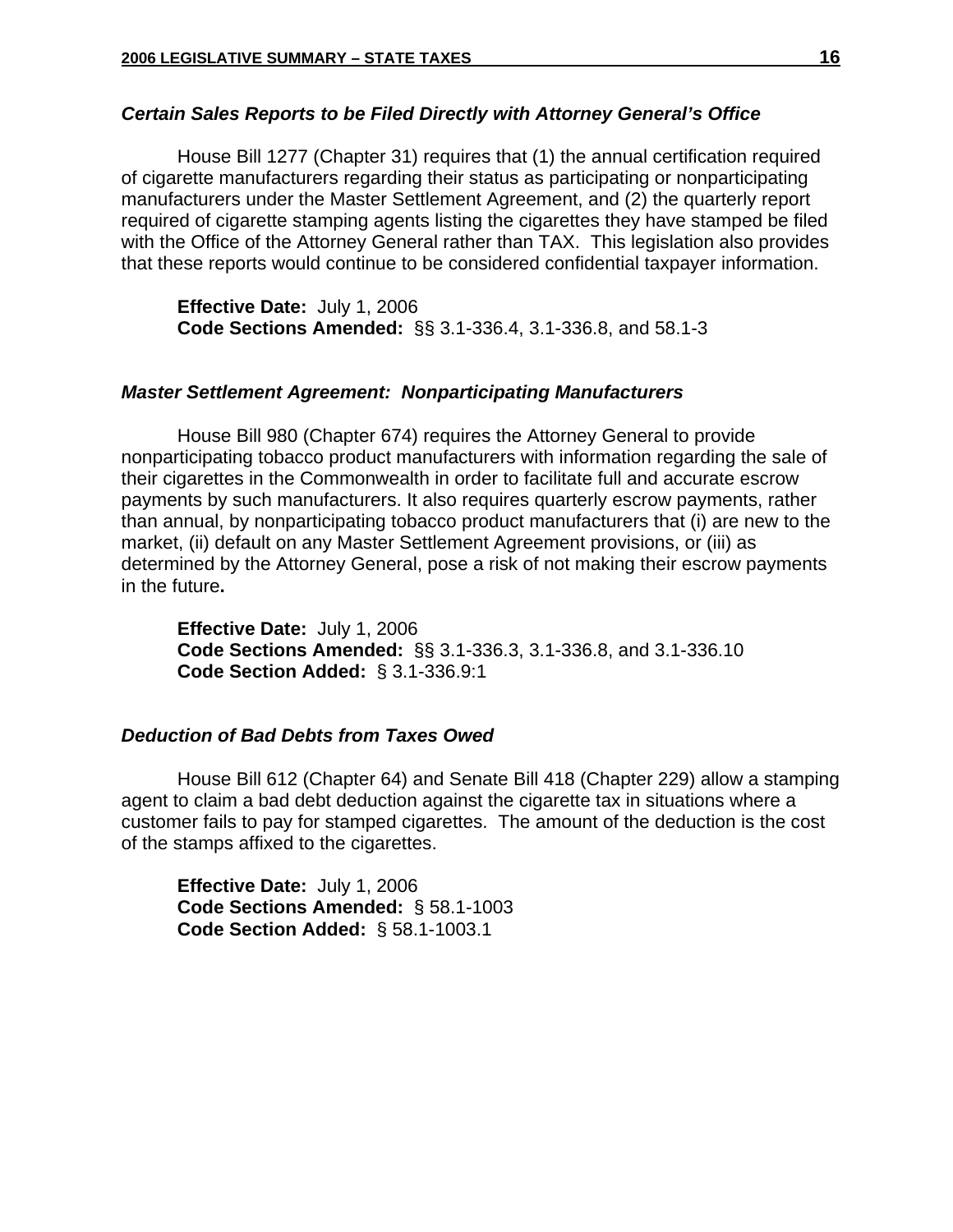#### *Roll-your-own Tobacco Classified as Cigarette*

Senate Bill 729 (Chapter 768) makes roll-your-own tobacco subject to the cigarette excise tax instead of the tobacco products tax. The cigarette tax on roll-yourown tobacco, however, is imposed at the same rate and in the same manner as the tobacco products tax. Distributors of roll-your-own tobacco are considered cigarette stamping agents and are required to prepare an invoice describing the manufacturer, brand and quantity in ounces of roll-your-own tobacco included in each shipment to dealers located within the Commonwealth. A copy of the invoice must be attached to the shipment and will be deemed to be the cigarette revenue stamp. Accordingly, Nonparticipating Manufacturers (NPMs) will be required to include sales of roll-yourown tobacco when determining their required annual escrow deposit.

**Effective Date:** January 1, 2007 **Code Sections Amended:** §§ 3.1-336.8, 58.1-1000, 58.1-1001, 58.1-1003, and 58.1-1021.01 **Code Section Added:** § 58.1-1003.1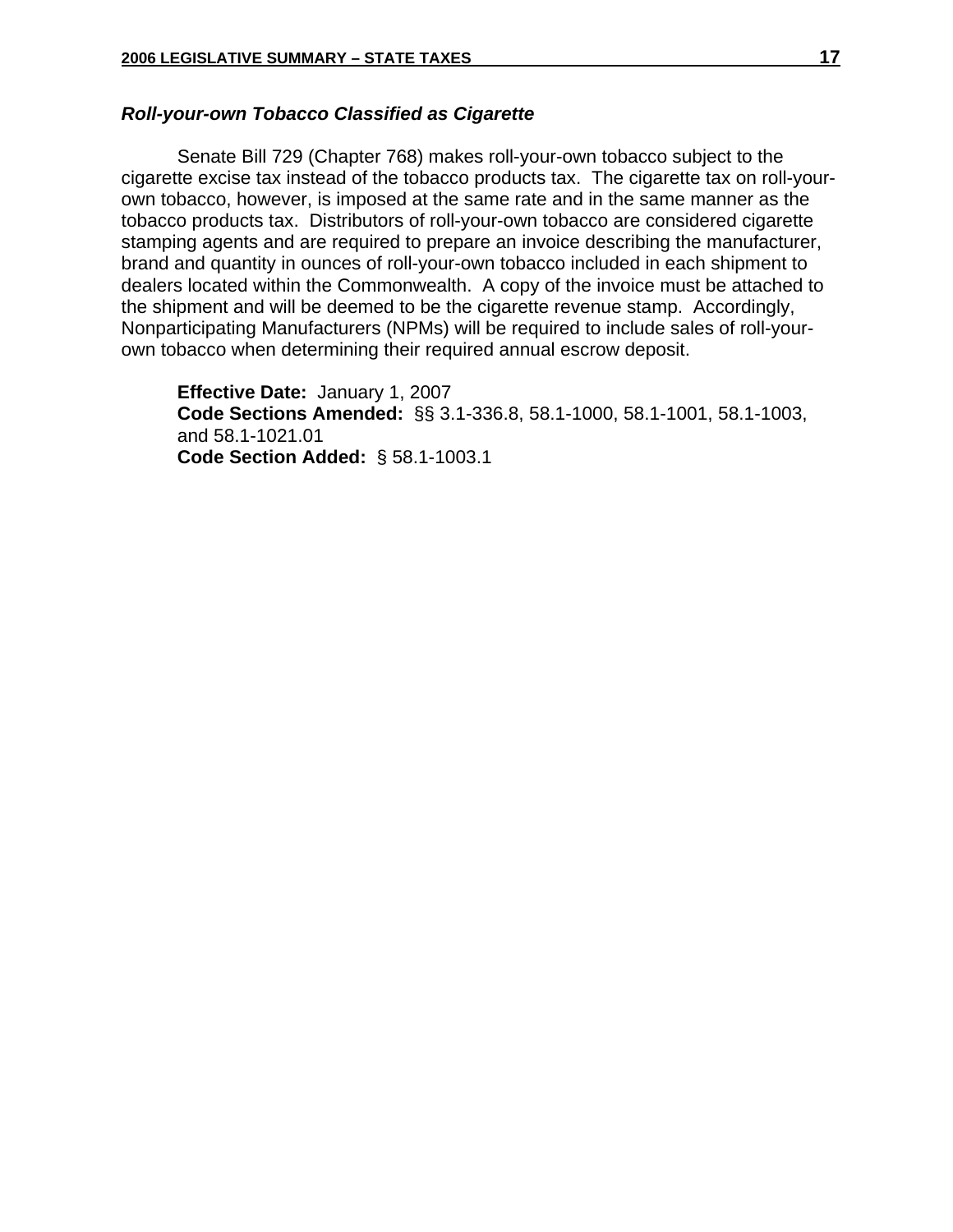#### **TAX ADMINISTRATION AND COLLECTION**

#### *Judicial Appeals of Assessments*

House Bill 772 (Chapter 342) precludes circuit courts from granting relief to taxpayers seeking correction of erroneous state tax assessments in cases in which the erroneous assessment was attributable to the taxpayer's willful failure or refusal to provide the Department of Taxation with necessary information as required by law.

**Effective Date:** Appeals filed on or after July 1, 2006 **Code Sections Amended:** § 58.1-1826

#### *Electronic Receipts of Certain Transactions*

House Bill 1217 (Chapter 355) requires the Department of Taxation to accept a monthly electronic transfer of the recordation receipt copy on magnetic tape or other media acceptable to the Department, in lieu of a printed paper copy of the receipt.

**Effective Date:** July 1, 2006 **Code Section Amended:** § 58.1-3303

#### *Earned Income Tax Credit Information*

House Bill 407 (Chapter 590) and Senate Bill 42 (Chapter 159) authorize TAX to provide the Department of Social Services ("DSS"), upon written request, information on taxpayers who have applied for public assistance or social services benefits regarding such taxpayers' income tax filing status, number and type of dependents, and use of the federal earned income tax credit.

**Effective Date:** July 1, 2006 **Code Sections Amended:** §§ 2.2-3803, 58.1-3, and 58.1-202

#### *Public Procurement Act*

House Bill 557 (Chapter 408) expands the prohibition on state contracts with vendors to include those who have not paid state income taxes unless the vendor (i) has entered into a payment agreement with the Department of Treasury and is not delinquent under the terms of the agreement, or (ii) has appealed the assessment of the tax.

**Effective Date:** July 1, 2006 **Code Section Amended:** § 2.2-4321.1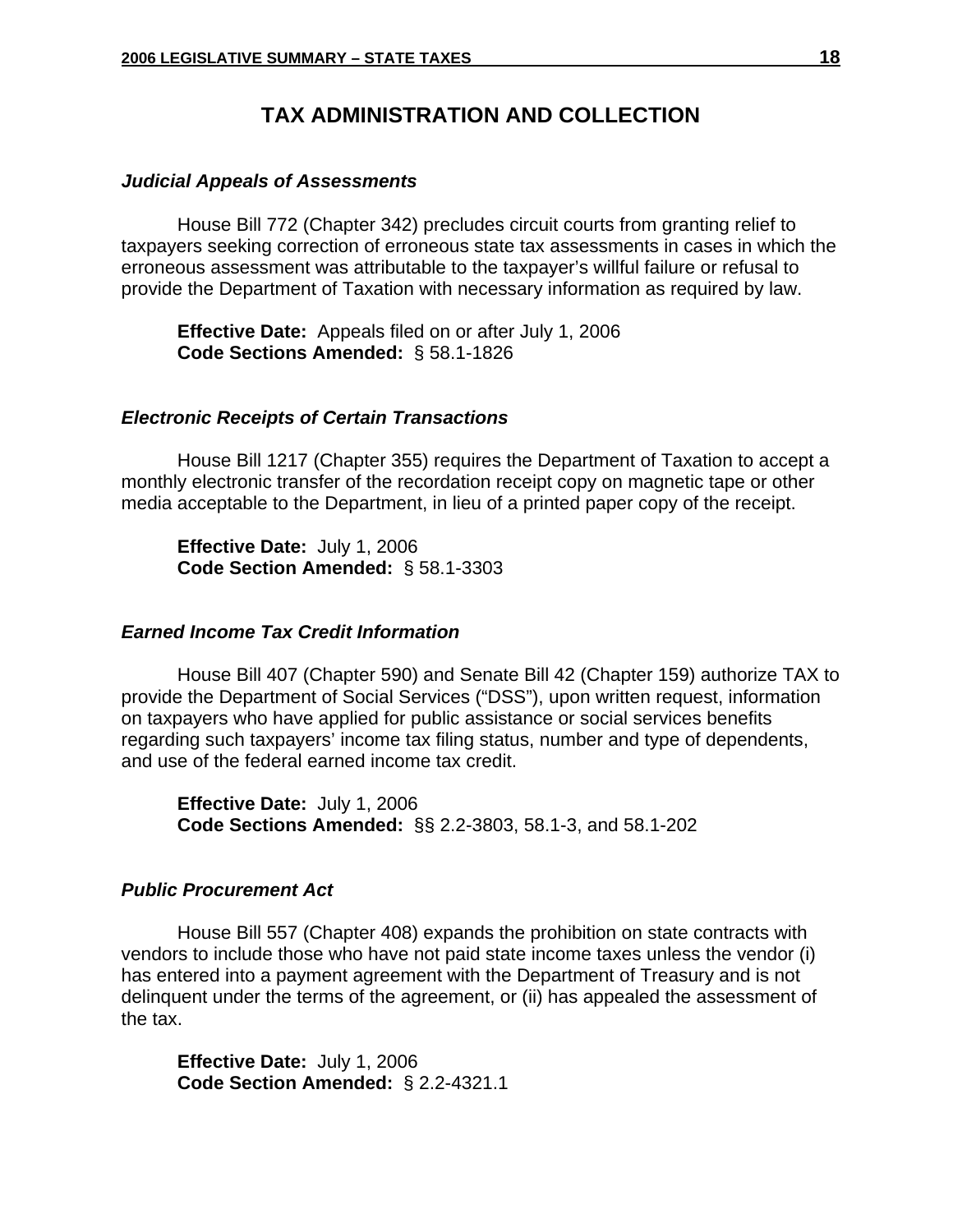#### *Amended Returns after Change in Another State*

Senate Bill 583 (Chapter 234) allows taxpayers one year from the final determination of a change made by any other state to file an amended return to request a refund resulting from credits for taxes paid to other states. In keeping with the practice of coordinating a taxpayers right to claim a refund with TAX's right to assess additional tax, the legislation requires taxpayers to file amended returns in order to report a reduction to the credit for taxes paid to other states resulting from changes made by any other state and allows TAX to make assessments at any time if the taxpayer fails to file the required returns.

The legislation also makes provisions related to reporting actions by other states similar to provisions relating to reporting actions by the Internal Revenue Service, and reconciles inconsistent statutory periods for filing amended returns resulting from federal changes.

**Effective Date:** July 1, 2006 **Code Sections Amended:** §§ 58.1-311, 58.1-312, and 58.1-1823  **Code Section Added:** § 58.1-311.1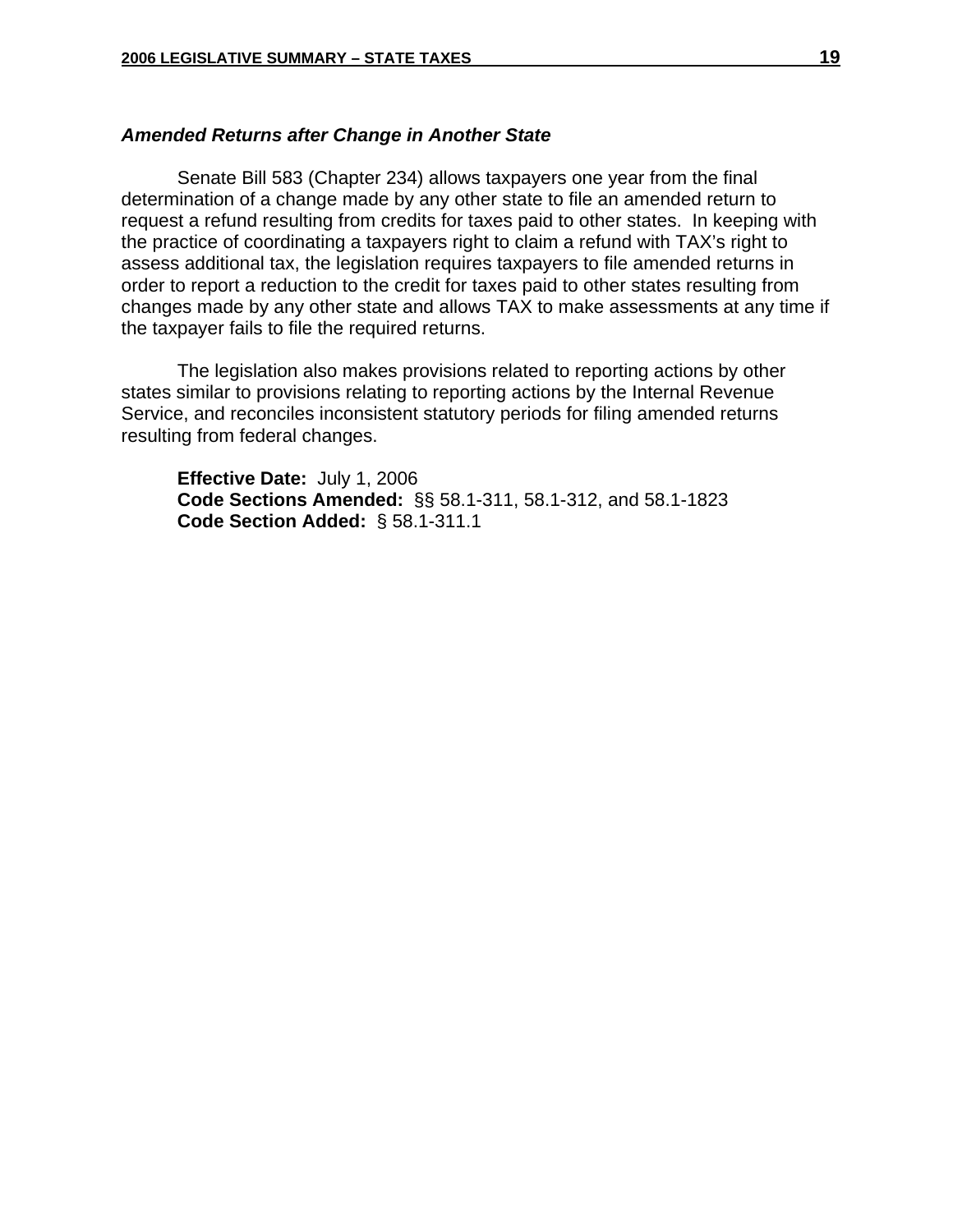## **LOCAL TAX**

## **LEGISLATION**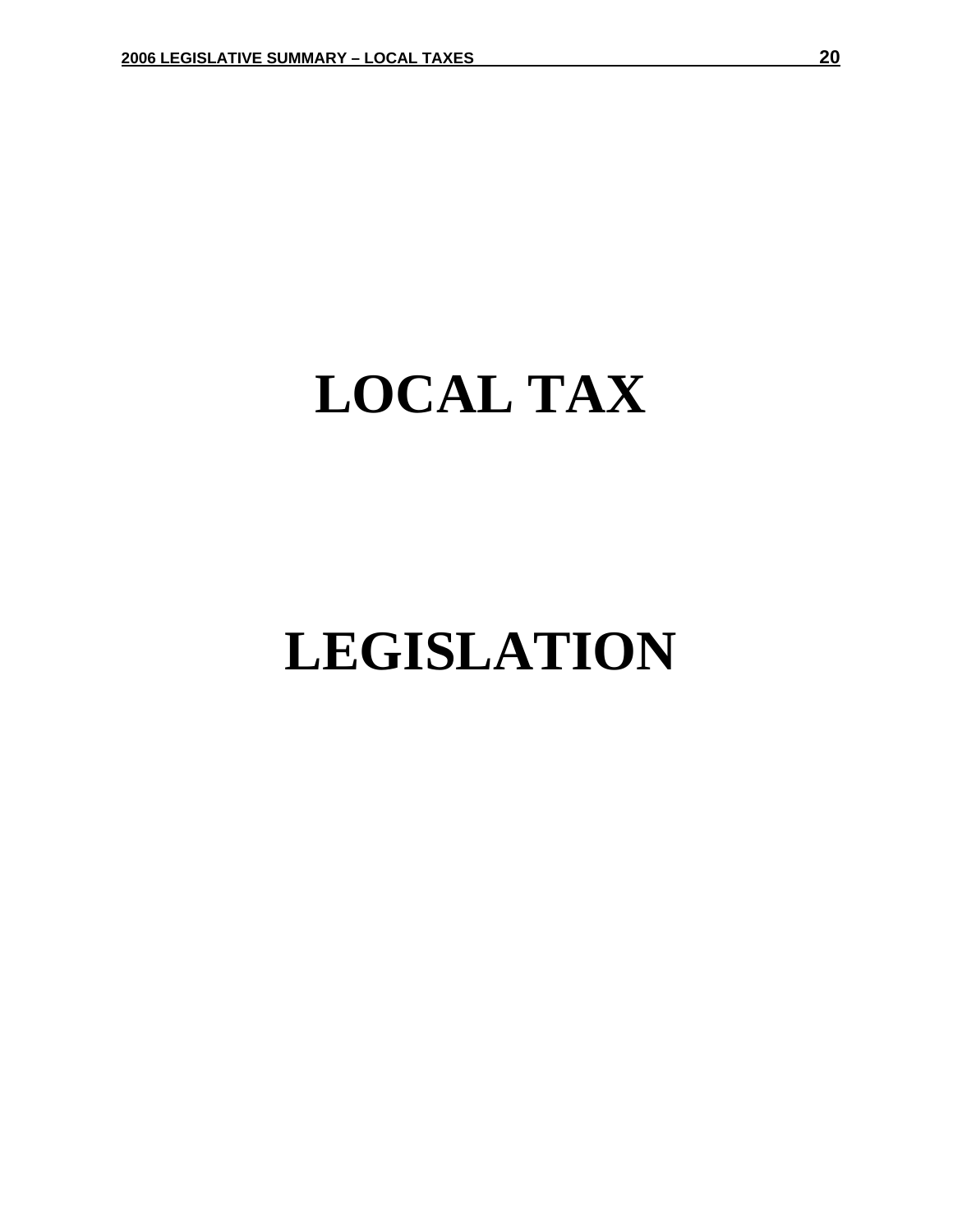#### **Tangible Personal Property Tax**

#### *Virginia Energy Plan*

Senate Bill 262 (Chapter 939) creates a Virginia Energy Plan and exempts certified pollution control equipment and facilities consisting of equipment used in collecting, processing, and distributing, or generating electricity from, landfill gas or synthetic or natural gas recovered from waste, including equipment used to grind, chip, or mulch trees, tree stumps, underbrush, and other vegetative cover for reuse as landfill gas or synthetic or natural gas recovery from waste. The legislation also expands the definition of "certified pollution control equipment and facilities" to include, but not be limited to, any equipment used to grind, chip, or mulch trees, tree stumps, underbrush, and other vegetative cover for reuse as mulch, compost, landfill gas, synthetic or natural gas recovery from waste or other fuel, and equipment used in collecting, processing, and distributing landfill gas or synthetic or natural gas recovered from waste, whether or not such property has been certified to TAX by a state certifying authority.

These bills also include an individual income tax deduction for purchases of certain tangible personal property.

**Effective Date:** Property placed in service on or after July 1, 2006 **Code Sections Amended:** §§ 2.2-1132, 23-135.7:6, 45.1-390, 56-249.6, 58.1- 322, and 58.1-3660 **Code Sections Added:** §§ 67-100 through 67-102, 67-200 through 67-203, 67-300, 67-400 through 67-403, 67-500, 67-501, 67-600 through 67-604, 67- 700, 67-701, 67-800, 67-801, 67-900 through 67-903, and 67-1000 through 67- 1003

#### *Separate Classifications of Machinery and Tools Used in Business*

Senate Bill 417 (Chapter 375) provides a local real and personal property tax exemption for certified pollution control equipment and facilities placed in service on or after July 1, 2006 that consist of equipment used in collecting, processing and distributing or generating electricity from landfill gas or synthetic or natural gas recovered from waste, including equipment used to grind, chip or mulch trees, tree stumps, underbrush and other vegetative cover for reuse as landfill gas or synthetic or natural gas recovered from waste.

**Effective Date:** July 1, 2006  **Code Section Amended:** § 58.1-3660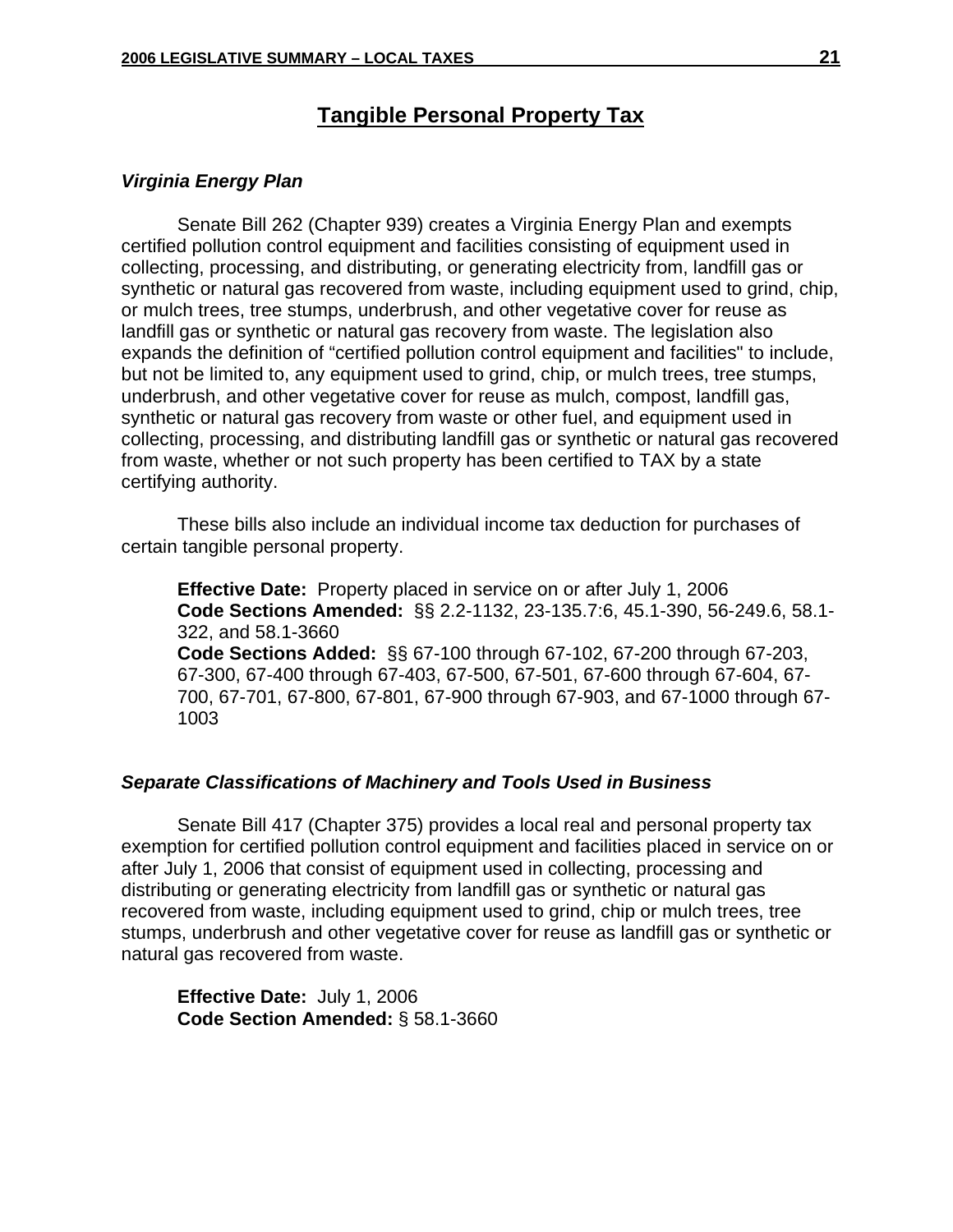#### *All-terrain Vehicles and Off-road Motorcycles: Exempt from Personal Property Tax*

 Senate Bill 191 (Chapter 896) requires non-dealer owners of all-terrain vehicles and off-road motorcycles powered by gasoline or diesel engines displacing more than 50 cubic centimeters and purchased as new on or after July 1, 2006, to title their vehicles with DMV. Code sections 58.1-3503 and 58.1-3504 are amended to exempt all-terrain vehicles and off-road motorcycles from local property tax. Section 58.1-3523 is amended to exclude all-terrain vehicles and off-road motorcycles from the definition of qualifying vehicle for purposes of personal property tax relief.

**Effective Date:** July 1, 2006

**Code Sections Amended:** §§ 46.2-100, 46.2-616, 46.2-619, 46.2-623, 46.2- 629, 46.2-637, 46.2-638, 46.2-915.1, 46.2-1051, 46.2-1993, 46.2-1993.35, 46.2- 1993.39, 46.2-1993.55, 58.1-3503, 58.1-3504, and 58.1-3523 **Code Sections Added:** §§ 46.2-644.1, 46.2-644.2, and 46.2-644.3, 46.2- 679.1, and 46.2-679.2

#### *Classification of Watercraft Used for Business Purposes*

House Bill 327 (Chapter 400) provides for the following additional separate property tax classifications of boats and watercraft: those weighing five tons or more and not used solely for business purposes; those weighing less than five tons and not used solely for business purposes; and those weighing five tons or more and used solely for business purposes.

**Effective Date:** July 1, 2006 **Code Section Amended:** § 58.1-3506

#### *Classification of Certain Aircraft*

House Bill 862 (Chapter 200) and Senate Bill 521 (Chapter 231) create a separate classification for local property tax purposes for aircraft having a gross empty weight equal to or greater than 20,000 pounds and that are **not** owned and operated by scheduled air carriers recognized under federal law.

**Effective Date:** January 1, 2006 **Code Sections Amended:** §§ 58.1-3506 and 58.1-3916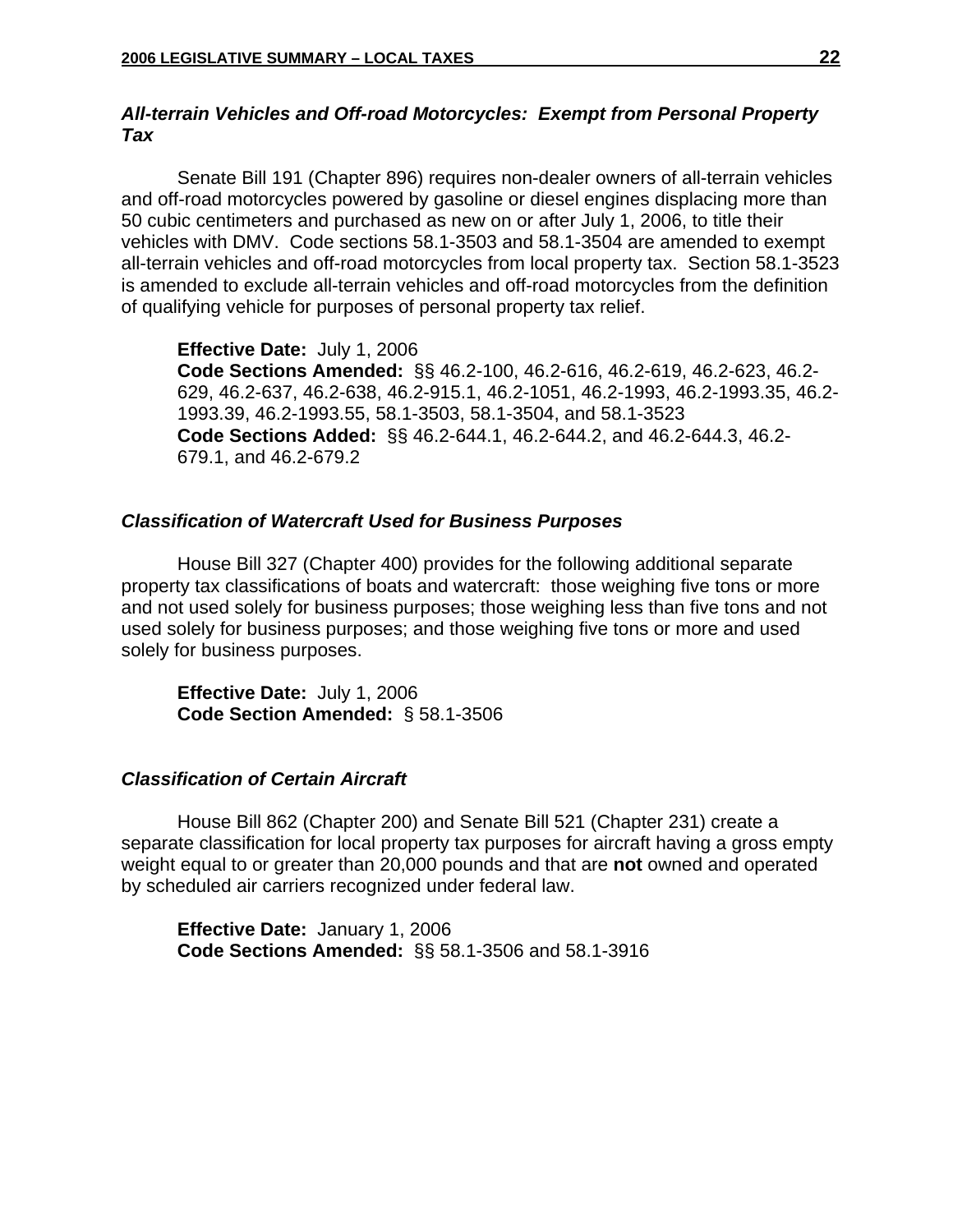#### *Rate for Generating Equipment of Electric Suppliers*

Senate Bill 404 (Chapter 517) provides that generating equipment of electric suppliers utilizing wind turbines may be taxed by the locality at a rate higher than the real estate rate but shall not exceed the personal property rate for the respective locality.

**Effective Date:** January 1, 2007  **Code Sections Amended:** § 58.1-2606

#### **Real Estate Tax**

#### *Exemptions for Elderly or Disabled*

House Bill 121 (Chapter 585) makes the following changes to the structure of the exemption and deferral programs that localities may offer to the elderly or handicapped:

- Adds the cities of Norfolk and Richmond to the list of cities that are currently permitted to use \$200,000 as their maximum net combined financial worth amount in determining eligibility for the exemption and deferral programs and increases that amount for all cities listed to \$350,000. Removes the counties of Fauquier and Stafford from that list.
- Adds the counties of Clarke, Fauquier, and Stafford to the cities, counties and towns in Northern Virginia that are currently permitted to use \$340,000 as their maximum net combined financial worth amount in determining eligibility for the exemption and deferral programs, and raises the amount to \$540,000 for those localities.
- Delineates, by name, the localities in Northern Virginia eligible to use the higher total combined income amount in determining eligibility for the exemption and deferral programs.

**Effective Date:** July 1, 2006  **Code Sections Amended:**§ 58.1-3211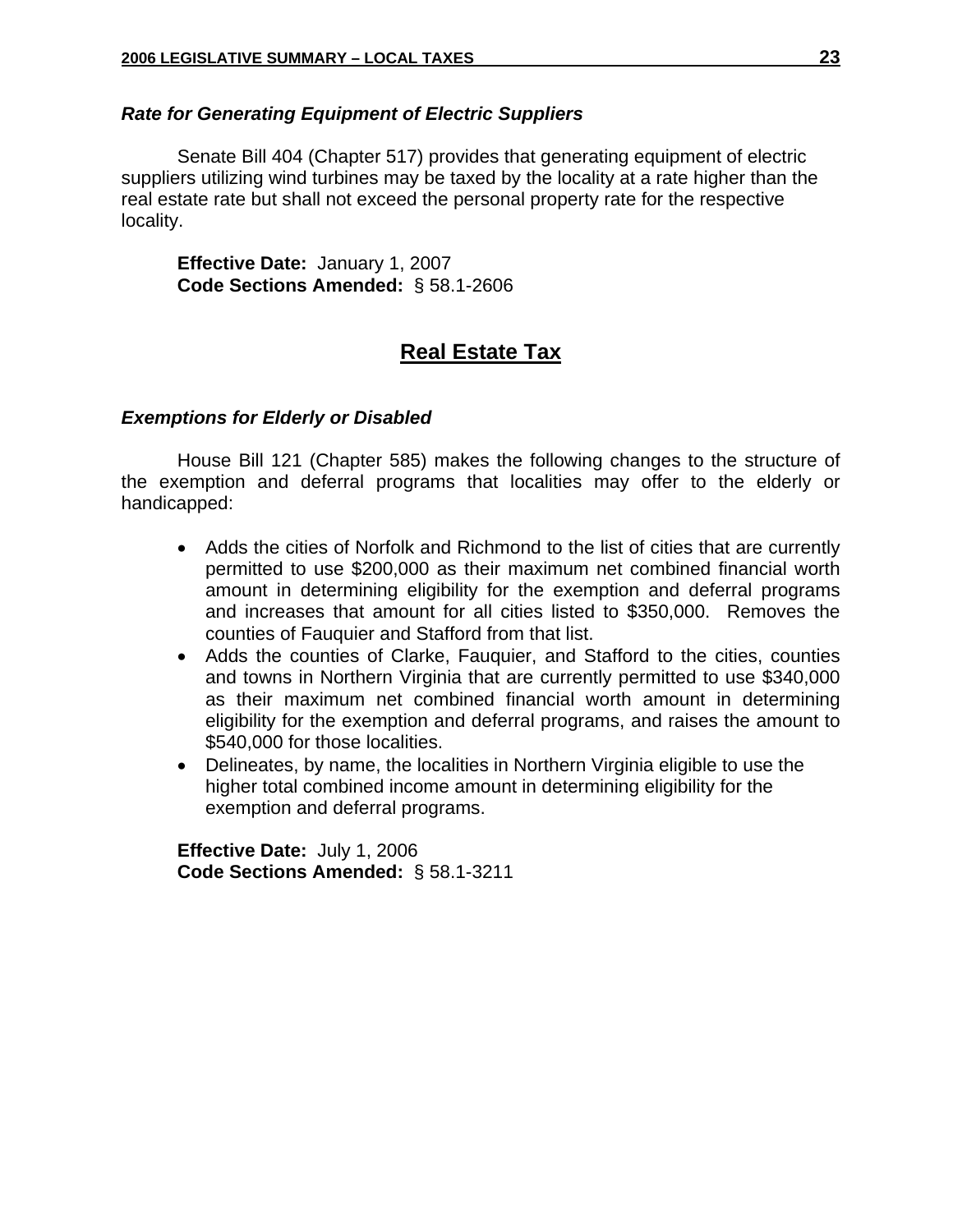#### *Constitutional Amendment to Exempt Certain Property from Taxation*

Senate Bill 357 (Chapter 173) provides for a referendum at the November 2006 election on approval of a proposed constitutional amendment relating to property tax exemptions. The proposed amendment authorizes the General Assembly to enact legislation that will permit localities to provide a partial exemption from real property taxes for real estate and associated new structures and improvements in conservation, redevelopment, or rehabilitation areas.

Senate Bill 358 (Chapter 572) authorizes localities to provide for the partial exemption from taxation of new structures or other improvements to real estate located in redevelopment or conservation areas or rehabilitation districts. The partial exemption would be a percentage of the increase in assessed value as a result of the new structure or improvement or an amount not to exceed 50 percent of the construction cost of such structure or improvement.

**Effective Date:** Chapter 572 requires a constitutional amendment to become effective (Proposed by SJ 87). **Code Section Added:** § 58.1-3219.4

#### *Assessments for Open Space Property for Golf Courses*

 House Bill 916 (Chapter 817) declares that public and private golf courses are real estate devoted to open-space use for purposes of land use taxation.

**Effective Date:** July 1, 2006 **Code Section Amended:** § 58.1-3230

#### *Valuation of Affordable Housing*

 House Bill 1173 (Chapter 688) requires that, when determining the fair market value of real property containing more than four residential units operated in whole or part as affordable housing, the locality must consider (a) the rent and the impact of applicable rent restrictions, (b) the operating expenses and expenditures, (c) restrictions on the transfer of title, and (d) evidence presented by the property owner of other restrictions imposed by law that affect these variables. Additionally, this bill would require that federal or state income tax credits with respect to affordable housing not be considered real property or income attributable to real property. For property in which only a portion of the units are operated as affordable housing, only that portion determined to be affordable housing would be subject to the provisions.

**Effective Date:** January 1, 2007, or the beginning of the next general reassessment cycle of the locality in which the property is located **Code Section Amended:** § 58.1-3295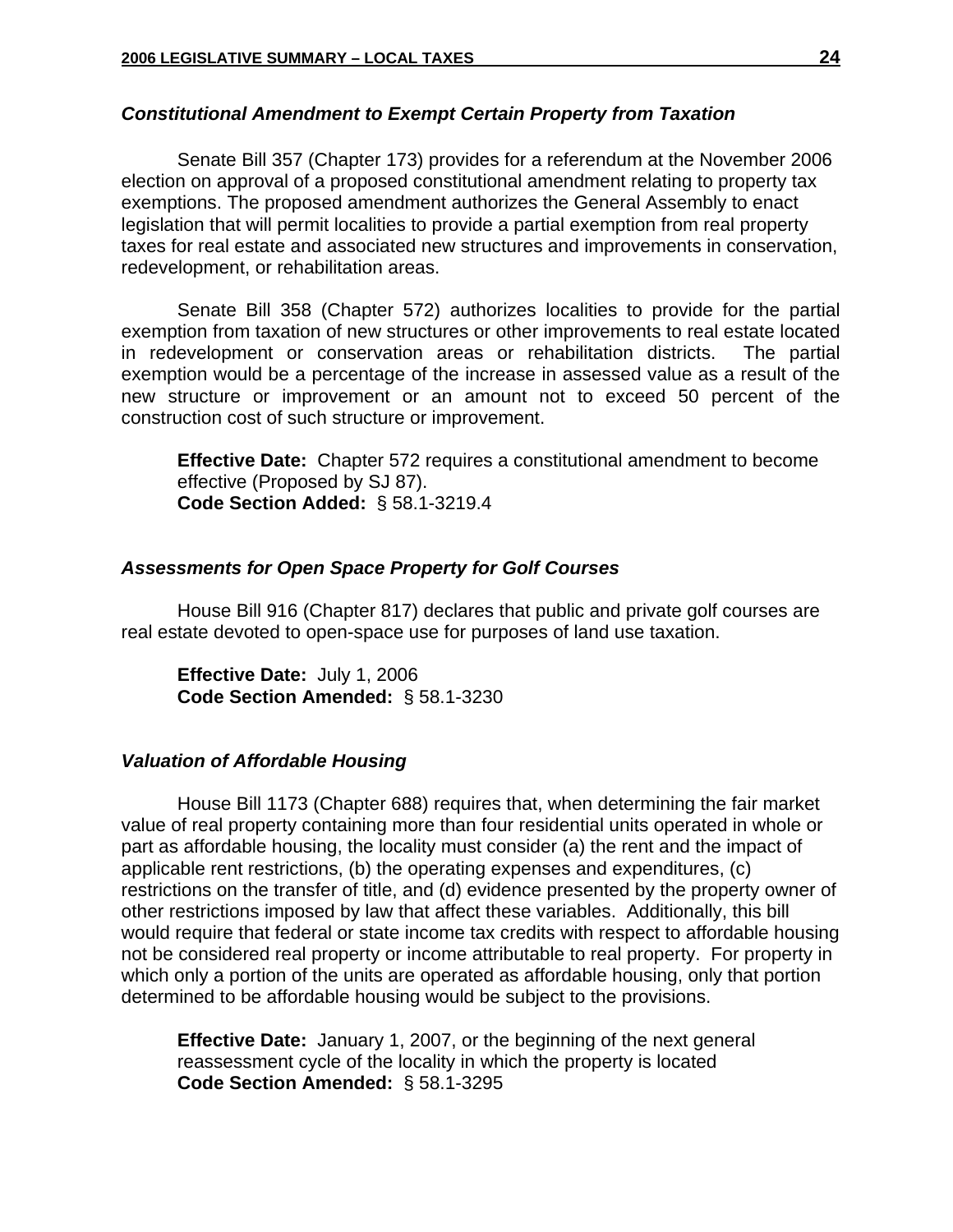#### *Computation of Deferral of Real Estate Taxes*

 House Bill 1231 (Chapter 356) eliminates the current requirement mandating how localities must calculate the amount of taxes eligible for the local deferral program for real estate taxes that exceed a locally designated percentage of the tax on the property in the previous year.

**Effective Date:** July 1, 2006 **Code Section Repealed:** § 58.1-3219.2

#### *Sale of Tax-Delinquent Real Estate*

House Bill 194 (Chapter 333) allows the circuit court, where there is no dispute as to title or value of the real estate, to use the written report of a licensed real estate appraiser instead of a deposition to authorize the sale of tax delinquent real estate.

**Effective Date:** July 1, 2006 **Code Section Amended:** § 58.1-3969

#### *Sale of Tax-Delinquent Properties*

House Bill 1421 (Chapter 616) provides detailed rules concerning nonjudicial sales of tax delinquent real properties of minimal size and value, including requirements that (1) each parcel shall be sold at public auction, (2) the sale shall be free and clear of the tax lien, but shall not affect any easements recorded prior to the date of sale, (3) the treasurer shall convey the parcel by a treasurer's deed, (4) if the sale proceeds are insufficient to pay the taxes in full, the remaining delinquent taxes remain the personal liability of the former owner, (5) the sale proceeds shall be applied first to the costs of sale, then to the taxes, penalty and interest due on the parcel, and then to any other taxes or other charges owed by the former owner to the jurisdiction, (6) any excess proceeds remain the property of the former owner and shall be kept by the treasurer in an interest-bearing escrow account, (7) if no claim for payment of excess proceeds is made by the former owner within two years after the date of sale, the treasurer shall deposit the excess proceeds in the jurisdiction's general fund, and (8) if the sale does not produce a successful bidder, the treasurer shall add the costs of sale to the delinquent real estate account. This legislation also declares that judicial sales of real property do not affect easements recorded prior to the sale.

 **Effective Date:** July 1, 2006 **Code Sections Amended:** §§ 58.1-3967 and 58.1-3975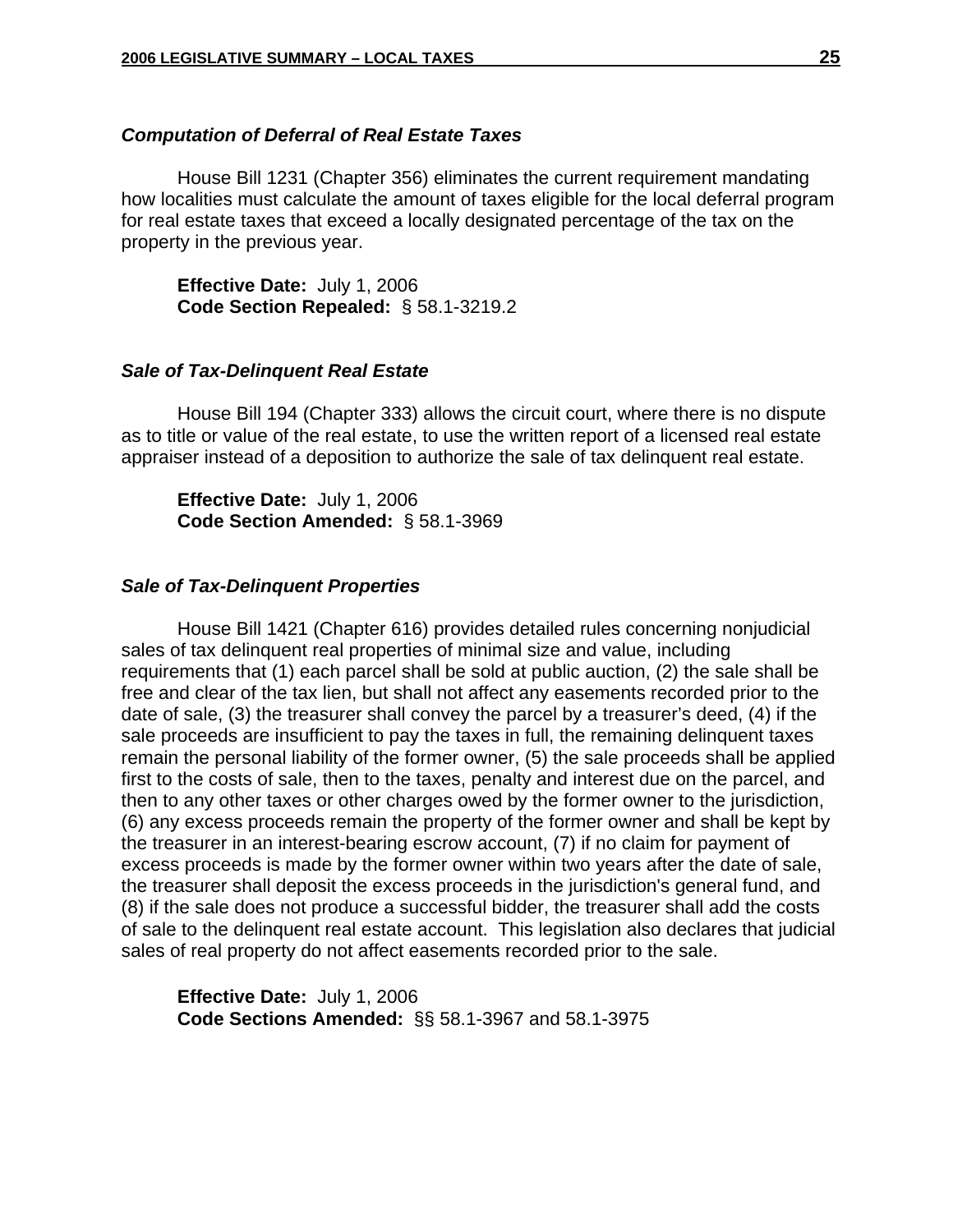#### *Roll-back Taxes; Local Use Value Assessment Ordinances*

Senate Bill 186 (Chapter 221) eliminates the current requirement that a landowner who subdivides land into parcels that meet the minimum acreage requirements for land use taxation must attest that the land is still devoted solely to agricultural, horticultural, forest or open-space use in order to continue to qualify for land use taxation. The legislation does not, however, eliminate the requirement that the land must be devoted solely to agricultural, horticultural, forest or open-space use in order to continue to qualify for land use taxation. This legislation also authorizes localities not to impose roll-back taxes when real estate subject to use valuation is subdivided, separated or split-off pursuant to the locality's subdivision ordinance into parcels that do not meet the minimum acreage requirements for land use taxation if title to the resulting parcels is held in the name of an immediate family member for the first 60 months following the subdivision, separation or split-off.

**Effective Date:** July 1, 2006 **Code Sections Amended:** § 58.1-3241

#### *Notice of Real Estate Assessment Change*

House Bill 491 (Chapter 255) and Senate Bill 731 (Chapter 509) require localities to provide the following information to property owners on each notice of change of their real estate assessment: (1) the immediately prior appraised value of the property and (2) the immediately prior assessed value of the property if different from the appraised value.

**Effective Date:** July 1, 2006 **Code Section Amended:** § 58.1-3330

#### **Business, Professional and Occupational License Tax**

#### *Definition of "Jeopardized by Delay"*

 House Bill 1366 (Chapter 611) makes a technical correction to the Business, Professional and Occupational License (BPOL) Tax, Local Business Tax and Local Mobile Property Tax administrative appeals statutes to make the definitions of "jeopardized by delay" consistent with the original use of the term in Virginia state income tax law. The original use of the term "jeopardize by delay" in Virginia state income tax law refers to situations where a taxpayer designs to do certain acts.

**Effective Date:** July 1, 2006 **Code Sections Amended:** §§ 58.1-3703.1 and 58.1-3983.1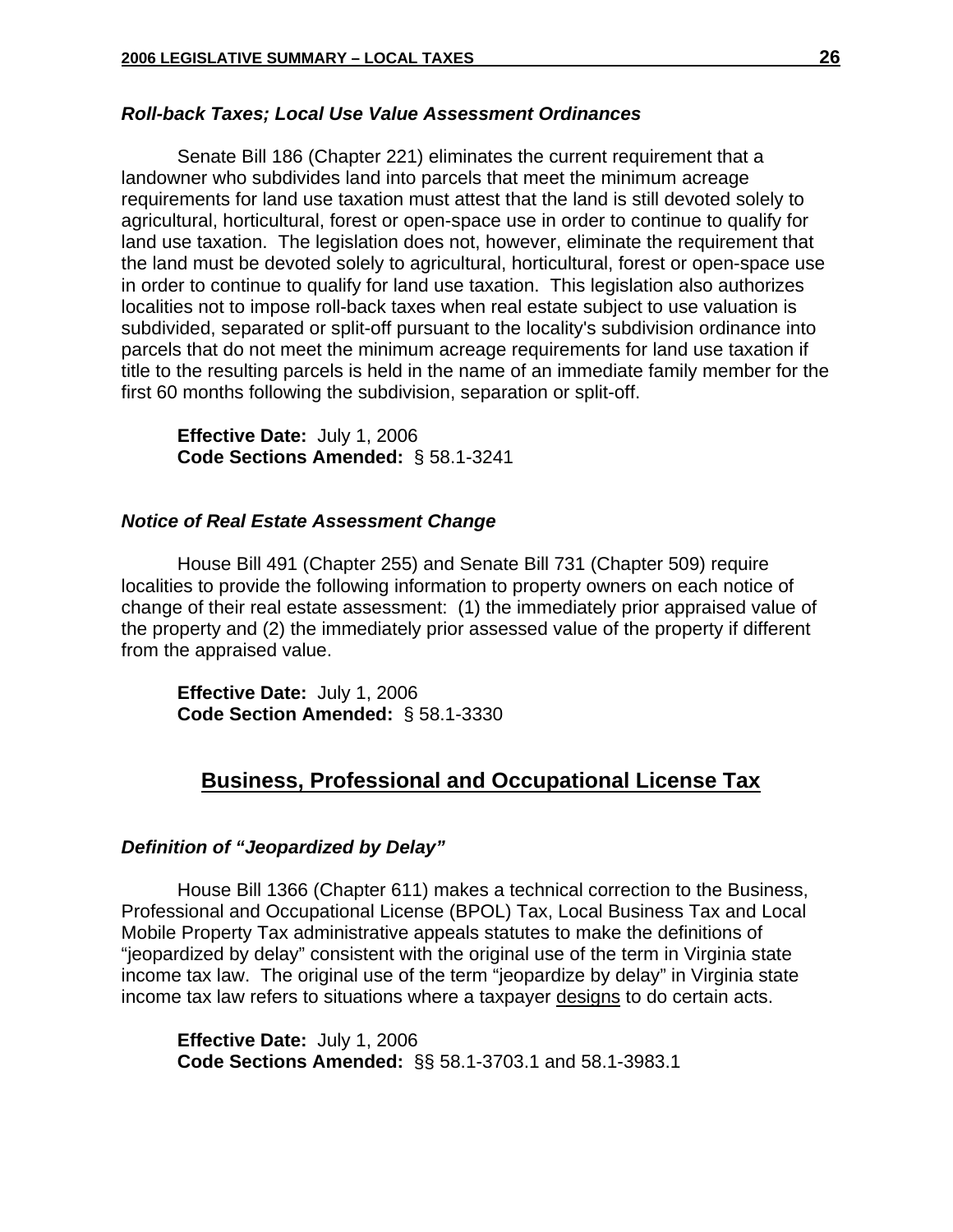#### *Localities to Select Date to Apply Tax*

 House Bill 869 (Chapter 119) and Senate Bill 522 (Chapter 181) authorize localities that impose the BPOL tax or fee to adopt a license application due date that is on or after March 1, but no later than May 1.

**Effective Date:** July 1, 2006 **Code Section Amended:** § 58.1-3703.1

#### *Separate Rate for Fuel Distributors*

 Senate Bill 597 (Chapter 763) limits the amount of local BPOL taxes paid by persons engaged in the business of selling motor fuels at retail on a daily basis ("gas retailers"). This limitation applies in the license year following any year in which regular grade gasoline prices increase by 20% or greater in any one-week period and do not fall below the increased rate for at least 28 consecutive days. In the event these conditions are met, the gas retailer's motor fuel sales related BPOL tax liability in the following license year would be limited to 110% of its motor fuel sales related BPOL tax liability in the license year of the increase.

**Effective Date:** July 1, 2006 **Code Sections Amended:** §§ 58.1-3700.1 and 58.1-3706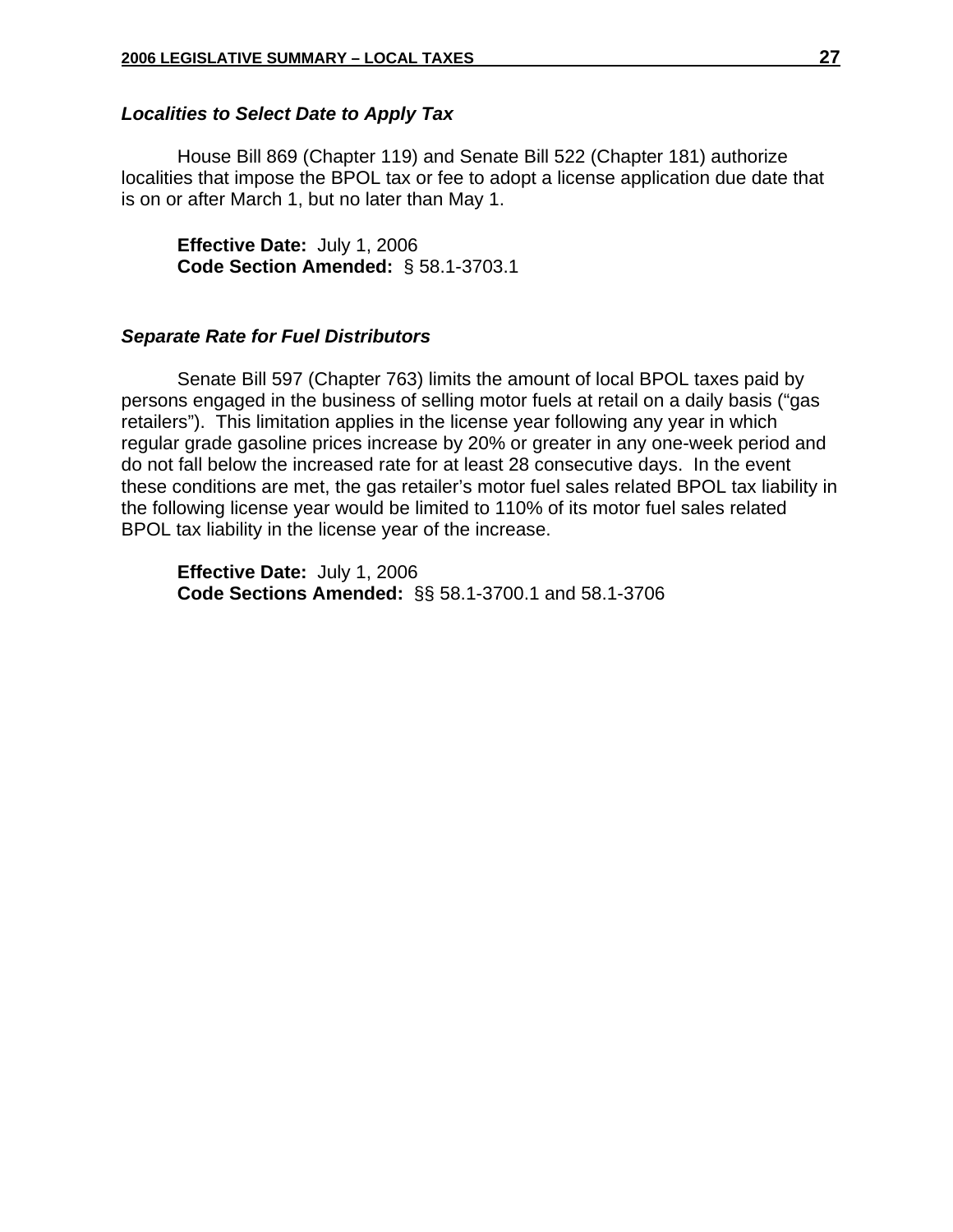#### **TAX ADMINISTRATION AND COLLECTION**

#### *Collection of Unpaid Fines and Costs by Local Treasurers*

House Bill 1425 (Chapter 359) authorizes a local treasurer undertaking collection pursuant to an agreement with the attorney for the Commonwealth to collect the administrative fee authorized by § 58.1-3958.

**Effective Date:** July 1, 2006  **Code Section Amended:** § 19.2-349

#### *Localities' Use of Collection Agents*

 Senate Bill 302 (Chapter 372) prohibits a locality from utilizing the local sheriff, an attorney or a private collection agent to assist with collection of a delinquent local tax unless the locality has first attempted to send written notification of the delinquency to the taxpayer at the address contained in the locality's tax records. If the locality has reason to believe the taxpayer's address contained in its tax records is no longer current the locality may obtain the address from other sources available to it, including the Virginia Employment Commission, the Department of Motor Vehicles and the Department of Taxation.

**Effective Date:** July 1, 2006 **Code Sections Amended:** §§ 58.1-3919.1 and 58.1-3934

#### *Local Taxes: Cap on Penalty*

 House Bill 1283 (Chapter 459) provides that no local tax penalty for failure to pay a tax may exceed the amount of the tax assessable.

**Effective Date:** July 1, 2006 **Code Section Amended:** § 58.1-3916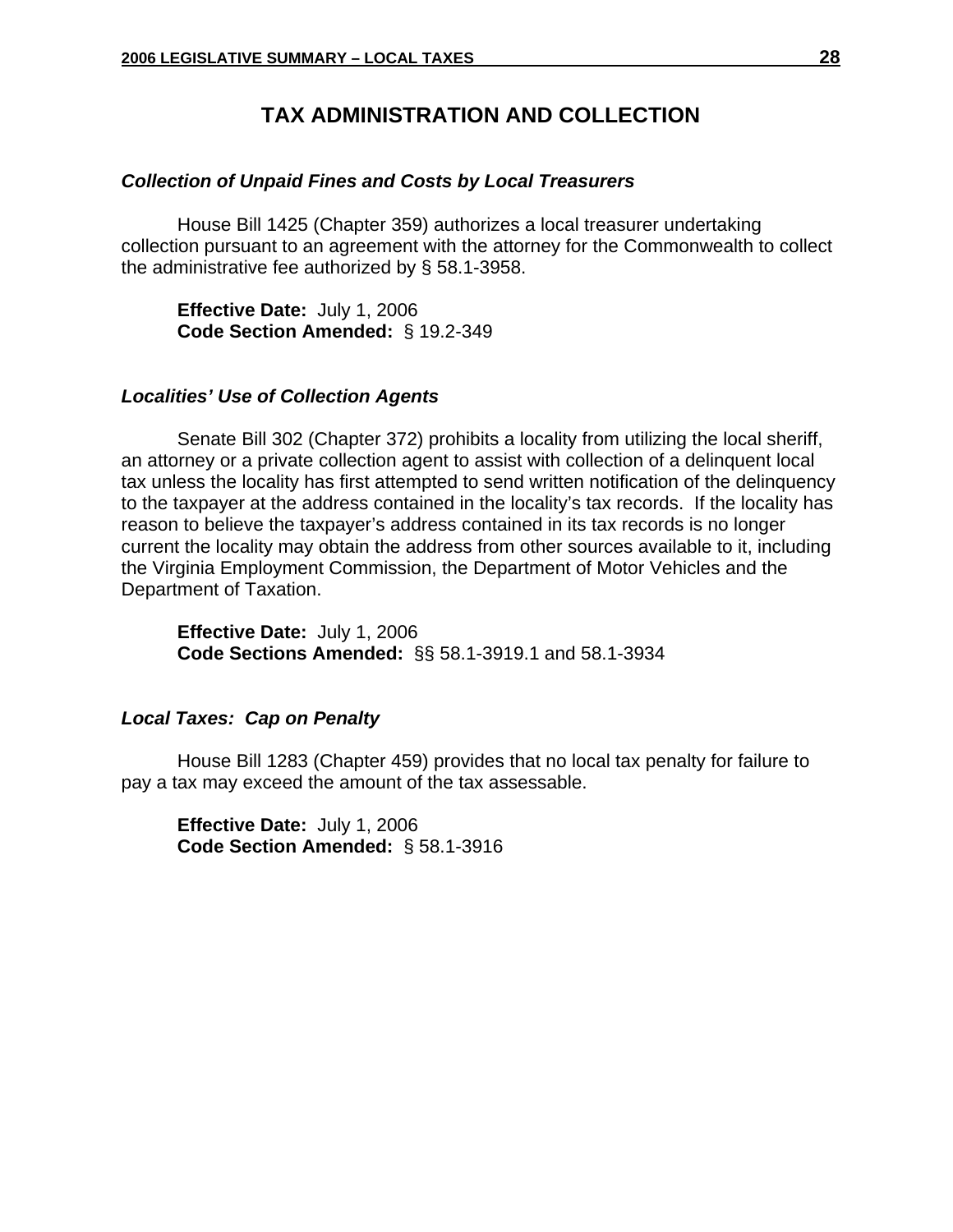#### **MISCELLANEOUS TAXES**

#### **Tourism Zones**

#### *Establishment of Tourism Zones*

 House Bill 518 (Chapter 642) authorizes any locality to establish, by ordinance, one or more tourism zones. Localities would be authorized to provide tax incentives within tourism zones for up to ten years including, but not be limited to, 1) reduction of permit fees, 2) reduction of user fees and 3) reduction of any type of gross receipts tax. Localities would also be authorized to provide regulatory flexibility within tourism zones for up to ten years including, but not be limited to 1) special zoning, 2) permit process reform, 3) exemption from ordinances, excluding ordinances adopted pursuant to the requirements of the Chesapeake Bay Preservation Act, the Erosion and Sediment Control Law or the Virginia Stormwater Management Act, and 4) any other incentive.

**Effective Date:** July 1, 2006 **Code Section Added:** § 58.1-3851

#### **Virginia Coalfield Economic Development Authority Tax**

#### *Coal and Gas Road Improvement Funds to Include Improvement of Water & Sewer Systems*

House Bill 1505 (Chapter 78) and Senate Bill 506 (Chapter 497) allow those localities that comprise the Virginia Coalfield Economic Development Authority to use the portion of the revenue from the Local Coal and Gas Road Improvement Tax currently dedicated for the construction of new water and sewer systems to also use that portion of the revenue for the improvement of water and sewer systems.

**Effective Date:** July 1, 2006 **Code Sections Amended:** §§ 58.1-3713 and 58.1-3713.01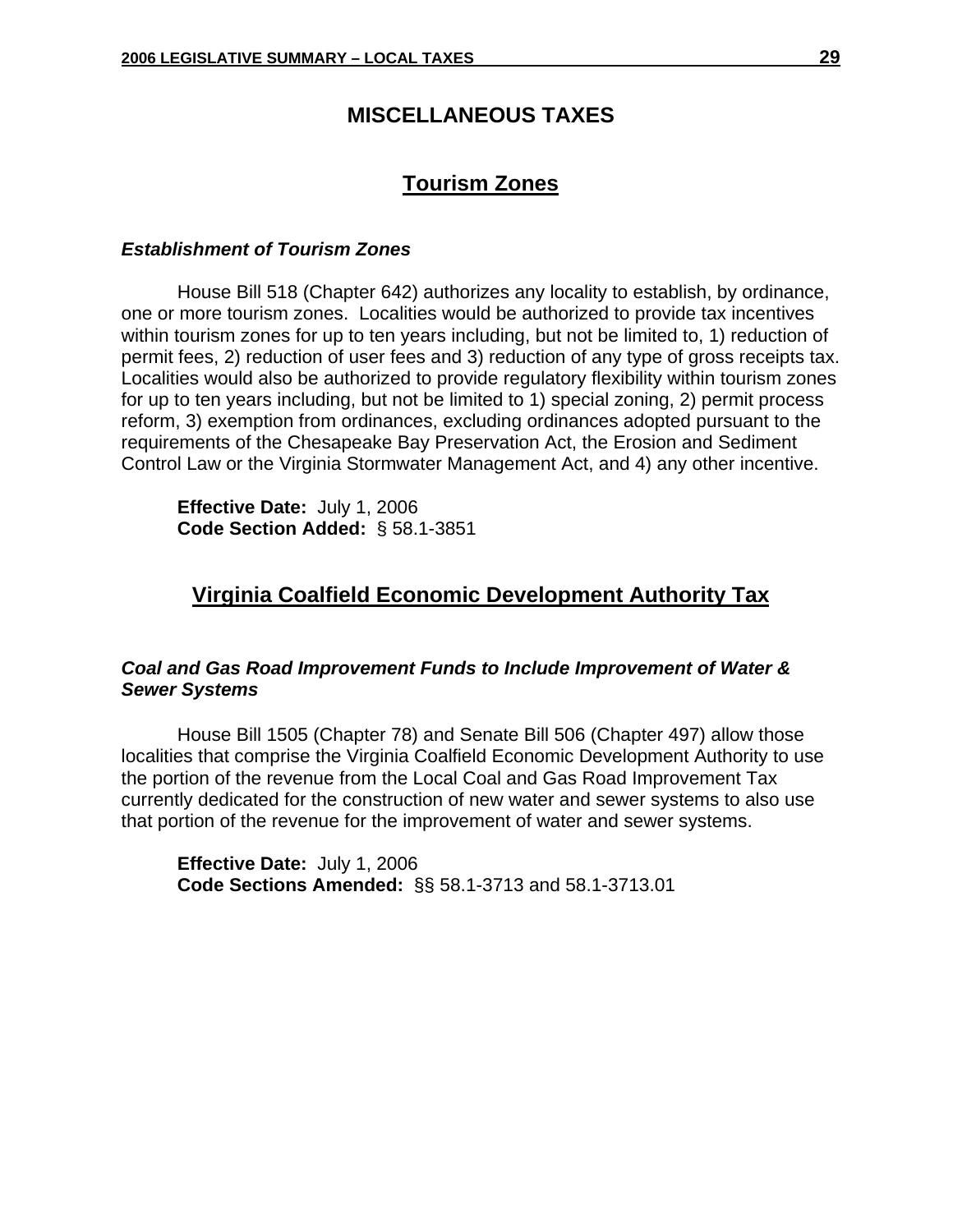#### **Litter Tax**

#### *Litter Control and Recycling: Increased Percentage of Grants Awarded to Localities*

House Bill 448 (Chapter 6) permits TAX to add to the assessment the amount it has expended in collecting delinquent litter taxes.

**Effective Date:** July 1, 2006 **Code Sections Amended:** §§ 10.1-1422, 10.1-1422.01, 10.1-1422.03, 10.1- 1422.05, and 58.1-1709

#### **Transient Occupancy Tax**

#### *Maximum Amount Nelson County May Charge*

House Bill 779 (Chapter 111) allows the transient occupancy tax in Nelson County to be increased to 5%. The 3% additional revenue collected from Nelson County must be designated and spent for promoting tourism, travel, or business that generates tourism or travel in Nelson County.

 **Effective Date:** July 1, 2006 **Code Section Amended:** § 58.1-3821

#### *Imposition for Occupancy of Any Room or Space*

Senate Bill 86 (Chapter 216) prohibits the imposition of a city or town's transient occupancy tax on the charge for rooms or space rented for meetings, conferences, and purposes other than sleeping, dwelling or lodging. This legislation brings the transient occupancy tax imposed upon cities and towns in conformity with that imposed upon counties.

**Effective Date:** July 1, 2006 **Code Sections Added:** § 58.1-3843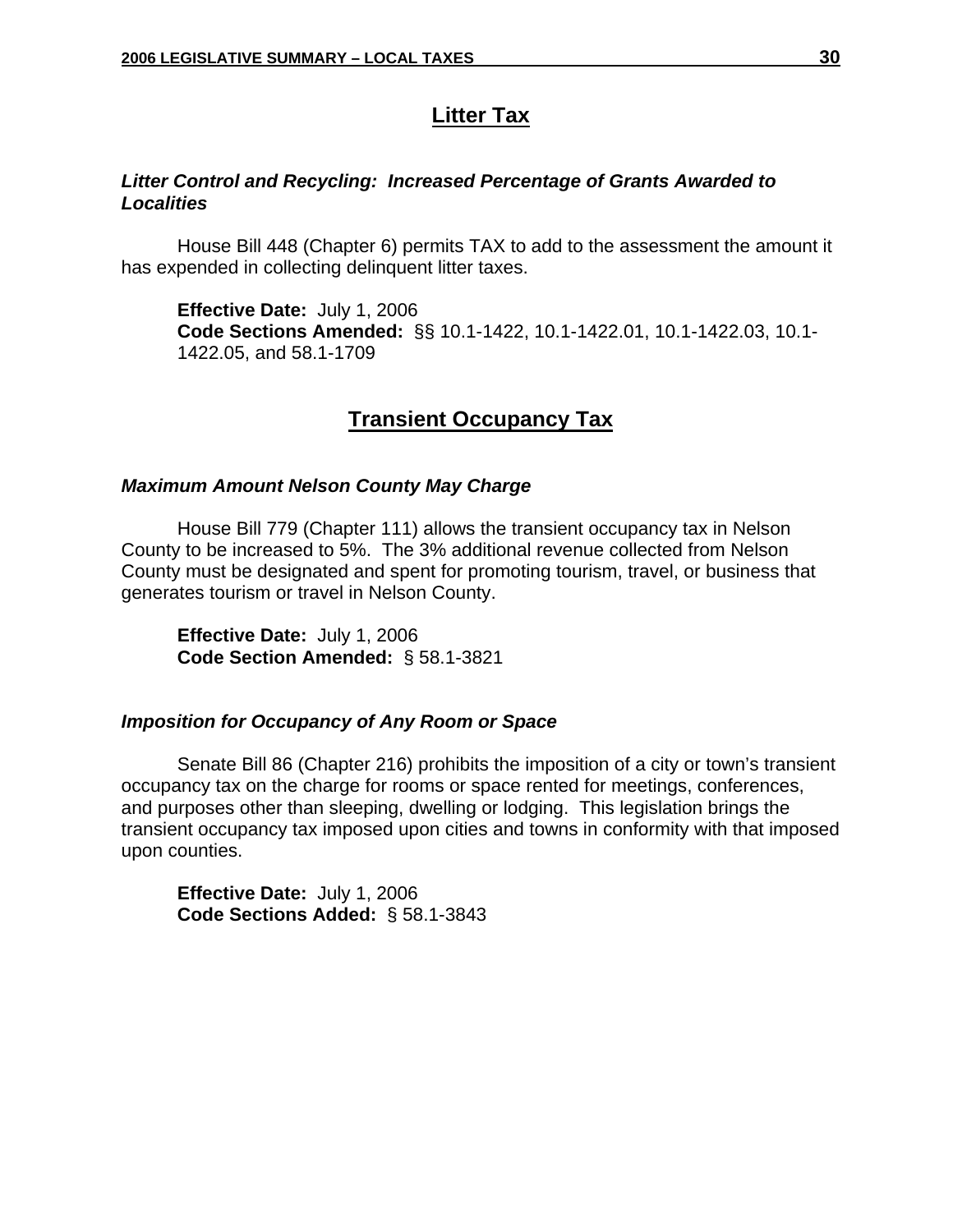#### *Montgomery County Authorized to Impose*

 House Bill 1323 (Chapter 67) and Senate Bill 463 (Chapter 376) add Montgomery County to the list of localities that are authorized to impose a transient occupancy tax at a rate of up to 5%. Any revenue generated by the tax imposed at a rate higher than 2% must be designated and spent solely for promoting tourism, travel or businesses that generate tourism in the County.

**Effective Date:** July 1, 2006 **Code Section Affected:** § 58.1-3819

#### *Elimination of Sunset Provision in James City and York Counties*

Senate Bill 468 (Chapter 377) authorizes James City County and York County to continue to impose an additional transient occupancy tax not to exceed \$2 per room per night for the occupancy of any overnight guest room by eliminating the current sunset date of January 1, 2008. Revenues from the additional tax must continue to be spent for advertising the Historic Triangle area, which includes all of the City of Williamsburg and the Counties of James City and York as an overnight tourism destination.

 **Effective Date:** July 1, 2006 **Code Section Amended:** § 58.1-3823

#### **Local Meals Tax**

#### *Gratuities or Service Charges on Meals*

House Bill 896 (Chapter 602) and Senate Bill 85 (Chapter 568) eliminate the retail sales tax and the local meals tax on gratuity or service charges that are mandatory or automatically added to the price of a meal by the dealer. Previously, service charges, sometimes called "mandatory gratuities," were subject to the retail sales tax, while discretionary gratuities were not.

The exemption will only apply if the service charge does not exceed 20% of the sales price of the meal. Those service charges in excess of the 20% cap would remain subject to the retail sales and use tax.

**Effective Date:** July 1, 2006 **Code Sections Amended:** §§ 58.1-602, 58.1-3833, and 58.1-3840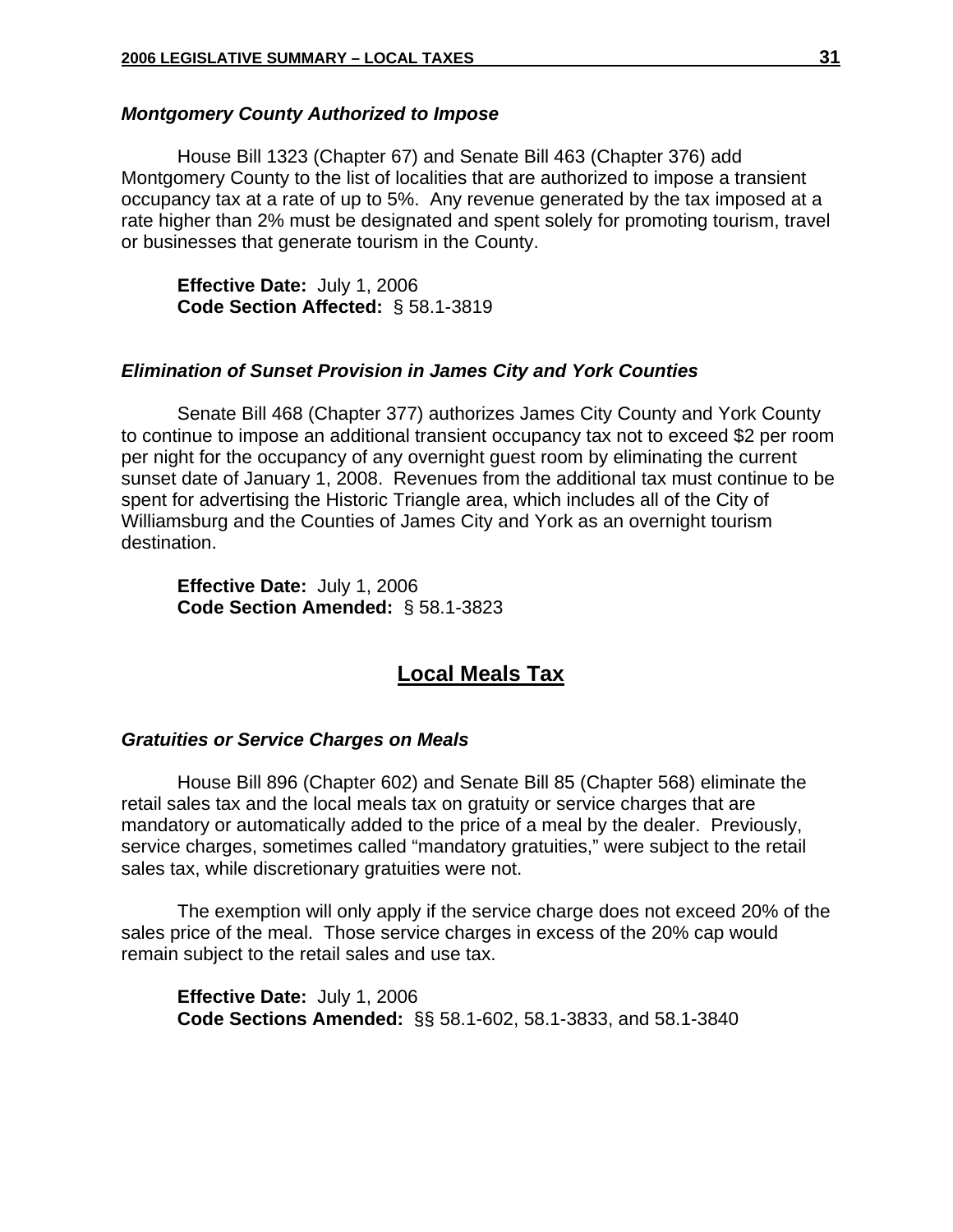## **LEGISLATIVE**

## **STUDIES**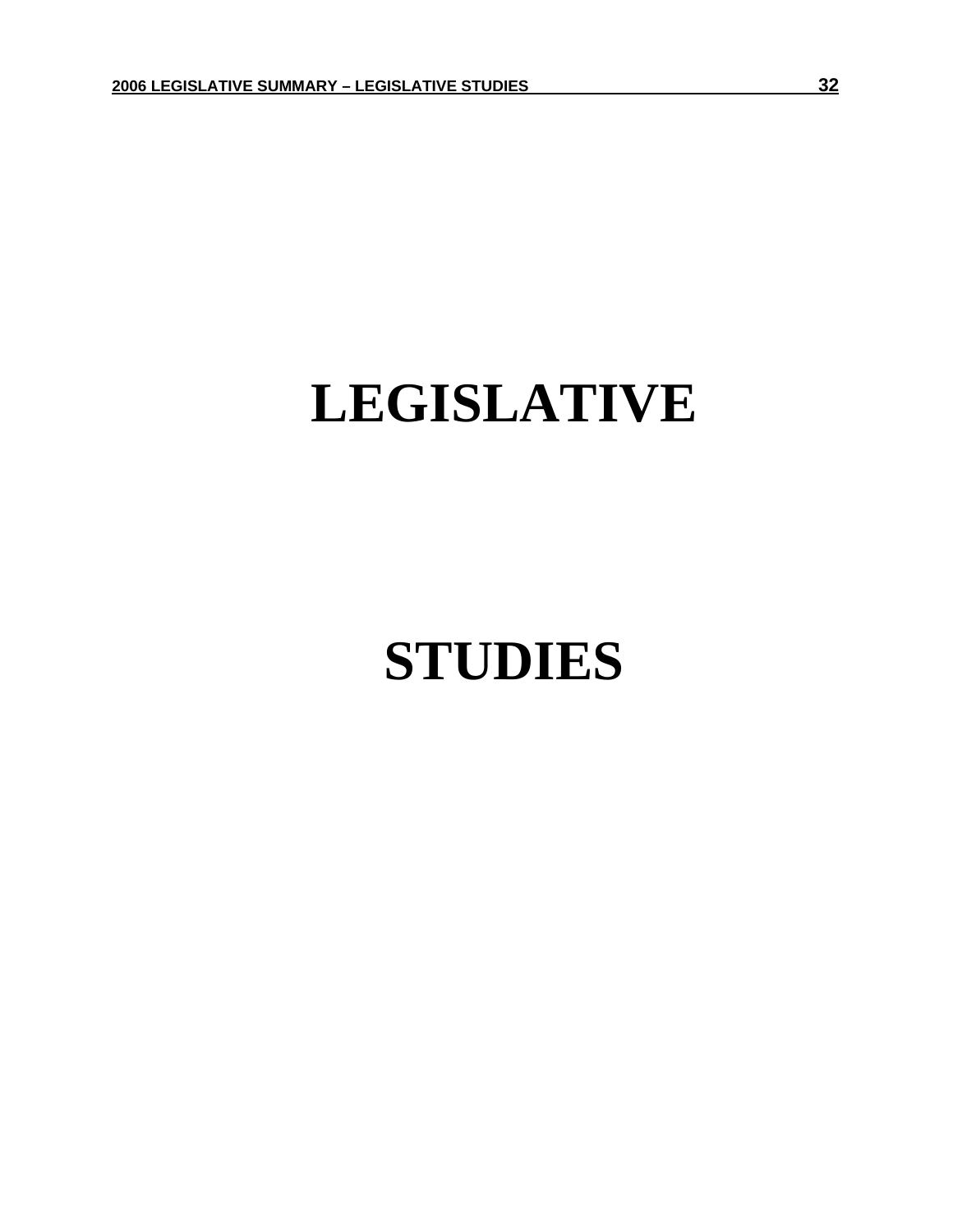#### *Machinery and Tools Taxation Study*

 House Bill 1290 and Senate Bill 260 would have changed the definition of "idle machinery." In vetoing these bills, the Governor has created a working group, to be cochaired by the Secretary of Commerce and the Commissioner of the Department of Taxation, to study the machinery and tools tax. The working group will also include members of the manufacturing community and local government.

#### *Retail Sales and Use Tax Exemption Study*

House Bill 1370 (Chapter 559) modifies and clarifies the process by which the Tax Commissioner must prepare and submit annual retail sales and use tax exemption reports to the chairmen of the House and Senate Finance Committees with respect to miscellaneous and nonprofit exemptions. In addition, the due date of the first report is extended from December 1, 2006 to December 1, 2007. The analysis of the nonprofit exemptions will be conducted over four years, with the first report due on December 1, 2008.

**Effective Date:** July 1, 2006 **Code Section Amended:** § 58.1-609.12

#### *Tax Clearance Study*

House Bill 5002 (Chapter 3, Special Session I of 2006) authorizes the Department of Taxation to study the feasibility of requiring a certification that all tax obligations are paid prior to the issuance of or the renewal of a state license or permit. All other agencies of the Commonwealth, particularly the Department of Professional and Occupational Regulation and the Department of Health Professions, are required to provide the names of licensees, the date of licensure, the length of time that the license continues, the date of license renewal, and any other information or assistance to the Department of Taxation for this study, upon request. A report must made to the Governor and the General Assembly for consideration by the 2007 Session of the General Assembly.

**Effective Date:** July 1, 2006 **Code Section Added:** Appropriations Act, Item 265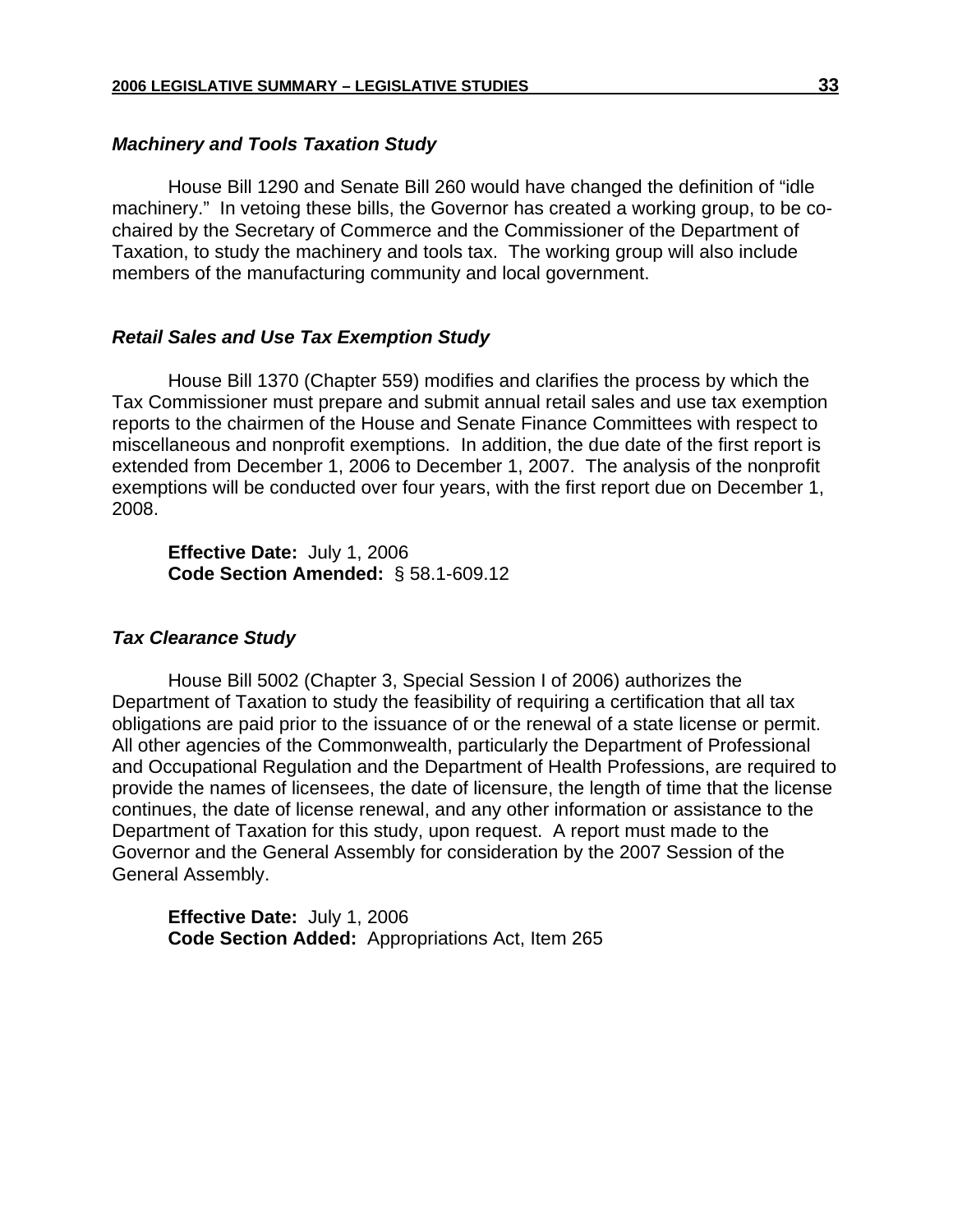## **INDEXES**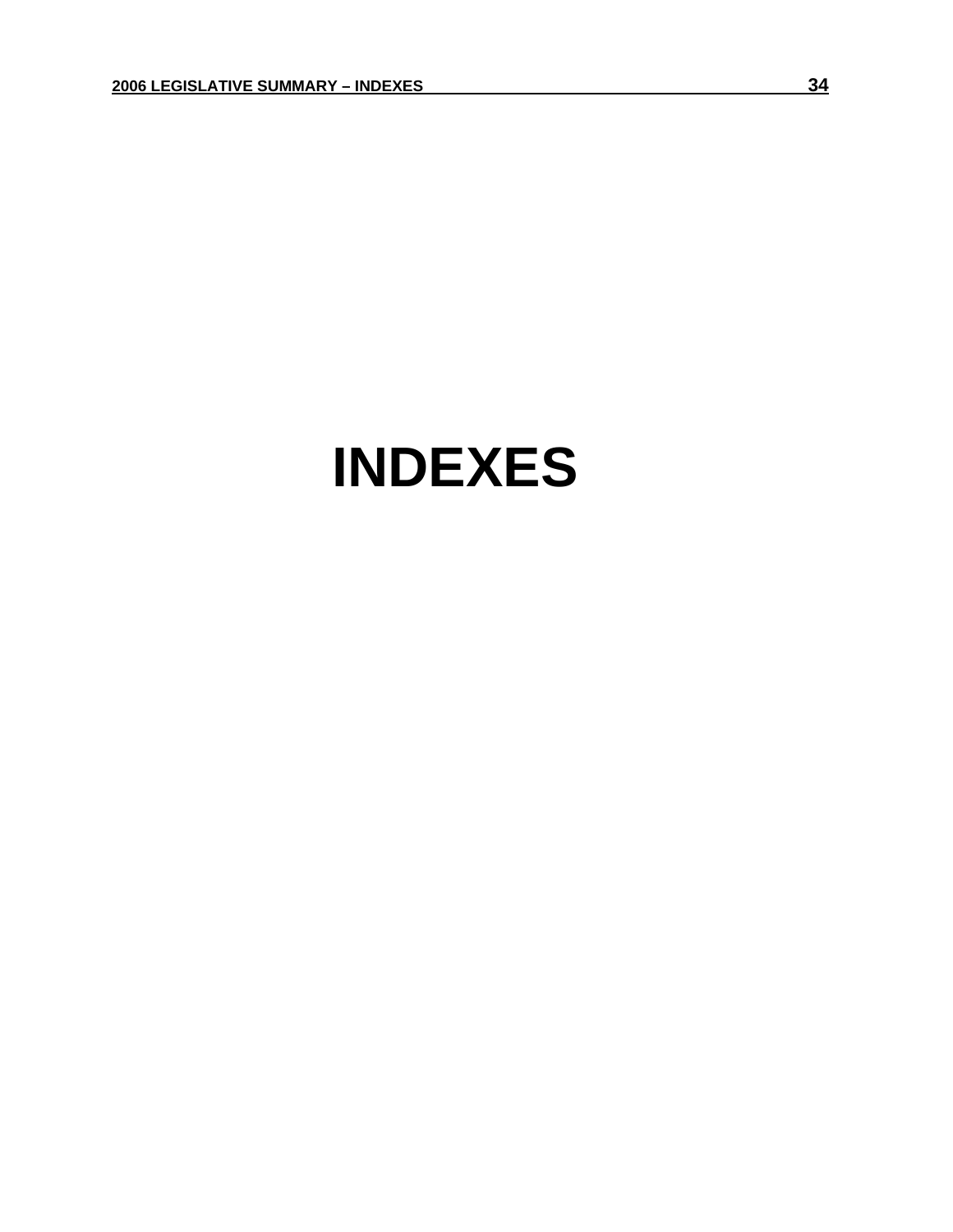### **INDEX BY BILL NUMBER**

### **BILL # CHAPTER SUBJECT MATTER PAGE**

| HB  | 69     | 331 | Exemptions for Certain Medicines and Drugs for Farm Animals                                  | 8              |
|-----|--------|-----|----------------------------------------------------------------------------------------------|----------------|
| HB  | 121    | 585 | <b>Exemptions for Elderly or Disabled</b>                                                    | 23             |
| HB  | 168    | 393 | False Claims of Employment Status, Penalty                                                   | $\overline{2}$ |
| HВ  | 194    | 333 | Sale of Tax-Delinquent Real Estate                                                           | 25             |
| HB  | 324    | 399 | Tax Refund Anticipation Loans, Requirements                                                  | $\overline{2}$ |
| HB  | 327    | 400 | <b>Classification of Watercraft Used for Business Purposes</b>                               | 21             |
| HB  | 407    | 590 | Earned Income Tax Credit Information                                                         | 18             |
|     | HB 448 | 6   | Litter Control and Recycling: Increased Percentage of Grants<br><b>Awarded to Localities</b> | 30             |
| HB. | 491    | 255 | Notice of Real Estate Assessment Change                                                      | 26             |
| HB  | 518    | 642 | <b>Establishment of Tourism Zones</b>                                                        | 29             |
|     | HB 522 | 407 | <b>Tire Recycling Fee</b>                                                                    | 14             |
|     | HB 530 | 541 | Exemption for the Manufacture of Semiconductors                                              | 10             |
|     | HB 531 | 63  | Advancement of Virginia's Fixed Date Conformity with the<br><b>Internal Revenue Code</b>     | 3              |
|     | HB 532 | 593 | Sales Tax Holiday                                                                            | 8              |
|     | HB 557 | 408 | <b>Public Procurement Act</b>                                                                | 18             |
| HB  | 568    | 780 | <b>Communications Tax Reform</b>                                                             | 13             |
| HB  | 569    | 409 | Penalty for Failure to Properly Affix Stamps                                                 | 15             |
| HB  | 576    | 338 | <b>Exemption for Certain Church Property</b>                                                 | 9              |
| HB  | 612    | 64  | Deduction of Bad Debts from Taxes Owed                                                       | 16             |
| HB  | 628    | 103 | Military Family Relief Fund Check-off                                                        | 5              |
| HB  | 772    | 342 | <b>Judicial Appeals of Assessments</b>                                                       | 18             |
| HB  | 779    | 111 | Maximum Amount Nelson County May Charge                                                      | 30             |
| HB  | 786    | 599 | Credit for Purchase of Long-term Care Insurance                                              | $\overline{4}$ |
| HB. | 862    | 200 | <b>Classification of Certain Aircraft</b>                                                    | 22             |
|     | HB 869 | 119 | Localities to Select Date to Apply Tax                                                       | 27             |
|     | HB 896 | 602 | <b>Gratuities or Service Charges on Meals</b>                                                | 9 & 31         |
| HB  | 916    | 817 | Assessments for Open Space Property for Golf Courses                                         | 24             |
| HB  | 963    | 440 | Agricultural Best Management Practices Tax Credit                                            | 5              |
| HB  | 980    | 674 | Master Settlement Agreement: Nonparticipating Manufacturers                                  | 16             |
| HВ  | 1043   | 788 | Virginia Coal Employment and Production Incentive Tax Credit                                 | 6              |
| HB  | 1043   | 788 | Coalfield Employment Enhancement Tax Credit                                                  | 6              |
| HB  | 1148   | 354 | Effective Date for Sales Tax in Certain Transportation Districts                             | 14             |
| HB  | 1173   | 688 | Valuation of Affordable Housing                                                              | 24             |
| HB  | 1217   | 355 | <b>Electronic Receipts of Certain Transactions</b>                                           | 18             |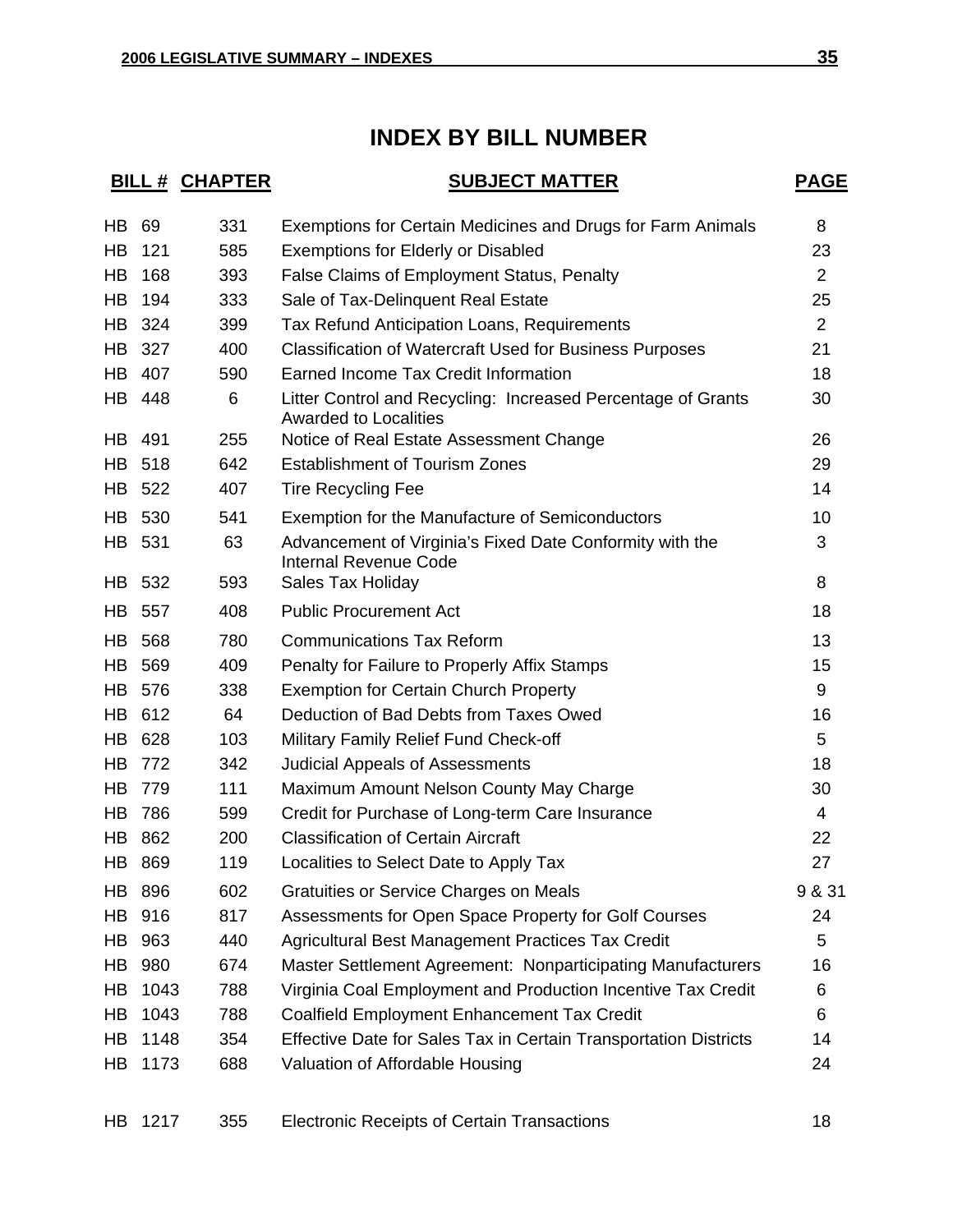## **INDEX BY BILL NUMBER**

|           |         | <b>BILL # CHAPTER</b>    | <b>SUBJECT MATTER</b>                                                                              | <b>PAGE</b>    |
|-----------|---------|--------------------------|----------------------------------------------------------------------------------------------------|----------------|
| HB        | 1231    | 356                      | <b>Computation of Deferral of Real Estate Taxes</b>                                                | 25             |
| HB        | 1235    | 608                      | Revenue from Certain Public Facilities for Certain Designated<br><b>Cities</b>                     | 11             |
|           | HB 1276 | 695                      | Special Agents with Office of Attorney General Authorized to<br><b>Enforce Laws</b>                | 15             |
| HB        | 1277    | 31                       | Certain Sales Reports to be Filed Directly with Attorney<br><b>General's Office</b>                | 16             |
| HB        | 1283    | 459                      | Local Taxes: Cap on Penalty                                                                        | 28             |
| HB        | 1290    | $\overline{\phantom{a}}$ | Machinery and Tools Taxation Study                                                                 | 33             |
| HB        | 1323    | 67                       | Montgomery County Authorized to Impose                                                             | 31             |
| HB        | 1366    | 611                      | Definition of "Jeopardized by Delay"                                                               | 26             |
| HB        | 1370    | 559                      | Retail Sales and Use Tax Exemption Study                                                           | 33             |
| HB        | 1421    | 616                      | Sale of Tax-Delinquent Properties                                                                  | 25             |
| HB        | 1425    | 359                      | Collection of Unpaid Fines and Costs by Local Treasurers                                           | 28             |
| HB        | 1505    | 78                       | Coal and Gas Road Improvement Funds to Include Improvement<br>of Water & Sewer Systems             | 29             |
| HB        | 1535    | 617                      | <b>Subtraction for Certain Death Benefits</b>                                                      | 3              |
| HB        | 1539    | 618                      | Exemption for Natural Gas and Oil                                                                  | 10             |
| HB        | 5002    | 3                        | <b>Additional Withholding Exemptions</b>                                                           | $\overline{7}$ |
| HB        | 5002    | 3                        | Sales and Use Tax Exemptions for Nonprofit Organizations                                           | 12             |
| HB        | 5002    | 3                        | <b>True Object Test</b>                                                                            | 12             |
| HB        | 5002    | 3                        | <b>Tax Clearance Study</b>                                                                         | 33             |
|           | HB 5012 | $\overline{2}$           | <b>Accelerated Sales Tax Payments</b>                                                              | 11             |
|           | HB 5012 | $\overline{2}$           | Sales and Use Tax Exemptions for Nonprofit Organizations                                           | 12             |
| <b>SB</b> | 42      | 159                      | Earned Income Tax Credit Information                                                               | 18             |
| <b>SB</b> | 69      | 162                      | Advancement of Virginia's Fixed Date Conformity with the<br><b>Internal Revenue Code</b>           | 3              |
| <b>SB</b> | - 70    | 214                      | Deduction for Payments to Producers of Quota Tobacco and<br><b>Tobacco Quota Holders</b>           | 4              |
| <b>SB</b> | 73      | 361                      | Exemptions for Certain Medicines and Drugs for Farm Animals                                        | 8              |
| <b>SB</b> | 85      | 568                      | Gratuities or Service Charges on Meals                                                             | 9 & 31         |
| <b>SB</b> | 86      | 216                      | Imposition for Occupancy of Any Room or Space                                                      | 30             |
| <b>SB</b> | 110     | 217                      | <b>Exemption for Medicine and Drugs</b>                                                            | 11             |
| <b>SB</b> | 139     | 479                      | Military Family Relief Fund Check-off                                                              | 5              |
| <b>SB</b> | 186     | 221                      | Roll-back Taxes; Local Use Value Assessment Ordinances                                             | 26             |
| SB        | 191     | 896                      | All-terrain Vehicles and Off-road Motorcycles: Exempt from<br><b>Personal Property Tax</b>         | 22             |
| <b>SB</b> | 260     |                          | Machinery and Tools Taxation Study                                                                 | 33             |
| SB        | 262     | 939                      | Virginia Energy Plan & Income Tax Deduction for Purchases of<br>Certain Tangible Personal Property | 7 & 21         |
|           | SB 287  | 570                      | Credit for Purchase of Long-term Care Insurance                                                    | 4              |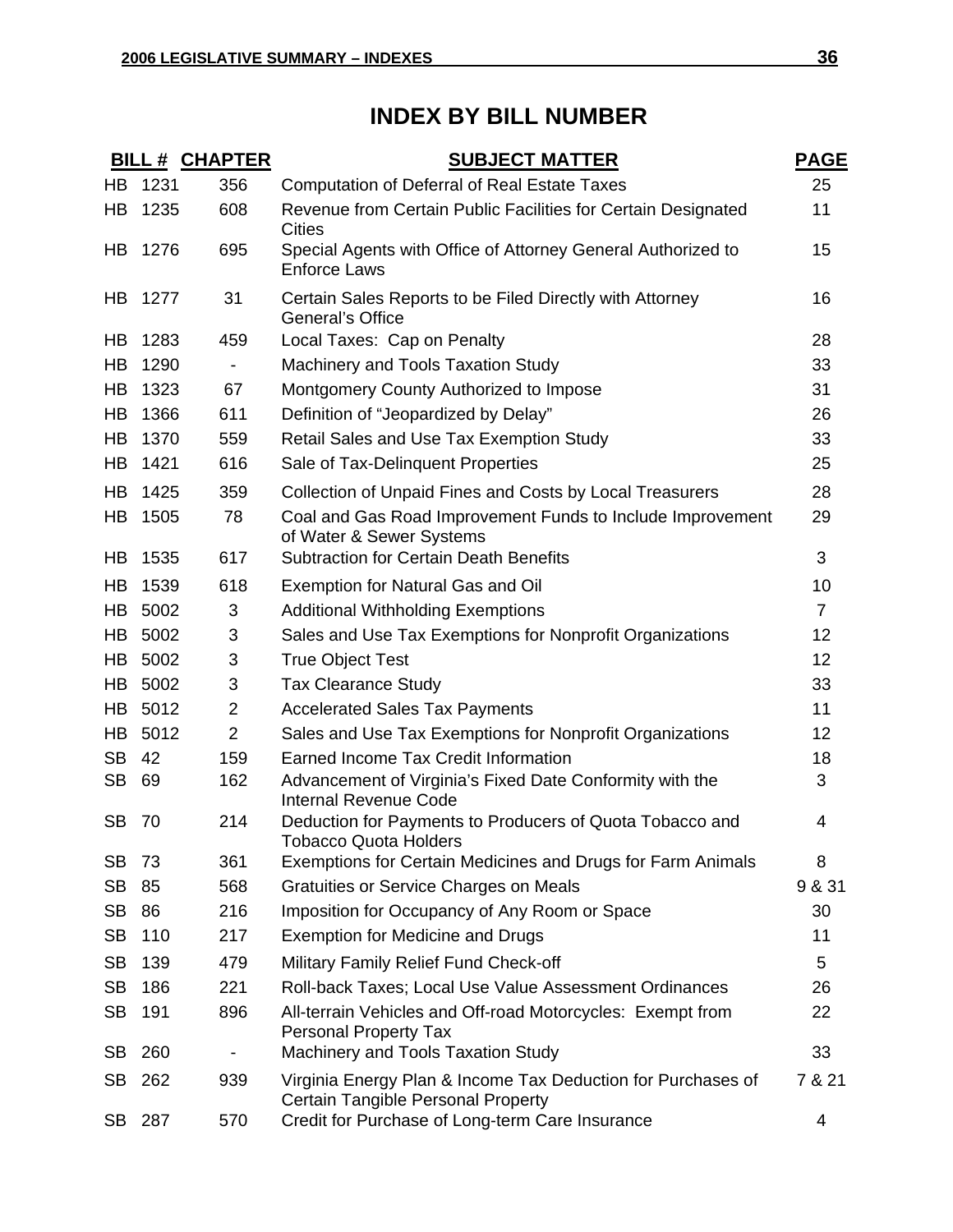## **INDEX BY BILL NUMBER**

|           | BILL# | <b>CHAPTER</b> | <b>SUBJECT MATTER</b>                                                                  | <b>PAGE</b> |
|-----------|-------|----------------|----------------------------------------------------------------------------------------|-------------|
| <b>SB</b> | 302   | 372            | Localities' Use of Collection Agents                                                   | 28          |
| SB        | 357   | 173            | Constitutional Amendment to Exempt Certain Property from<br>Taxation                   | 24          |
| SB        | 358   | 572            | Constitutional Amendment to Exempt Certain Property from<br>Taxation                   | 24          |
| <b>SB</b> | 365   | 803            | Virginia Coal Employment and Production Incentive Tax Credit                           | 6           |
| <b>SB</b> | 365   | 803            | Coalfield Employment Enhancement Tax Credit                                            | 6           |
| <b>SB</b> | 404   | 517            | Rate for Generating Equipment of Electric Suppliers                                    | 23          |
| <b>SB</b> | 417   | 375            | Separate Classifications of Machinery and Tools Used in<br><b>Business</b>             | 21          |
| <b>SB</b> | 418   | 229            | Deduction of Bad Debts from Taxes Owed                                                 | 16          |
| <b>SB</b> | 463   | 376            | Montgomery County Authorized to Impose                                                 | 31          |
| <b>SB</b> | 468   | 377            | Elimination of Sunset Provision in James City and York Counties                        | 31          |
| <b>SB</b> | 475   | 519            | Exemption for the Manufacture of Semiconductors                                        | 10          |
| <b>SB</b> | 506   | 497            | Coal and Gas Road Improvement Funds to Include Improvement<br>of Water & Sewer Systems | 29          |
| <b>SB</b> | 521   | 231            | <b>Classification of Certain Aircraft</b>                                              | 22          |
| <b>SB</b> | 522   | 181            | Localities to Select Date to Apply Tax                                                 | 27          |
| <b>SB</b> | 571   | 579            | Sales Tax Holiday                                                                      | 8           |
| <b>SB</b> | 583   | 234            | Amended Returns after Change in Another State                                          | 19          |
| <b>SB</b> | 597   | 763            | Separate Rate for Fuel Distributors                                                    | 27          |
| <b>SB</b> | 601   | 524            | <b>Exemption for Semiconductor Wafers</b>                                              | 10          |
| <b>SB</b> | 655   | 581            | Revenue from Certain Public Facilities for Certain Designated<br><b>Cities</b>         | 11          |
| <b>SB</b> | 690   | 238            | Clean Fuel Vehicle Job Creation Tax Credit                                             | 5           |
| <b>SB</b> | 714   | 385            | Exemption for Natural Gas and Oil                                                      | 10          |
| SВ        | 729   | 768            | Roll-your-own Tobacco Classified as Cigarette                                          | 17          |
| <b>SB</b> | 731   | 509            | Notice of Real Estate Assessment Change                                                | 26          |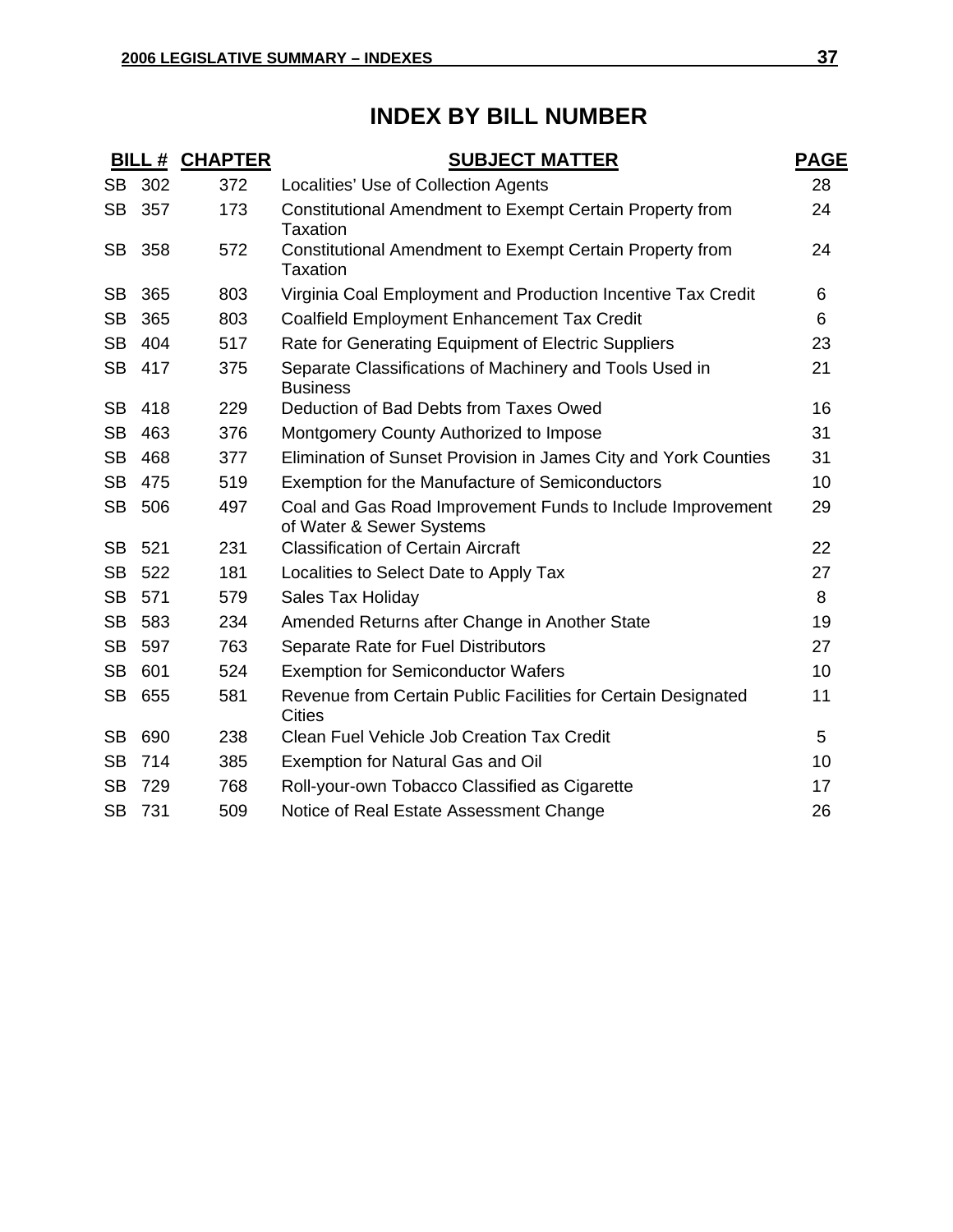| <u>VA CODE §</u> | BILL#          | <b>SUBJECT MATTER</b>                                                                              | <b>PAGE</b>    |
|------------------|----------------|----------------------------------------------------------------------------------------------------|----------------|
| $2.2 - 509.1$    | <b>HB 1276</b> | Special Agents with Office of Attorney General<br><b>Authorized to Enforce Laws</b>                | 15             |
| $2.2 - 1132$     | <b>SB 262</b>  | Virginia Energy Plan & Income Tax Deduction for<br>Purchases of Certain Tangible Personal Property | 7 & 21         |
| $2.2 - 3803$     | HB 407 & SB 42 | Earned Income Tax Credit Information                                                               | 18             |
| $2.2 - 4321.1$   | <b>HB 557</b>  | <b>Public Procurement Act</b>                                                                      | 18             |
| $3.1 - 336.3$    | <b>HB 980</b>  | Master Settlement Agreement: Nonparticipating<br><b>Manufacturers</b>                              | 16             |
| $3.1 - 336.4$    | <b>HB 1277</b> | Certain Sales Reports to be Filed Directly with<br><b>Attorney General's Office</b>                | 16             |
| $3.1 - 336.8$    | <b>HB 1277</b> | Certain Sales Reports to be Filed Directly with<br><b>Attorney General's Office</b>                | 16             |
| $3.1 - 336.8$    | <b>HB 980</b>  | Master Settlement Agreement: Nonparticipating<br><b>Manufacturers</b>                              | 16             |
| $3.1 - 336.8$    | <b>SB 729</b>  | Roll-your-own Tobacco Classified as Cigarette                                                      | 17             |
| 3.1-336.9:1      | <b>HB 980</b>  | Master Settlement Agreement: Nonparticipating<br><b>Manufacturers</b>                              | 16             |
| 3.1-336.10       | <b>HB 980</b>  | Master Settlement Agreement: Nonparticipating<br><b>Manufacturers</b>                              | 16             |
| $4.1 - 105$      | <b>HB 1276</b> | Special Agents with Office of Attorney General<br><b>Authorized to Enforce Laws</b>                | 15             |
| $6.1 - 474$      | <b>HB 324</b>  | Tax Refund Anticipation Loans, Requirements                                                        | $\overline{2}$ |
| $6.1 - 475$      | <b>HB 324</b>  | Tax Refund Anticipation Loans, Requirements                                                        | $\overline{2}$ |
| $6.1 - 476$      | <b>HB 324</b>  | Tax Refund Anticipation Loans, Requirements                                                        | $\overline{2}$ |
| $6.1 - 477$      | <b>HB 324</b>  | Tax Refund Anticipation Loans, Requirements                                                        | $\overline{2}$ |
| $6.1 - 478$      | <b>HB 324</b>  | Tax Refund Anticipation Loans, Requirements                                                        | $\overline{2}$ |
| $6.1 - 479$      | <b>HB 324</b>  | Tax Refund Anticipation Loans, Requirements                                                        | $\overline{2}$ |
| 8.01-225         | <b>HB 568</b>  | <b>Communications Tax Reform</b>                                                                   | 13             |
| 10.1-1422        | <b>HB 448</b>  | Litter Control and Recycling: Increased Percentage<br>of Grants Awarded to Localities              | 30             |
| 10.1-1422.01     | <b>HB 448</b>  | Litter Control and Recycling: Increased Percentage<br>of Grants Awarded to Localities              | 30             |
| 10.1-1422.03     | <b>HB 448</b>  | Litter Control and Recycling: Increased Percentage<br>of Grants Awarded to Localities              | 30             |
| 10.1-1422.05     | <b>HB 448</b>  | Litter Control and Recycling: Increased Percentage<br>of Grants Awarded to Localities              | 30             |
| 15.2-2108        | <b>HB 568</b>  | <b>Communications Tax Reform</b>                                                                   | 13             |
| 15.2-2108.1:1    | <b>HB 568</b>  | <b>Communications Tax Reform</b>                                                                   | 13             |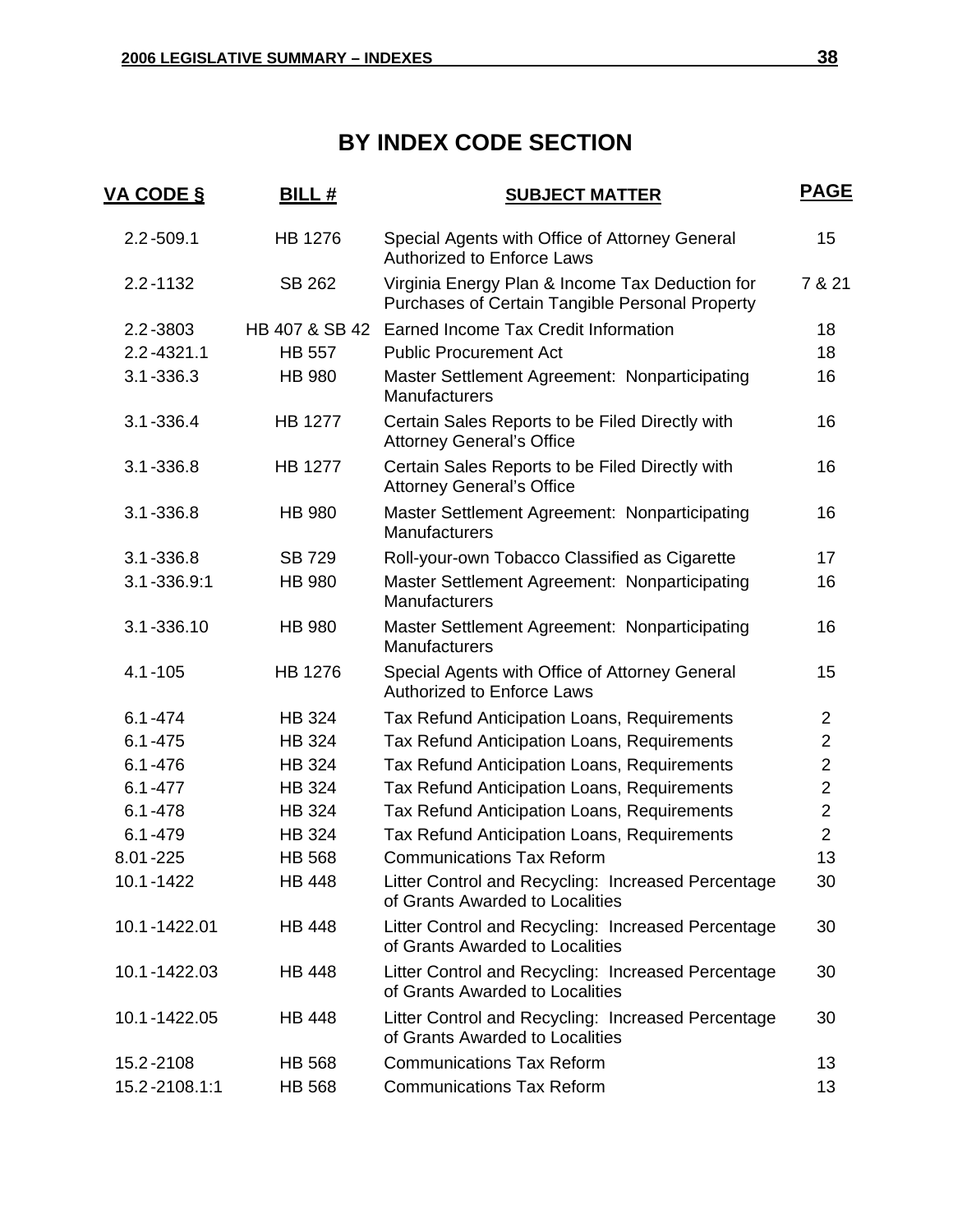| <u>VA CODE §</u> | <b>BILL#</b>    | <b>SUBJECT MATTER</b>                                                                              | <b>PAGE</b> |
|------------------|-----------------|----------------------------------------------------------------------------------------------------|-------------|
| 15.2-4504        | <b>HB 1148</b>  | <b>Effective Date for Sales Tax in Certain</b><br><b>Transportation Districts</b>                  | 14          |
| 15.2-4529        | <b>HB 1148</b>  | <b>Effective Date for Sales Tax in Certain</b><br><b>Transportation Districts</b>                  | 14          |
| 19.2-349         | <b>HB 1425</b>  | Collection of Unpaid Fines and Costs by Local<br><b>Treasurers</b>                                 | 28          |
| 23-135.7:6       | SB 262          | Virginia Energy Plan & Income Tax Deduction for<br>Purchases of Certain Tangible Personal Property | 7 & 21      |
| 44-102.2         | HB 628 & SB 139 | Military Family Relief Fund Check-off                                                              | 5           |
| 45.1-390         | <b>SB 262</b>   | Virginia Energy Plan & Income Tax Deduction for<br>Purchases of Certain Tangible Personal Property | 7 & 21      |
| 46.2-100         | <b>SB 191</b>   | All-terrain Vehicles and Off-road Motorcycles:<br><b>Exempt from Personal Property Tax</b>         | 22          |
| 46.2-616         | <b>SB 191</b>   | All-terrain Vehicles and Off-road Motorcycles:<br><b>Exempt from Personal Property Tax</b>         | 22          |
| 46.2-619         | <b>SB 191</b>   | All-terrain Vehicles and Off-road Motorcycles:<br><b>Exempt from Personal Property Tax</b>         | 22          |
| 46.2-623         | <b>SB 191</b>   | All-terrain Vehicles and Off-road Motorcycles:<br><b>Exempt from Personal Property Tax</b>         | 22          |
| 46.2-629         | <b>SB 191</b>   | All-terrain Vehicles and Off-road Motorcycles:<br><b>Exempt from Personal Property Tax</b>         | 22          |
| 46.2-637         | <b>SB 191</b>   | All-terrain Vehicles and Off-road Motorcycles:<br><b>Exempt from Personal Property Tax</b>         | 22          |
| 46.2-638         | <b>SB 191</b>   | All-terrain Vehicles and Off-road Motorcycles:<br><b>Exempt from Personal Property Tax</b>         | 22          |
| 46.2-644.1       | <b>SB 191</b>   | All-terrain Vehicles and Off-road Motorcycles:<br><b>Exempt from Personal Property Tax</b>         | 22          |
| 46.2-644.2       | <b>SB 191</b>   | All-terrain Vehicles and Off-road Motorcycles:<br><b>Exempt from Personal Property Tax</b>         | 22          |
| 46.2-644.3       | <b>SB 191</b>   | All-terrain Vehicles and Off-road Motorcycles:<br><b>Exempt from Personal Property Tax</b>         | 22          |
| 46.2-679.1       | <b>SB 191</b>   | All-terrain Vehicles and Off-road Motorcycles:<br><b>Exempt from Personal Property Tax</b>         | 22          |
| 46.2-679.2       | <b>SB 191</b>   | All-terrain Vehicles and Off-road Motorcycles:<br><b>Exempt from Personal Property Tax</b>         | 22          |
| 46.2-915.1       | <b>SB 191</b>   | All-terrain Vehicles and Off-road Motorcycles:<br><b>Exempt from Personal Property Tax</b>         | 22          |
| 46.2-1051        | <b>SB 191</b>   | All-terrain Vehicles and Off-road Motorcycles:<br><b>Exempt from Personal Property Tax</b>         | 22          |
| 46.2-1993        | <b>SB 191</b>   | All-terrain Vehicles and Off-road Motorcycles:<br><b>Exempt from Personal Property Tax</b>         | 22          |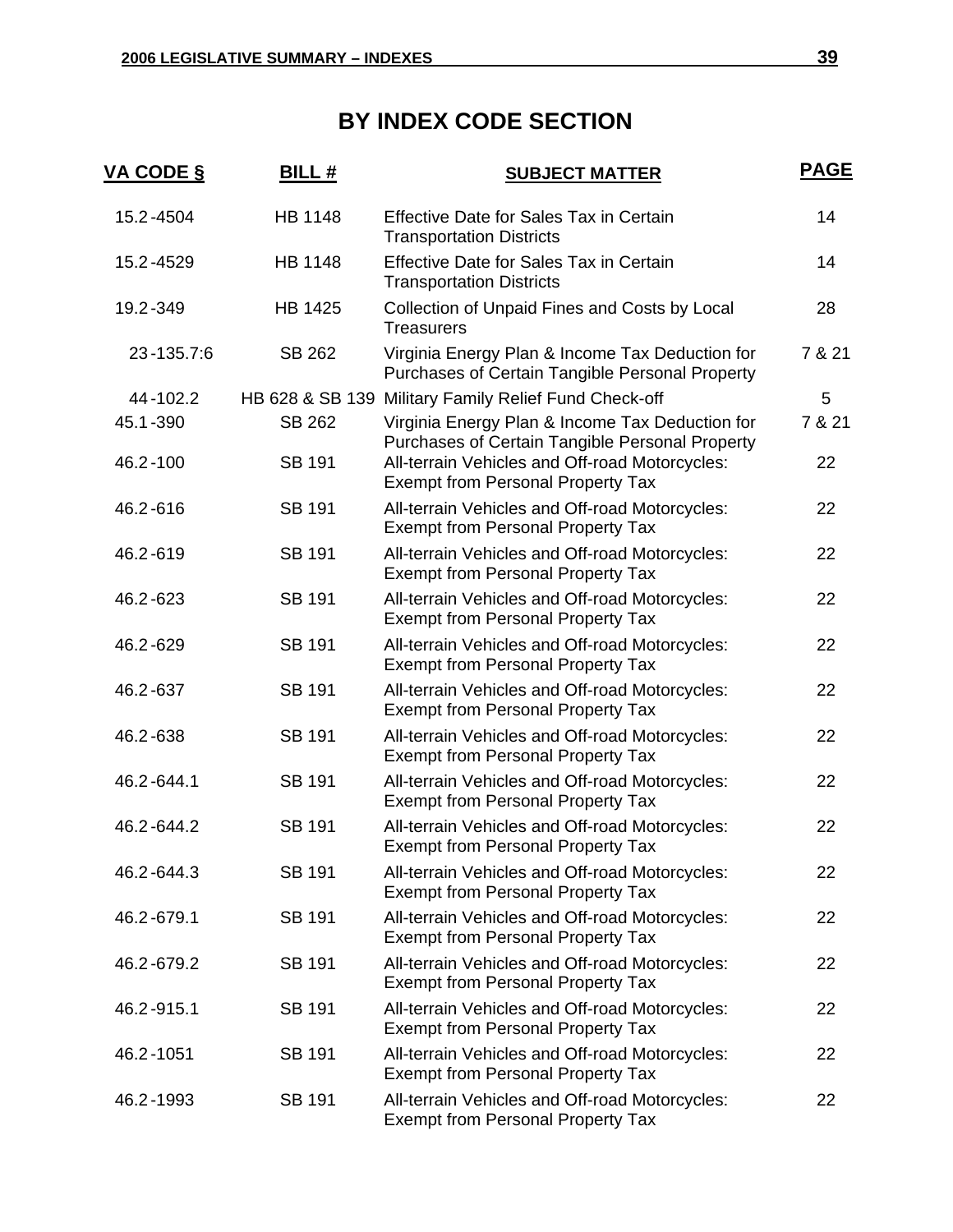| <b>VA CODE §</b> | <b>BILL#</b>    | <b>SUBJECT MATTER</b>                                                                              | <b>PAGE</b> |
|------------------|-----------------|----------------------------------------------------------------------------------------------------|-------------|
| 46.2-1993.35     | <b>SB 191</b>   | All-terrain Vehicles and Off-road Motorcycles:<br><b>Exempt from Personal Property Tax</b>         | 22          |
| 46.2-1993.39     | <b>SB 191</b>   | All-terrain Vehicles and Off-road Motorcycles:<br><b>Exempt from Personal Property Tax</b>         | 22          |
| 46.2-1993.55     | <b>SB 191</b>   | All-terrain Vehicles and Off-road Motorcycles:<br><b>Exempt from Personal Property Tax</b>         | 22          |
| $51.5 - 115$     | <b>HB 568</b>   | <b>Communications Tax Reform</b>                                                                   | 13          |
| 56-249.6         | <b>SB 262</b>   | Virginia Energy Plan & Income Tax Deduction for<br>Purchases of Certain Tangible Personal Property | 7 & 21      |
| 56-458           | <b>HB 568</b>   | <b>Communications Tax Reform</b>                                                                   | 13          |
| 56-462           | <b>HB 568</b>   | <b>Communications Tax Reform</b>                                                                   | 13          |
| 56-468.1         | <b>HB 568</b>   | <b>Communications Tax Reform</b>                                                                   | 13          |
| 56-484.12        | <b>HB 568</b>   | <b>Communications Tax Reform</b>                                                                   | 13          |
| 56-484.17        | <b>HB 568</b>   | <b>Communications Tax Reform</b>                                                                   | 13          |
| 56-484.18        | <b>HB 568</b>   | <b>Communications Tax Reform</b>                                                                   | 13          |
| 56-484.4         | <b>HB 568</b>   | <b>Communications Tax Reform</b>                                                                   | 13          |
| 56-484.5         | <b>HB 568</b>   | <b>Communications Tax Reform</b>                                                                   | 13          |
| 56-484.6         | <b>HB 568</b>   | <b>Communications Tax Reform</b>                                                                   | 13          |
| $58.1 - 3$       | <b>HB 568</b>   | <b>Communications Tax Reform</b>                                                                   | 13          |
| $58.1 - 3$       | <b>HB 1277</b>  | Certain Sales Reports to be Filed Directly with<br><b>Attorney General's Office</b>                | 16          |
| $58.1 - 3$       | HB 407 & SB 42  | Earned Income Tax Credit Information                                                               | 18          |
| 58.1-202         |                 | HB 407 & SB 42 Earned Income Tax Credit Information                                                | 18          |
| 58.1-301         | HB 531 & SB 69  | Advancement of Virginia's Fixed Date Conformity<br>with the Internal Revenue Code                  | 3           |
| 58.1-311         | <b>SB 583</b>   | Amended Returns after Change in Another State                                                      | 19          |
| 58.1-311.1       | <b>SB 583</b>   | Amended Returns after Change in Another State                                                      | 19          |
| 58.1-312         | <b>SB 583</b>   | Amended Returns after Change in Another State                                                      | 19          |
| 58.1-322         | <b>HB 1535</b>  | <b>Subtraction for Certain Death Benefits</b>                                                      | 3           |
| 58.1-322         | HB 786 & SB 287 | Credit for Purchase of Long-term Care Insurance                                                    | 4           |
| 58.1-322         | <b>SB 70</b>    | Deduction for Payments to Producers of Quota<br><b>Tobacco and Tobacco Quota Holders</b>           | 4           |
| 58.1-322         | SB 262          | Virginia Energy Plan & Income Tax Deduction for<br>Purchases of Certain Tangible Personal Property | 7 & 21      |
| 58.1-339.11      |                 | HB 786 & SB 287 Credit for Purchase of Long-term Care Insurance                                    | 4           |
| 58.1-339.3       | HB 963          | Agricultural Best Management Practices Tax Credit                                                  | 5           |
| 58.1-344.3       |                 | HB 628 & SB 139 Military Family Relief Fund Check-off                                              | 5           |
| 58.1-402         | <b>SB 70</b>    | Deduction for Payments to Producers of Quota<br><b>Tobacco and Tobacco Quota Holders</b>           | 4           |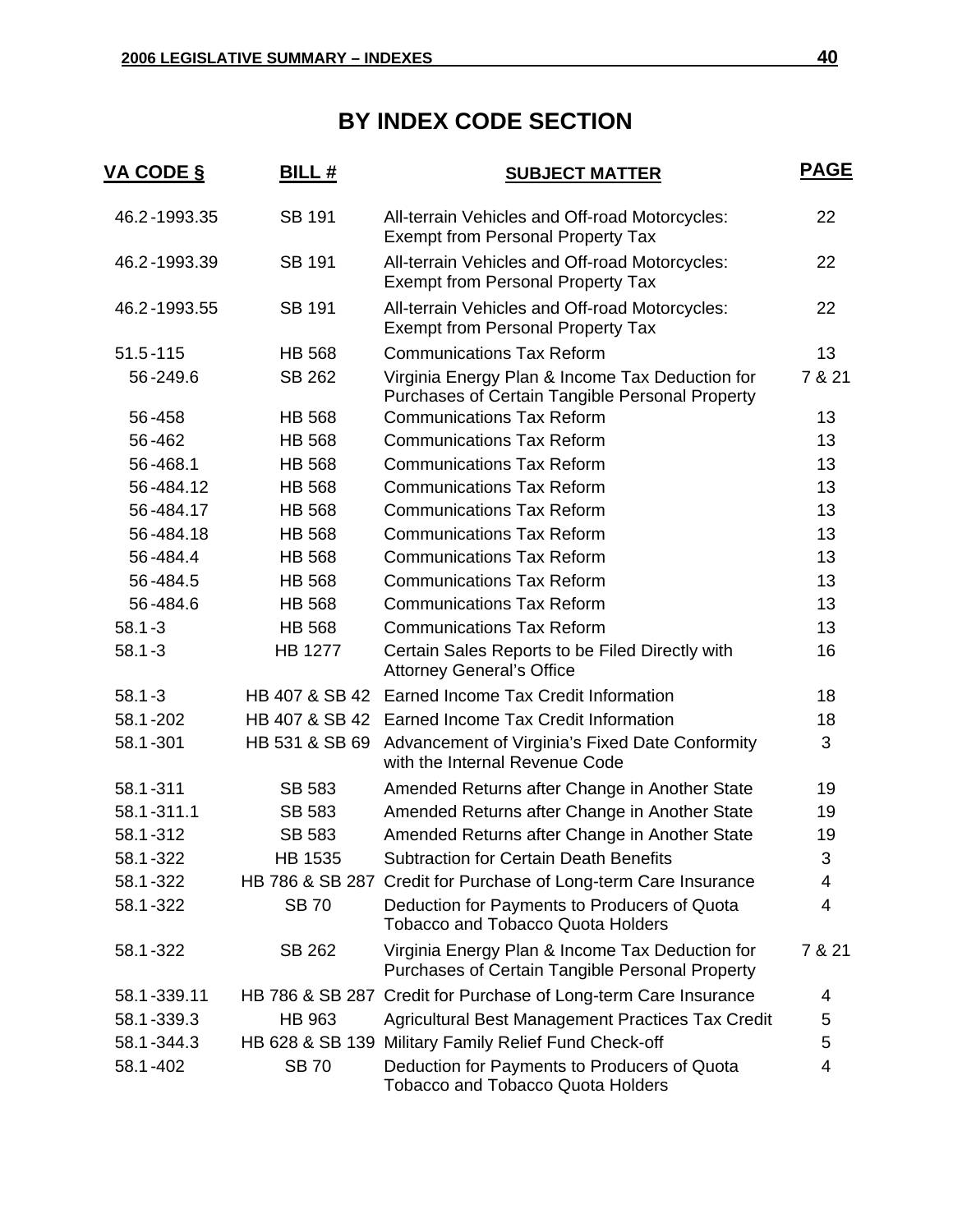| <b>VA CODE §</b> | <b>BILL#</b>    | <b>SUBJECT MATTER</b>                                                                           | <u>PAGE</u>    |
|------------------|-----------------|-------------------------------------------------------------------------------------------------|----------------|
| 58.1-433.1       |                 | HB 1043 & SB 365 Virginia Coal Employment and Production Incentive<br><b>Tax Credit</b>         | 6              |
| 58.1-439.1       | SB 690          | Clean Fuel Vehicle Job Creation Tax Credit                                                      | 5              |
| 58.1-439.2       |                 | HB 1043 & SB 365 Coalfield Employment Enhancement Tax Credit                                    | 6              |
| 58.1-485.1       | <b>HB 168</b>   | False Claims of Employment Status, Penalty                                                      | $\overline{2}$ |
| 58.1-602         | HB 896 & SB 85  | Gratuities or Service Charges on Meals                                                          | 9 & 31         |
| 58.1-602         |                 | HB 530 & SB 475 Exemption for the Manufacture of Semiconductors                                 | 10             |
| 58.1-608.3       |                 | HB 1235 & SB 655 Revenue from Certain Public Facilities for Certain<br><b>Designated Cities</b> | 11             |
| 58.1-609.2       | HB 69 & SB 73   | Exemptions for Certain Medicines and Drugs for<br><b>Farm Animals</b>                           | 8              |
| 58.1-609.3       | SB 601          | <b>Exemption for Semiconductor Wafers</b>                                                       | 10             |
| 58.1-609.3       |                 | HB 530 & SB 475 Exemption for the Manufacture of Semiconductors                                 | 10             |
| 58.1-609.3       |                 | HB 1539 & SB 714 Exemption for Natural Gas and Oil                                              | 10             |
| 58.1-609.3       | <b>SB 110</b>   | <b>Exemption for Medicine and Drugs</b>                                                         | 11             |
| 58.1-609.10      | <b>HB 576</b>   | <b>Exemption for Certain Church Property</b>                                                    | 9              |
| 58.1-609.10      | HB 69 & SB 73   | Exemptions for Certain Medicines and Drugs for<br><b>Farm Animals</b>                           | 8              |
| 58.1-609.12      | <b>HB 1370</b>  | Retail Sales and Use Tax Exemption Study                                                        | 33             |
| 58.1-611.2       | HB 532 & SB 571 | <b>Sales Tax Holiday</b>                                                                        | 8              |
| 58.1-625         |                 | HB 532 & SB 571 Sales Tax Holiday                                                               | 8              |
| 58.1-626         |                 | HB 532 & SB 571 Sales Tax Holiday                                                               | 8              |
| 58.1-641         | <b>HB 522</b>   | <b>Tire Recycling Fee</b>                                                                       | 14             |
| 58.1-645         | <b>HB 568</b>   | <b>Communications Tax Reform</b>                                                                | 13             |
| 58.1-662         | <b>HB 568</b>   | <b>Communications Tax Reform</b>                                                                | 13             |
| 58.1-1000        | <b>SB 729</b>   | Roll-your-own Tobacco Classified as Cigarette                                                   | 17             |
| 58.1-1001        | <b>SB 729</b>   | Roll-your-own Tobacco Classified as Cigarette                                                   | 17             |
| 58.1-1003        | SB 729          | Roll-your-own Tobacco Classified as Cigarette                                                   | 17             |
| 58.1-1003        |                 | HB 612 & SB 418 Deduction of Bad Debts from Taxes Owed                                          | 16             |
| 58.1-1003.1      |                 | HB 612 & SB 418 Deduction of Bad Debts from Taxes Owed                                          | 16             |
| 58.1-1003.1      | <b>SB 729</b>   | Roll-your-own Tobacco Classified as Cigarette                                                   | 17             |
| 58.1-1013        | <b>HB 569</b>   | Penalty for Failure to Properly Affix Stamps                                                    | 15             |
| 58.1-1017        | <b>HB 569</b>   | Penalty for Failure to Properly Affix Stamps                                                    | 15             |
| 58.1-1021.01     | <b>SB 729</b>   | Roll-your-own Tobacco Classified as Cigarette                                                   | 17             |
| 58.1-1709        | <b>HB 448</b>   | Litter Control and Recycling: Increased Percentage<br>of Grants Awarded to Localities           | 30             |
| 58.1-1720        | HB 1148         | Effective Date for Sales Tax in Certain<br><b>Transportation Districts</b>                      | 14             |
| 58.1-1730        | <b>HB 568</b>   | <b>Communications Tax Reform</b>                                                                | 13             |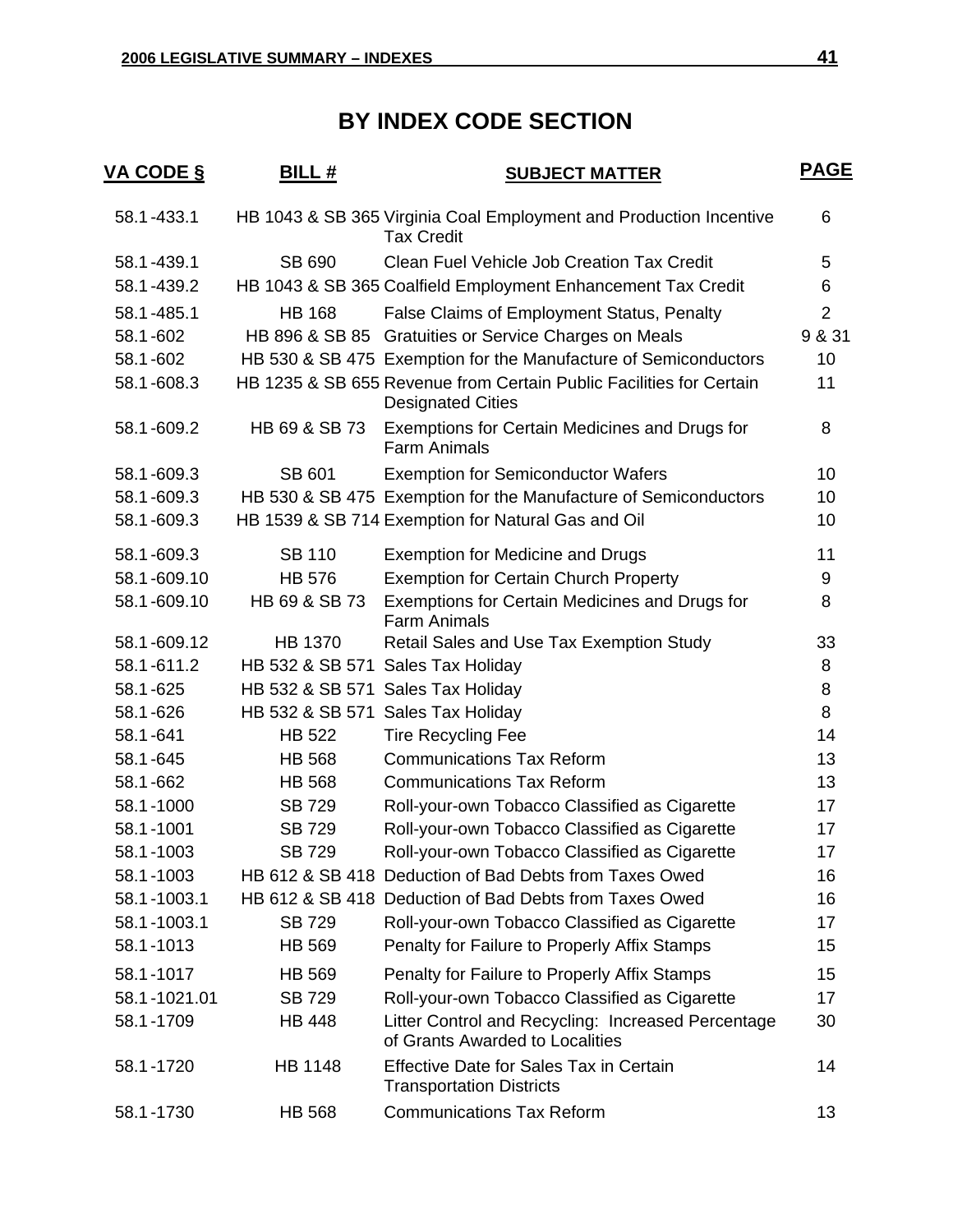| <u>VA CODE §</u> | <b>BILL#</b>    | <b>SUBJECT MATTER</b>                                                                                   | <b>PAGE</b> |
|------------------|-----------------|---------------------------------------------------------------------------------------------------------|-------------|
| 58.1-1823        | SB 583          | Amended Returns after Change in Another State                                                           | 19          |
| 58.1-1826        | <b>HB 772</b>   | <b>Judicial Appeals of Assessments</b>                                                                  | 18          |
| 58.1-2606        | <b>SB 404</b>   | Rate for Generating Equipment of Electric Suppliers                                                     | 23          |
| 58.1-3211        | <b>HB 121</b>   | <b>Exemptions for Elderly or Disabled</b>                                                               | 23          |
| 58.1-3219.2      | <b>HB 1231</b>  | <b>Computation of Deferral of Real Estate Taxes</b>                                                     | 25          |
| 58.1-3219.4      | SB 357 & SB 358 | <b>Constitutional Amendment to Exempt Certain</b><br><b>Property from Taxation</b>                      | 24          |
| 58.1-3230        | <b>HB 916</b>   | Assessments for Open Space Property for Golf<br>Courses                                                 | 24          |
| 58.1-3241        | <b>SB 186</b>   | Roll-back Taxes; Local Use Value Assessment<br>Ordinances                                               | 26          |
| 58.1-3295        | <b>HB 1173</b>  | Valuation of Affordable Housing                                                                         | 24          |
| 58.1-3303        | <b>HB 1217</b>  | <b>Electronic Receipts of Certain Transactions</b>                                                      | 18          |
| 58.1-3330        | HB 491 & SB 731 | Notice of Real Estate Assessment Change                                                                 | 26          |
| 58.1-3503        | <b>SB 191</b>   | All-terrain Vehicles and Off-road Motorcycles:<br><b>Exempt from Personal Property Tax</b>              | 22          |
| 58.1-3504        | <b>SB 191</b>   | All-terrain Vehicles and Off-road Motorcycles:<br><b>Exempt from Personal Property Tax</b>              | 22          |
| 58.1-3506        | <b>HB 327</b>   | <b>Classification of Watercraft Used for Business</b><br>Purposes                                       | 22          |
| 58.1-3506        | HB 862 & SB 521 | <b>Classification of Certain Aircraft</b>                                                               | 22          |
| 58.1-3523        | <b>SB 191</b>   | All-terrain Vehicles and Off-road Motorcycles:<br><b>Exempt from Personal Property Tax</b>              | 22          |
| 58.1-3660        | SB 262          | Virginia Energy Plan & Income Tax Deduction for<br>Purchases of Certain Tangible Personal Property      | 7 & 21      |
| 58.1-3660        | <b>SB 417</b>   | Separate Classifications of Machinery and Tools<br><b>Used in Business</b>                              | 21          |
| 58.1-3700.1      | <b>SB 597</b>   | Separate Rate for Fuel Distributors                                                                     | 27          |
| 58.1-3703.1      | <b>HB 1366</b>  | Definition of "Jeopardized by Delay"                                                                    | 26          |
| 58.1-3703.1      |                 | HB 869 & SB 522 Localities to Select Date to Apply Tax                                                  | 27          |
| 58.1-3706        | <b>SB 597</b>   | Separate Rate for Fuel Distributors                                                                     | 27          |
| 58.1-3713        |                 | HB 1505 & SB 506 Coal and Gas Road Improvement Funds to Include<br>Improvement of Water & Sewer Systems | 29          |
| 58.1-3713.01     |                 | HB 1505 & SB 506 Coal and Gas Road Improvement Funds to Include<br>Improvement of Water & Sewer Systems | 29          |
| 58.1-3812        | <b>HB 568</b>   | <b>Communications Tax Reform</b>                                                                        | 13          |
| 58.1-3813.1      | <b>HB 568</b>   | <b>Communications Tax Reform</b>                                                                        | 13          |
| 58.1-3815        | <b>HB 568</b>   | <b>Communications Tax Reform</b>                                                                        | 13          |
| 58.1-3816.2      | <b>HB 568</b>   | <b>Communications Tax Reform</b>                                                                        | 13          |
| 58.1-3818.1      | HB 568          | <b>Communications Tax Reform</b>                                                                        | 13          |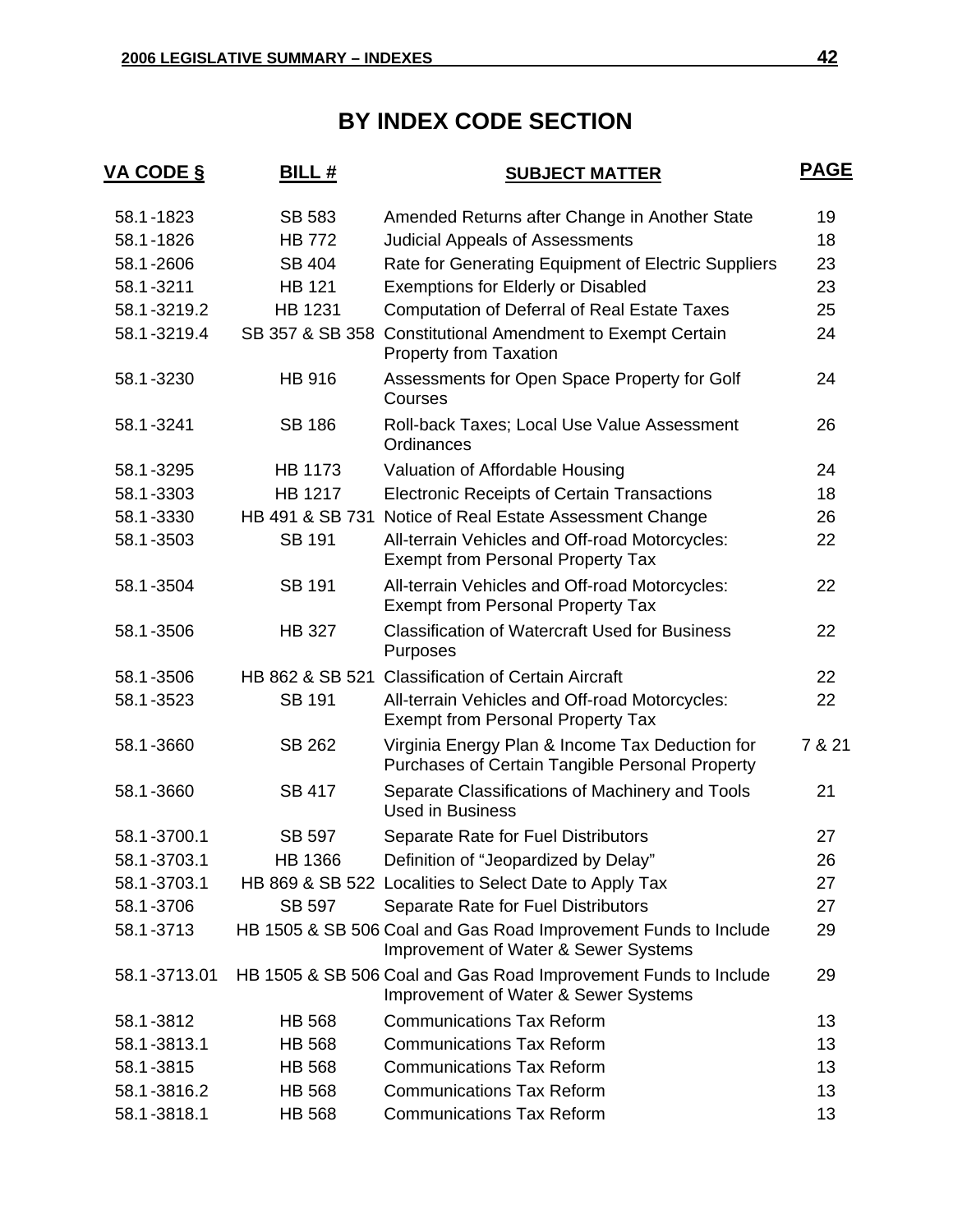| <u>VA CODE §</u> | <b>BILL#</b>    | <b>SUBJECT MATTER</b>                                                                              | <b>PAGE</b>    |
|------------------|-----------------|----------------------------------------------------------------------------------------------------|----------------|
| 58.1-3818.2      | <b>HB 568</b>   | <b>Communications Tax Reform</b>                                                                   | 13             |
| 58.1-3818.3      | <b>HB 568</b>   | <b>Communications Tax Reform</b>                                                                   | 13             |
| 58.1-3818.4      | <b>HB 568</b>   | <b>Communications Tax Reform</b>                                                                   | 13             |
| 58.1-3818.5      | <b>HB 568</b>   | <b>Communications Tax Reform</b>                                                                   | 13             |
| 58.1-3818.6      | <b>HB 568</b>   | <b>Communications Tax Reform</b>                                                                   | 13             |
| 58.1-3818.7      | <b>HB 568</b>   | <b>Communications Tax Reform</b>                                                                   | 13             |
| 58.1-3819        |                 | HB 1323 & SB 463 Montgomery County Authorized to Impose                                            | 31             |
| 58.1-3821        | <b>HB 779</b>   | Maximum Amount Nelson County May Charge                                                            | 30             |
| 58.1-3823        | <b>SB 468</b>   | Elimination of Sunset Provision in James City and<br><b>York Counties</b>                          | 31             |
| 58.1-3833        | HB 896 & SB 85  | Gratuities or Service Charges on Meals                                                             | 9 & 31         |
| 58.1-3840        | HB 896 & SB 85  | Gratuities or Service Charges on Meals                                                             | 9 & 31         |
| 58.1-3843        | <b>SB 86</b>    | Imposition for Occupancy of Any Room or Space                                                      | 30             |
| 58.1-3851        | <b>HB 518</b>   | <b>Establishment of Tourism Zones</b>                                                              | 29             |
| 58.1-3916        | HB 862 & SB 521 | <b>Classification of Certain Aircraft</b>                                                          | 22             |
| 58.1-3916        | HB 1283         | Local Taxes: Cap on Penalty                                                                        | 28             |
| 58.1-3919.1      | SB 302          | Localities' Use of Collection Agents                                                               | 28             |
| 58.1-3934        | SB 302          | Localities' Use of Collection Agents                                                               | 28             |
| 58.1-3967        | <b>HB 1421</b>  | Sale of Tax-Delinquent Properties                                                                  | 25             |
| 58.1-3969        | <b>HB 194</b>   | Sale of Tax-Delinquent Real Estate                                                                 | 25             |
| 58.1-3975        | <b>HB 1421</b>  | Sale of Tax-Delinquent Properties                                                                  | 25             |
| 58.1-3983.1      | <b>HB 1366</b>  | Definition of "Jeopardized by Delay"                                                               | 26             |
| 59.1-200         | <b>HB 324</b>   | Tax Refund Anticipation Loans, Requirements                                                        | $\overline{2}$ |
| 67-100           | SB 262          | Virginia Energy Plan & Income Tax Deduction for<br>Purchases of Certain Tangible Personal Property | 7 & 21         |
| $67 - 101$       | SB 262          | Virginia Energy Plan & Income Tax Deduction                                                        | 7 & 21         |
| 67-102           | SB 262          | Virginia Energy Plan & Income Tax Deduction                                                        | 7 & 21         |
| 67-200           | SB 262          | Virginia Energy Plan & Income Tax Deduction                                                        | 7 & 21         |
| 67-201           | SB 262          | Virginia Energy Plan & Income Tax Deduction                                                        | 7 & 21         |
| 67-202           | SB 262          | Virginia Energy Plan & Income Tax Deduction                                                        | 7 & 21         |
| 67-203           | SB 262          | Virginia Energy Plan & Income Tax Deduction                                                        | 7 & 21         |
| 67-300           | SB 262          | Virginia Energy Plan & Income Tax Deduction                                                        | 7 & 21         |
| 67-400           | SB 262          | Virginia Energy Plan & Income Tax Deduction                                                        | 7 & 21         |
| 67-401           | SB 262          | Virginia Energy Plan & Income Tax Deduction                                                        | 7 & 21         |
| 67-402           | SB 262          | Virginia Energy Plan & Income Tax Deduction                                                        | 7 & 21         |
| 67-403           | SB 262          | Virginia Energy Plan & Income Tax Deduction                                                        | 7 & 21         |
| 67-500           | SB 262          | Virginia Energy Plan & Income Tax Deduction                                                        | 7 & 21         |
| 67-501           | SB 262          | Virginia Energy Plan & Income Tax Deduction                                                        | 7 & 21         |
| 67-600           | SB 262          | Virginia Energy Plan & Income Tax Deduction                                                        | 7 & 21         |